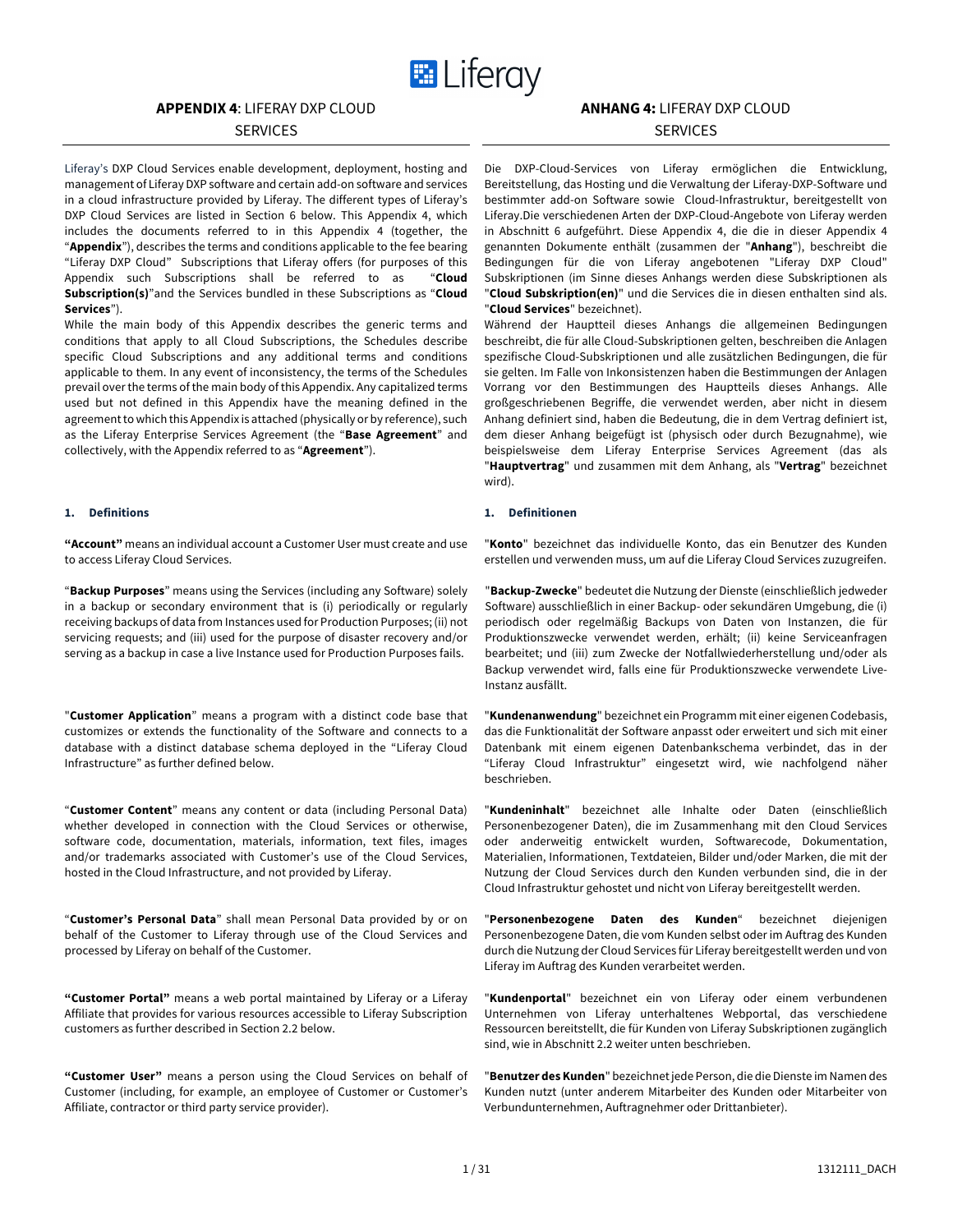

**"Data Protection Laws"** means the applicable data protection or privacy laws to the extent such laws apply to the processing of data within the scope of the Cloud Services.

"**Designated Contact**" means a Customer User designated to communicate with Liferay for the provision of Support and/or any other Cloud Services.

"**Designated Purpose**" means the specific use case and purpose for which Customer utilizes the Cloud Services and Software, for example Development Purpose, Production Purpose or Backup Purpose.

"**Documentation**" means the documentation generally made available by Liferay in conjunction with the Cloud Services at dev. liferay.com and help.liferay.com.

**"End User"** means any third party which is not a Customer's User that accesses and uses Customer Application through the web.

**"EOSL Policy"** means the End of Service Life Policy applicable to a specific Software, as identified at www.liferay.com/products/end-of-service-life.

"**External Offerings**" means software and/or services that Customer uses in connection with the Cloud Services and that are provided through third parties.

**"Forked Software"** means modifications to the Software source code to develop a separately maintained source code program (i) with features not present in the Software source code or (ii) where modifications to the original source code of the Software are not automatically integrated with the original source code of the Software.

**"Incident"** means a single, discrete technical problem that cannot be reasonably subdivided, and also that is not overly broad in scope, the severity of which shall be determined in accordance with Schedule 1.A.

**"Liferay Cloud Infrastructure"** means the cloud-based platform provided by Liferay for deployment and hosting of Liferay Software.

**"Liferay DXP**" means the Liferay Software offering commonly known as "Liferay's Digital Experience Platform".

**"Liferay Marketplace"** means the marketplace located at: www.liferay.com/marketplace.

"**Non**-**Production Purposes**" means using the Cloud Services (including any Software) solely in a non-production environment, generally for the purposes of dev-integration, testing, quality assurance, staging, and user acceptance testing but excluding Development Purposes.

"**Production Purposes**" means using the Cloud Services (including any Software) in a production environment, generally to service live requests and to use live data and Software.

**"Personal Data"**shall have the meaning assigned to it by Data Protection Laws.

"**Datenschutzgesetze**" bezeichnet die geltenden Datenschutz- oder Datensicherheitsgesetze, soweit diese auf die Verarbeitung von Daten im Rahmen der Cloud Services anwendbar sind.

"**Benannter Kontakt**" bezeichnet einen Nutzer des Kunden, der dazu bestimmt ist, mit Liferay für die Bereitstellung von Support und/oder anderen Cloud Services zu kommunizieren.

"**Bestimmter Zweck**" bezeichnet den spezifischen Anwendungsfall und Zweck, für den der Kunde die Cloud Services und Software nutzt, z.B. für Entwicklungszwecke, Produktionszwecke oder Backup-Zwecke.

"**Dokumentation**" bezeichnet die von Liferay in Verbindung mit den Cloud Services unter dev.liferay.com und help.liferay.com allgemein zur Verfügung gestellte Dokumentation.

"**Endbenutzer**" bezeichnet jeden Dritten, der kein Benutzer des Kunden ist, der über das Internet auf die Kundenanwendung zugreift und diese nutzt.

"**EOSL-Richtlinie**" bezeichnet die End-of-Service-Life-Richtlinie, die für eine bestimmte Software gilt und unter www.liferay.com/products/end-of-servicelife zu finden ist.

"**Externe Angebote**" bezeichnet Software und/oder Dienstleistungen, die der Kunde im Zusammenhang mit den Cloud Services nutzt und die von Dritten bereitgestellt werden.

"**Forked Software**" bezeichnet Änderungen am Software-Quellcode zur Entwicklung eines separat gepflegten Quellcode-Programms (i) mit Funktionen, die nicht im Software-Quellcode enthalten sind, oder (ii) wenn Änderungen am ursprünglichen Quellcode der Software nicht automatisch in den ursprünglichen Quellcode der Software integriert werden.

"**Vorfall**" bezeichnet ein einzelnes, diskretes technisches Problem, das nicht vernünftig unterteilt werden kann und auch nicht übermäßig weit gefasst ist. Die Schwere des Vorfalles bemisst sich nach Anlage 1.A.

"**Instance**" means one (1) copy of the Software. "**Instanz**" bezeichnet eine (1) Kopie der Software.

"**Liferay Cloud Infrastructure**" bezeichnet die von Liferay bereitgestellte Cloud-basierte Plattform für den Einsatz und das Hosting von Liferay Software.

"**Liferay DXP**" bezeichnet eine Liferay Software, die allgemein bekannt ist als "Liferay's Digital Experience Platform".

"**Liferay Marketplace**" bezeichnet den Marktplatz unter: www.liferay.com/marketplace.

**"Memory"** means random access memory (RAM) assigned to a single Instance. "**Speicher**" bedeutet Direktzugriffsspeicher (RAM), der einer einzelnen Instanz zugeordnet ist.

> "**Nicht-Produktionszwecke**" bezeichnet die Nutzung der Cloud Services (einschließlich Software) ausschließlich in einer Nicht-Produktionsumgebung, im Allgemeinen zum Zwecke der Entwicklungsintegration, zum Testen, der Qualitätssicherung, des Staging und der Benutzerakzeptanzprüfung, jedoch ohne Entwicklungszwecke.

> "**Produktionszwecke**" bezeichnet die Nutzung der Cloud Services (einschließlich jeglicher Software) in einer Produktionsumgebung, im Allgemeinen zur Bedienung von Live-Anfragen und zur Nutzung von Live-Daten und Software.

> "**Personenbezogene Daten**" sind solche wie durch die Datenschutzgesetze definiert.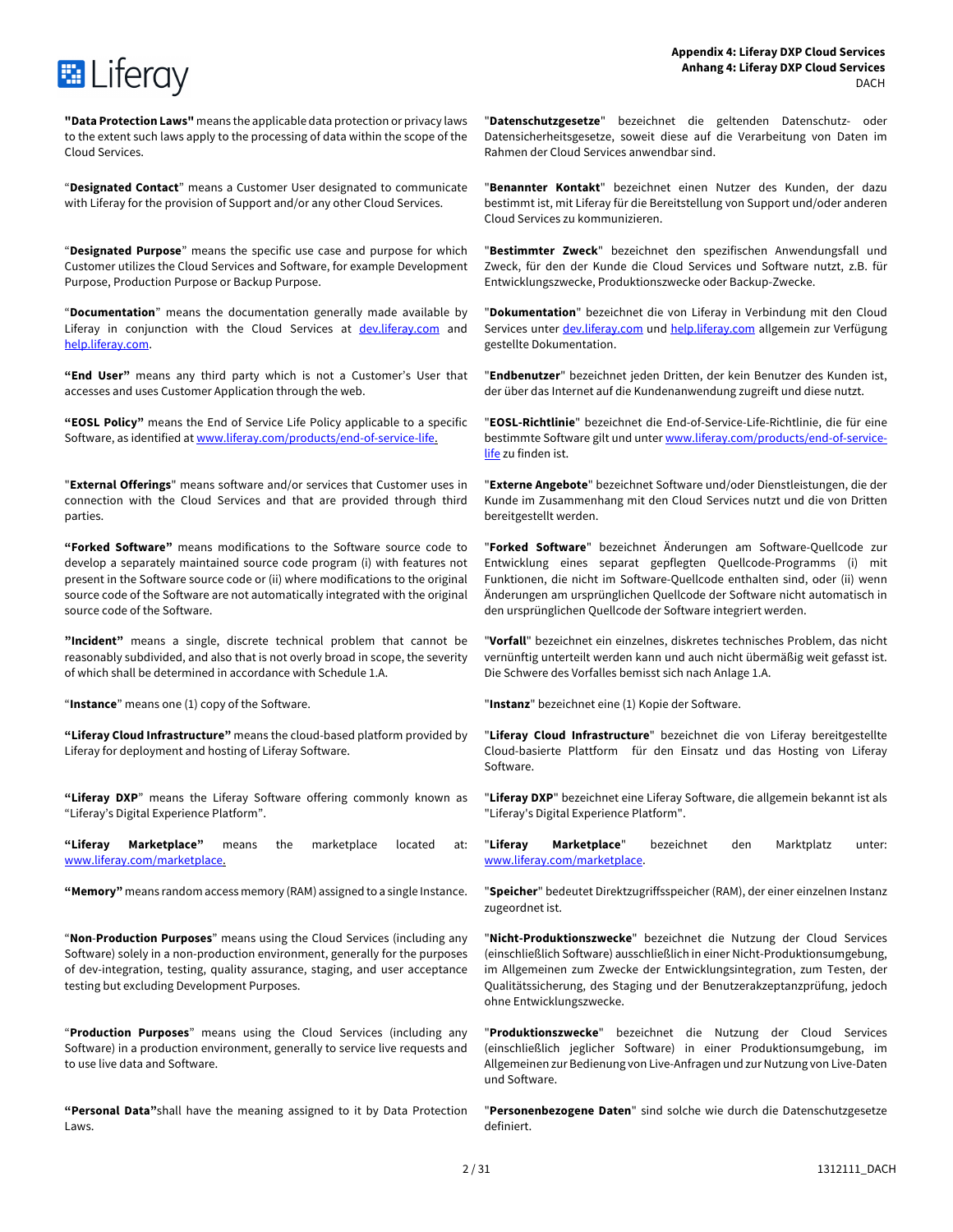

"**Services**" as defined in the Base Agreement shall for the purposes of this Appendix mean Cloud Services.

**E** Liferay

"**Sizing**" means the sizing of an Instance, which is determined by the number of vCPUs that will be accessible by, and the Memory assigned to, each Instance.

"**Software**" or "**Liferay Software**" means the software and corresponding Documentation that Liferay makes available for download as part of Cloud Services. Software shall not include third-party software applications that are made available through the Liferay Marketplace ("**Third-Party Marketplace Apps**"), Third-Party Software or generally available open source projects such as any Liferay branded community edition of the Software and/or other community projects.

"**Subscription Benefit(s)**" means one or more of the defined benefits described in Section 2 below.

**"Technical and Organizational Measures"** means commercially reasonable physical, administrative, physical and technical measures taken by Liferay in order to assure integrity, security and confidentiality of Personal Data as set forth at www.liferay.com/de/legal/cloud-services-data.

**"Third-Party Software"** means any software program, computer code, programming libraries, application programming interfaces, or other materials, (i) the intellectual property rights of which are not owned by Liferay or its Affiliates and (ii) which is not licensed to Customer under the EULAs set forth in the Base Agreement or this Appendix, but is licensed subject to the applicable license terms and conditions set forth in a file accompanying the Software (and for certain Software also at www.liferay.com/third-partysoftware).

"**Unit**" means the unit that is used to measure Customer's use of the Cloud Services as set forth in Section 6 or as agreed by the parties in an Order Form.

**"Updates"** means any and all software fixes, updates, upgrades, enhancements, additions, corrections, modifications, new versions and releases of Liferay Software, when and if they are made available.

"**Virtual CPU**" or "**vCPU**" means a virtual machine's virtual processor to which a physical CPU is assigned, in whole or in part.

# **2. Benefits of the Cloud Services Subscriptions 2. Vorteile der Subskription für Cloud Services**

Cloud Services provide Customer with one or more of the following benefits, as specified in the Schedule applicable to the relevant Cloud Subscription as identified in Section 6 below, during the applicable Subscription Term ("**Subscription Benefits**"):

# **2.1 Cloud Access**

Liferay will provide Customer access to the respective Cloud Services which may include as applicable, the Liferay Cloud Infrastructure (as further described in Schedule 1.B), any Instances of Liferay Software preinstalled by Liferay for Customer in the Liferay Cloud Infrastructure, for purposes of deployment, management, development, integration and hosting of the Customer Application, for which Customer has purchased a Cloud Subscription (collectively "**Cloud Access**").

"**Services**" im Sinne des Hauptvertrags sind für die Zwecke dieses Anhangs Cloud Services.

"**Sizing/Dimensionierung**" bezeichnet die Größe einer Instanz, die durch die Anzahl der vCPUs, auf die von jeder Instanz zugegriffen werden kann, und den jeder Instanz zugeordneten Speicher bestimmt wird.

"**Software**" oder "**Liferay-Software**" bezeichnet die Software und die dazugehörige Dokumentation, die Liferay im Rahmen von Cloud Services zum Download zur Verfügung stellt. Unter Software fallen keine Softwareanwendungen von Drittanbietern, die über den Liferay-Marktplatz erhältlich sind ("**Drittanbieter-Marktplatz-Apps**"), oder Drittanbieter-Software oder Software allgemein verfügbarer Open-Source-Projekte wie beispielsweise eine Liferay-Community-Edition und/oder anderer Community-Projekte.

"**Subskriptionsvorteil(e)**" bezeichnet eine oder mehrere der in Abschnitt 2 beschriebenen definierten Leistungen.

"**Subscription Term**" has the meaning defined in Section 5 below. Die "**Subskriptions-Laufzeit**" hat die in Abschnitt 5 unten definierte Bedeutung.

> "**Technische und organisatorische Maßnahmen**" sind wirtschaftlich angemessene physische, administrative, physische und technische Maßnahmen, die von Liferay ergriffen werden, um die Integrität, Sicherheit und Vertraulichkeit Personenbezogener Daten gemäß www.liferay.com/de/legal/cloud-services-data zu gewährleisten.

> "**Drittanbietersoftware**" bezeichnet Softwareprogramme, Computercodes, Programmbibliotheken, Anwendungsprogrammierschnittstellen oder andere Materialien, (i) deren geistige Eigentumsrechte nicht Liferay oder seinen verbundenen Unternehmen gehören und (ii) die dem Kunden nicht im Rahmen der im Hauptvertrag oder in diesem Anhang dargelegten EULAs lizenziert sind, sondern die den anwendbaren Lizenzbedingungen unterliegen, die in einer der Software beiliegenden Datei (und für bestimmte Software auch unter www.liferay.com/third-party-software) festgelegt sind.

> "**Einheit**" bezeichnet die Einheit, die verwendet wird, um die Nutzung der Cloud Services durch den Kunden gemäß Abschnitt 6 oder wie von den Parteien in einem Bestellformular vereinbart, zu messen.

> "**Updates**" bezeichnet alle Software-Fixes, Updates, Upgrades, Verbesserungen, Ergänzungen, Korrekturen, Änderungen, neue Versionen und Releases von Liferay Software, zum Zeitpunkt, zu dem sie zur Verfügung gestellt werden.

> "**Virtuelle CPU**" oder "**vCPU**" bezeichnet den virtuellen Prozessor einer virtuellen Maschine, dem eine physische CPU ganz oder teilweise zugeordnet ist.

Cloud Services bieten dem Kunden während der Laufzeit einer Subskription einen oder mehrere der folgenden Vorteile, wie sie in der Tabelle für die jeweilige Cloud-Subskription gemäß Abschnitt 6 ("**Subskriptionsvorteile**") aufgeführt sind:

# **2.1 Cloud Zugang**

Liferay gewährt dem Kunden Zugang zu den jeweiligen Cloud Services, die gegebenenfalls, falls einschlägig, von Liferay für den Kunden auf der Liferay Cloud Infrastructure vorinstallierte Instanzen von Liferay-Software enthalten, zum Zwecke der Bereitstellung, Verwaltung, Entwicklung, Integration und des Hostings der Kundenanwendung, für die der Kunde eine Cloud-Subskription erworben hat (zusammenfassend als "**Cloud Zugang**" bezeichnet).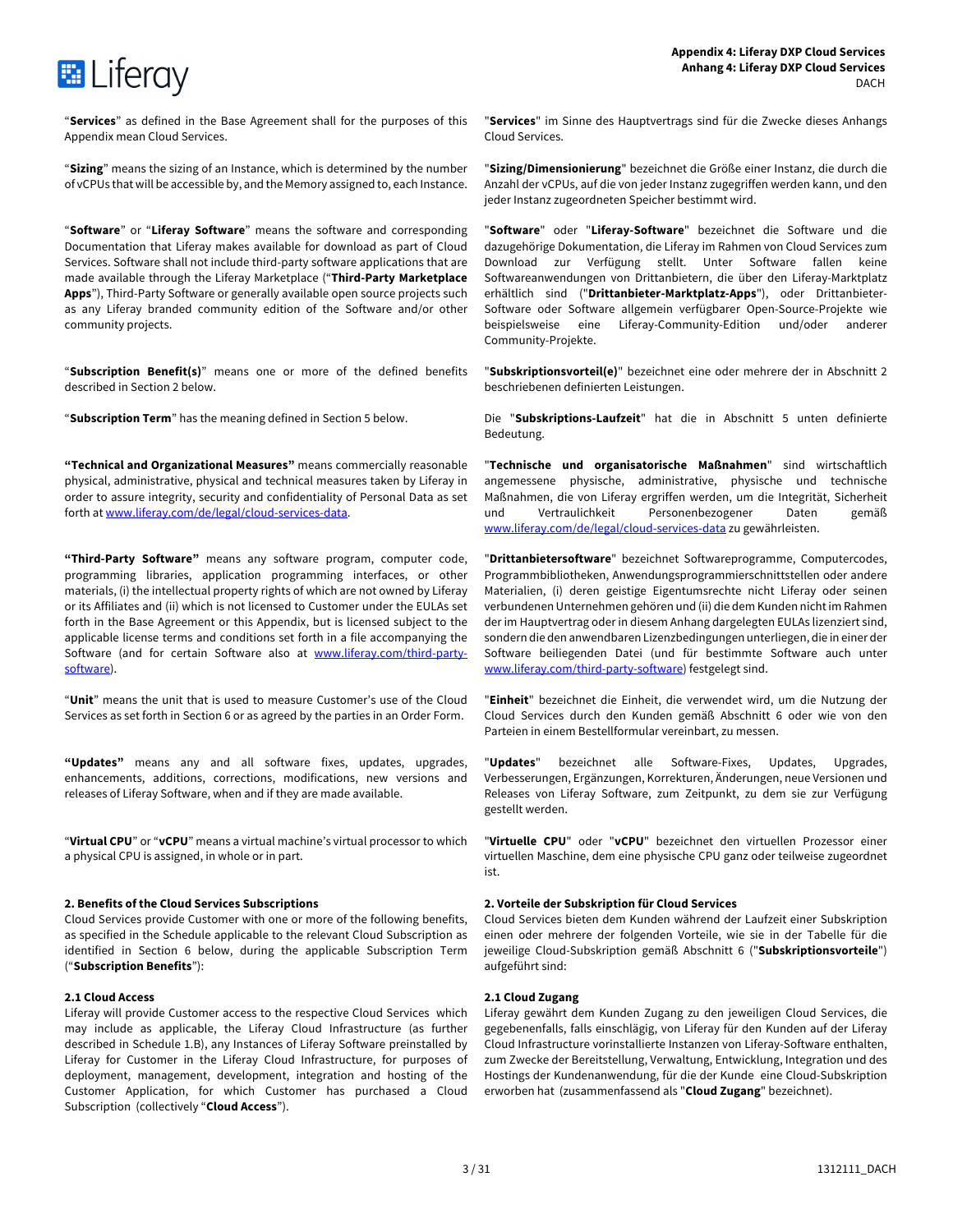

Liferay will provide Customer access to Liferay's Customer Portal during the Subscription Term. Liferay's Customer Portal provides Customer access to an expanding knowledge base, support information, compatibility information, checklists, FAQs, patching tools, Updates, newsletters, as well as access to all versions of Liferay Software throughout their respective life cycle as set forth in the **EOSL** Policy and the applicable Third-Party Software for electronic download from Liferay's Customer Portal ("**Customer Portal Access**"). The applicable Software made available through the Customer Portal for each Cloud Subscription and any end user license agreements ("EULAs") applicable to such Software are specified in the applicable Schedule identified in Section 6 below. Customer accepts and agrees to the terms of such EULA(s) as a precondition to receiving applicable Subscription Benefits in connection with such Software.

# **2.3 Maintenance 2.3 Wartung**

Liferay will periodically update the Cloud Services or make Updates for Liferay Software provided as part of a Cloud Service available for electronic download from Liferay's website, as further specified in the applicable Schedules ("**Maintenance**").

### **2.4 Support**

Liferay (and/or a Liferay Business Partner, if applicable) will provide Customer with access to Liferay support for issues relating to the Cloud Services (**"Support"**) through Liferay's web based issue tracker application to the Liferay support team for investigation or through phone and chat as further described in Schedule 4.A.

Liferay charges a Fee for the Cloud Subscriptions based on the total number of Units of measure and certain other parameters like the applicable Support Level. The Units and other applicable parameters for Cloud Subscriptions are described in this Appendix (including the applicable Schedules) and identified in the applicable Order Form. While Customer has a Cloud Subscription entitling Customer to receive Cloud Services, Customer is required to purchase a quantity of Cloud Subscriptions equal to the total number of Units applicable to that Cloud Subscription (including variants or components of the Software or Cloud Services) that Customer deploys, uses or executes. In addition, if Customer uses any of the Cloud Services to support or maintain Liferay Software (or any part thereof) or any software that is not Liferay Software then Customer must purchase Cloud Subscriptions equal to the amount of Units applicable to that Liferay Software for which Customer uses Cloud Services. If Customer terminates Subscriptions or does not renew Subscriptions within thirty (30) days after the termination or expiration of a Subscription Term and as a genuine pre-estimate of Liferay's losses and costs associated with reinstatement, Liferay reserves the right to charge Customer reinstatement Fees on a per Unit basis (the "Reinstatement Fee"), if and when Customer wishes to reinstate the terminated or expired Subscriptions. The Reinstatement Fee per Unit shall be equal to one hundred twenty percent (120%) of the Fees for the reinstated Subscription Services, agreed between Customer and Liferay as of the date of reinstatement, and pro-rated based on the lapsed period between the expiration or termination of the Subscription Term and the date the Subscription Services are reinstated.

### **4.1 Account 4.1 Konto**

Customer is required to create an Account for each Customer User to access and use Cloud Services by providing a valid email address and creating a secure password. Customer remains fully responsible for confidentiality of

# **2.2 Access to Customer Portal 2.2 Zugang zum Kundenportal**

Liferay bietet dem Kunden während der Subskriptionslaufzeit Zugang zum Kundenportal von Liferay. Das Kundenportal von Liferay bietet dem Kunden Zugang zu einer erweiterten Wissensdatenbank, Supportinformationen, Kompatibilitätsinformationen, Checklisten, FAQs, Patchtools, Updates, Newslettern sowie Zugang zu allen Versionen der Liferay-Software während ihres jeweiligen Lebenszyklus, wie in der EOSL-Richtlinie und der jeweiligen Drittanbietersoftware zum elektronischen Download aus dem Kundenportal von Liferay beschrieben ("**Kundenportal Zugang**"). Die jeweilige Software, die über das Kundenportal für jede Cloud-Subskription und alle Endbenutzer-Lizenzvereinbarungen ("EULAs"), die auf jeweilige Software anwendbar sind, zur Verfügung gestellt wird, ist in dem in Abschnitt 6 unten genannten gültigen Anlage aufgeführt. Der Kunde akzeptiert und stimmt den Bedingungen dieser EULA(s) als Voraussetzung für den Erhalt der anwendbaren Subskriptionsvorteile in Verbindung mit der jeweiligen Software zu.

Liferay wird den Cloud Service regelmäßig aktualisieren oder Updates für die Liferay-Software, die als Teil eines Cloud-Dienstes bereitgestellt wird, zum elektronischen Download auf der Website von Liferay zur Verfügung stellen, wie in den geltenden Zeitplänen näher beschrieben ("**Wartung**").

### **2.4 Support**

Liferay (und/oder ein Liferay-Geschäftspartner, falls zutreffend) bietet dem Kunden über die webbasierte Issue Tracker-Anwendung von Liferay Zugang zum Liferay-Support, um Probleme im Zusammenhang mit den Cloud Services ("**Support**") zur Untersuchung an das Liferay-Support-Team zu übermitteln, oder telefonisch und im Chat, wie in Anlage 4.A näher beschrieben.

# **3. Subscription Fees 3. Subskriptionsgebühren**

Liferay berechnet eine Gebühr für die Cloud-Subskriptionen, die sich nach der Gesamtzahl der Einheiten und bestimmten anderen Parametern wie dem jeweiligen Supportlevel richtet. Die Einheiten und andere anwendbare Parameter für Cloud- Subskriptionen sind in diesem Anhang (einschließlich der anwendbaren Anlagen) beschrieben und im jeweiligen Bestellformular aufgeführt. Während der Kunde über eine Cloud-Subskription verfügt, die ihn zum Erhalt von Cloud Services berechtigt, ist er verpflichtet, eine Anzahl an Cloud-Subskriptionen in Höhe der Gesamtzahl der Einheiten zu erwerben, die für die Cloud-Subskription(en) (einschließlich Varianten oder Komponenten der Software oder Cloud Services) gelten, die er bereitstellt, nutzt oder ausführt. Darüber hinaus muss der Kunde, wenn er einen der Cloud Services zum Support oder zur Wartung von Liferay-Software (oder einem Teil davon) oder einer Software, die keine Liferay-Software ist, nutzt, Cloud-Subskriptionen in Höhe der Anzahl der Einheiten erwerben, die für die Liferay-Software gelten, für die er Cloud Services nutzt. Wenn der Kunde Subskriptionen kündigt oder diese nicht innerhalb von dreißig (30) Tagen nach Beendigung oder Ablauf einer Subskriptionslaufzeit erneuert, behält sich Liferay das Recht vor, als Ersatz der geschätzen Verluste und Kosten die Liferay im Zusammenhang mit einer Wiederherstellung entstehen, dem Kunden Wiederherstellungsgebühren pro Einheit zu berechnen (die "Wiederherstellungsgebühr"), wenn und ab dem Zeitpunkt an dem der Kunde die gekündigten oder abgelaufenen Subskriptionen wieder einsetzen möchte. Die Wiederherstellungsgebühr pro Einheit beträgt einhundertzwanzig Prozent (120%) der zwischen dem Kunden und Liferay zum Zeitpunkt der Wiederherstellung vereinbarten Gebühren für die wiederhergestellten Subskriptionsdienstleistungen und wird anteilig auf der Grundlage der abgelaufenen Zeit zwischen dem Ablauf oder der Beendigung der Subskriptionslaufzeit und dem Datum der Wiedereinführung der Subskriptionsdienstleistungen berechnet.

# **4. Use of the Services, Restrictions 4. Nutzung der Services, Einschränkungen**

Der Kunde ist verpflichtet, ein Konto für jeden Benutzer des Kunden zu erstellen, um auf Cloud Services zuzugreifen und diese zu nutzen, indem er eine gültige E-Mail-Adresse angibt und ein sicheres Passwort erstellt. Der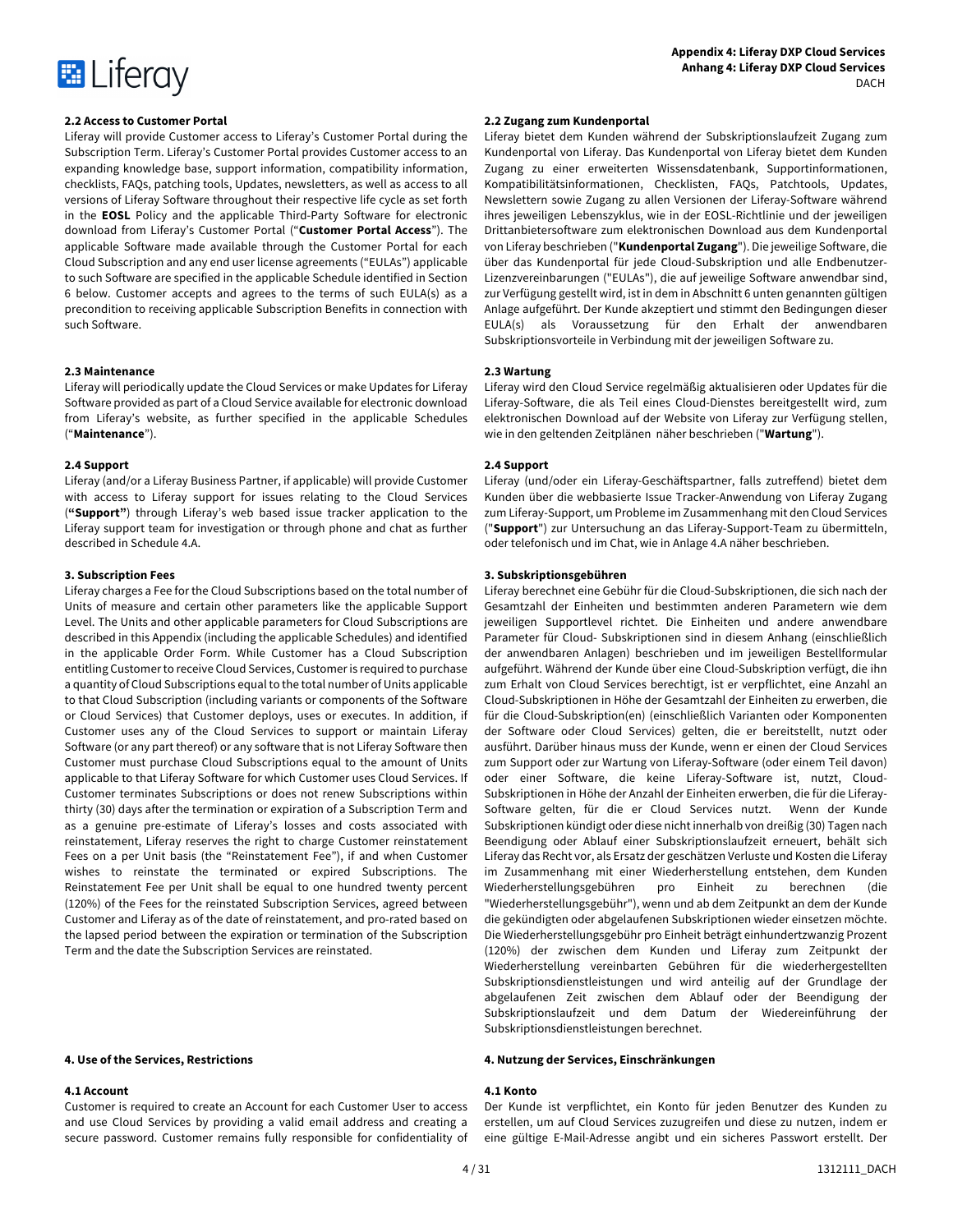

credentials used by Customer Users to access their respective Accounts and any activity through those Accounts, either by End Users or third parties resulting of any unauthorized accessto the Cloud Services. Customers may not (and may not allow third parties to) access the Services or, provide any third party access to the Services, in a manner that is intended to avoid Fees or to circumvent maximum capacity thresholds for the Cloud Services or otherwise increase the Cloud Service scope or level provided for each Customer.

**(i) General**. Subject to Customer's compliance with the Agreement, Liferay grants to Customer a non-transferable, non-exclusive, worldwide (subject to any applicable export restrictions), non-sublicensable right to use the Cloud Services in order to deploy, develop, manage and host the Customer Application limited to the applicable Subscription Term and limited to and in connection with the Units for which Customer has purchased Cloud Subscriptions from Liferay or a Business Partner. Customer acquires only the right to use the Cloud Services and Software as set forth in this Appendix but does not acquire any rights of ownership in the Cloud Services or Software. Liferay reserves all rights to the Cloud Services (including any Software) not expressly granted to Customer. **(ii) Internal Use and Affiliates.** Customer's right to use is limited to Customer's internal purposes (which shall include use by or on behalf of Customer's Affiliates and Affiliates shall not be considered a third party for the purposes of this Section, provided that Customer remains responsible for the Affiliates' compliance with terms of the Agreement and any Order Form). The foregoing sentence is not intended to limit Customer's internal use of the Cloud Services (including any Software) to operate a web site and/or to offer Customer's own software as a service, which may be used and accessed by an unlimited number of End Users, provided such web site or service does not include a distribution of the Cloud Services (including any Software), in whole or in part. **(iii) Use by Third Parties.** The Cloud Services may be used under the terms of this Appendix by Customer Users, provided that Customer remains responsible for all of Customer's obligations under the Agreement and for the activities and omissions of the Customer Users.

# **4.3.1 General Restrictions**

The rights granted to Customer under this Appendix do not authorize Customer and Customer will not (and will not allow any third party to): (i) distribute, sell, rent any parts of the Cloud Services to a third party; (ii) reverse engineer, translate, modify, loan, convert or apply any procedure or process to the Cloud Services or any parts thereof in order to ascertain, derive, and/or appropriate for any reason or purpose, the source code or source listings of the software utilized by Liferay in the provision of the Cloud Services, Liferay Software or any trade secret information or process contained in the Cloud Services (except as permitted under applicable law or license terms applicable to the concerned item); (iii) execute or incorporate other software (except for approved software as more particularly identified in the Documentation or specifically approved by Liferay in writing) into the Cloud Services, or create a derivative work of any part of the Cloud Services including but not limited to, any software utilized by Liferay in the provision of the Cloud Services; (iv) remove any product identification, trademarks, trade names or titles, copyrights, legends or any other proprietary marking in the Cloud Services; (v) disclose the results of any benchmarking of the Cloud Services (whether or not obtained with Liferay's assistance) to any third party; (vi) use Cloud Services or Software for the purpose of building a competitive product or service to the

Kunde bleibt in vollem Umfang für die Vertraulichkeit der Zugangsdaten verantwortlich, die von den Benutzern des Kunden für den Zugriff auf das jeweilige Konto verwendet warden und für alle Aktivitäten, die über ein Konto getätigt werden, egal ob es sich um Endnutzer oder Dritte handelt, die sich durch unbefugten Zugriff auf die Cloud Services ergeben. Kunden dürfen nicht (und dürfen Dritten nicht gestatten) auf die Dienste zugreifen, oder Dritten Zugang zu den Services geben, in einer Weise, die darauf abzielt, Gebühren zu vermeiden oder maximale Kapazitätsschwellen für die Cloud Services zu umgehen oder den für jeden Kunden vorgesehenen Cloud-Serviceumfang oder -level anderweitig zu erhöhen.

# **4.2 Use of the Service 4.2 Nutzung der Services**

**(i) Allgemein**. Vorbehaltlich der Einhaltung der Regelungen im Vertrag durch den Kunden, gewährt Liferay dem Kunden ein nicht übertragbares, nicht ausschließliches, weltweites (vorbehaltlich etwaiger Exportbeschränkungen), nicht unterlizensierbares Recht zur Nutzung der Cloud Services zur Bereitstellung, Entwicklung, Verwaltung und zum Hosten der Kundenanwendung, das auf die jeweilige Subskriptions-Laufzeit beschränkt ist und auf und in Verbindung mit den Einheiten beschränkt ist, für die der Kunde Cloud-Subskriptionen von Liferay oder einem Geschäftspartner erworben hat. Der Kunde erwirbt nur das in diesem Anhang beschriebene Recht zur Nutzung der Cloud Services und Software, erwirbt aber keine Eigentumsrechte an den Cloud Services oder der Software. Liferay behält sich alle Rechte an den Cloud Services (einschließlich der Software) vor, die dem Kunden nicht ausdrücklich gewährt werden. **(ii) Interne Nutzung und verbundene Unternehmen.** Das Nutzungsrecht des Kunden beschränkt sich auf die internen Zwecke des Kunden (dazu gehört auch die Nutzung durch oder im Namen der verbundenen Unternehmen und des Kunden, verbundene Unternehmen werden für die Zwecke dieses Abschnitts nicht als Dritte angesehen, unter der Bedingung, dass der Kunde weiterhin für die Einhaltung der Bedingungen des Vertrags und eines Bestellformulars durch die verbundenen Unternehmen verantwortlich ist). Der vorstehende Satz zielt nicht darauf ab, die interne Nutzung der Cloud Services (einschließlich Software) durch den Kunden zum Betreiben einer Website und/oder zum Anbieten der eigenen "Software as a Service" Dienstleistung zu beschränken, die von einer unbegrenzten Anzahl von Endnutzern genutzt und abgerufen werden können, sofern eine solche Webseite oder Dienstleistung keine Weitergabe oder Verteilung der Cloud Services (einschließlich Software) ganz oder teilweise beinhaltet. **(iii) Nutzung durch Dritte.** Die Cloud Services können von den Nutzern des Kunden gemäß den Bedingungen dieses Anhangs genutzt werden, vorausgesetzt, dass der Kunde für alle Verpflichtungen des Kunden aus dem Vertrag und für die Aktivitäten und Unterlassungen der Nutzer des Kunden verantwortlich bleibt.

# **4.3 Restrictions 4.3 Einschränkungen**

# **4.3.1 Allgemeine Einschränkungen**

Die dem Kunden im Rahmen dieses Anhangs gewährten Rechte berechtigen den Kunden nicht und der Kunde wird dies nicht tun (und wird es keinem Dritten gestatten): (i) egal welche Teile der Cloud Services an Dritte zu verteilen oder weiterzugeben, zu verkaufen, zu vermieten; (ii) Reverse Engineering, Übersetzung, Änderung, Verleih, Konvertierung oder Anwendung von Verfahren oder Prozessen auf die Cloud Services oder Teilen davon durchzuführen, um, für irgendeinen Grund oder Zweck, den Quellcode oder die Quellauflistungen der von Liferay bei der Bereitstellung der Cloud Services genutzten Software, der Liferay-Software oder allen anderen in den Cloud Services enthaltene Geschäftsgeheimnisse, oder in den Cloud Services enthaltene Prozesse, zu ermitteln, abzuleiten und/oder zu verwenden (es sei denn, dies ist nach geltendem Recht oder Lizenzbedingungen für den betreffenden Artikel zulässig); (iii) andere Software (mit Ausnahme von genehmigter Software, die in der Dokumentation näher beschrieben oder von Liferay ausdrücklich schriftlich genehmigt wurde) in den Cloud Services auszuführen oder in diese einzubinden oder ein abgeleitetes Werk eines Teils der Cloud Services zu erstellen, einschließlich, aber nicht beschränkt auf, Software, die von Liferay bei der Bereitstellung der Cloud Services verwendet wird; (iv) Produktkennzeichnungen, Marken, Handelsnamen oder Titel,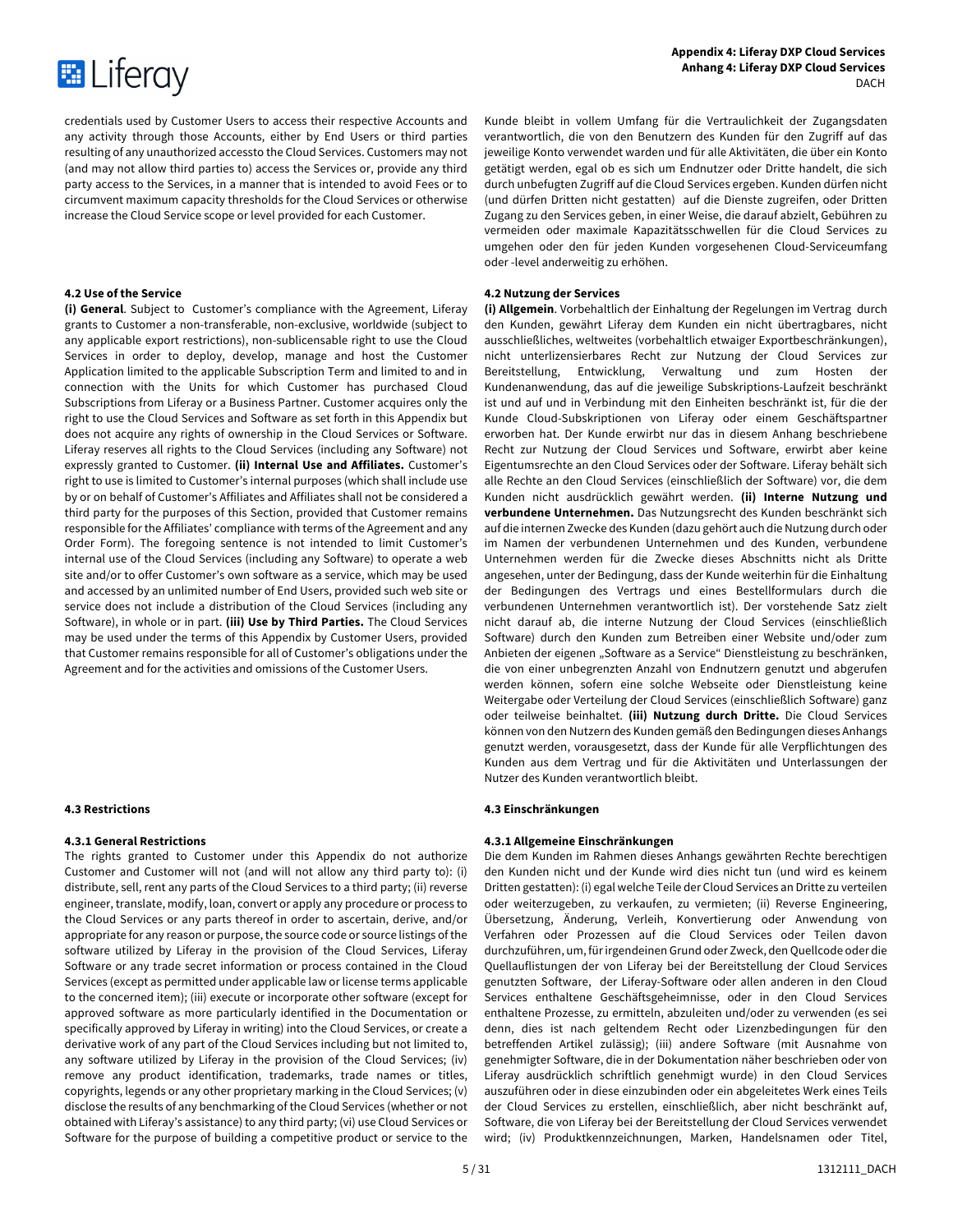

Liferay Software or Cloud Services or copying the Software's or Cloud Services features or user interface; (vii) use the Cloud Services or Software to develop or enhance any (a) software that is not Software including but not limited to any open source version of Software (such as "Liferay Portal") or (b) derivative works of any software that is not Software or developing Forked Software; (viii) use any of the Cloud Services in violation of any applicable laws (including i. a. Data Protection Laws, export or IP laws) or for any illegal activities or promotion, solicitation or encouraging of illegal activities and substances; (ix) using Cloud Services in a manner that might affect availability and enjoyment of the Cloud Services by other users or third parties (such as unauthorized access to the accounts of other customers, harassing other users or third parties, any attempts to circumvent agreed limitations or the Cloud Service, intercepting, unauthorized monitoring or penetration, performance, vulnerability or security testing of the Cloud Service or breaching security measures, use for illegal or unlawful file sharing, launching or facilitating a denial of service attack (DoS) from or on Cloud Service, hacking, cracking, spoofing or defacing any portion of the Cloud Service, posting, transmitting or distributing spam mail, mass mailings, chain letters, any robot, spider, site search/retrieval application, or other automatic or manual process or device to retrieve or index data or "data mine"); or (x) using Cloud Services for any purposes that might impact life, health or environment or telecommunication services, as "miner" or "forder" of cryptocurrencies or using Cloud Services to operate a general-purpose proxy or "open proxy". For clarity and avoidance of doubt, distributing or otherwise providing access to any portion of the Cloud Services to a third party or using any of the Cloud Services for the benefit of a third party is a material breach of the Agreement, even though open source licenses applicable to certain software packages may give Customer the right to distribute those packages (and this Appendix is not intended to interfere with Customer's rights under those individual licenses).

# **4.3.2 Non-Compliance and Remedies**

Customer agrees to indemnify, defend and hold Liferay harmless from and against any costs, losses, liabilities, claims or expenses (including reasonable attorneys' fees) arising out of any allegation or claim to the extent is based on a violation of Section 4.3.1. In addition, Customer agrees that as a remedy in case of a breach as set forth in Section 4.3.1 (vii) above, Customer will pay Liferay the Cloud Services Fees for each Unit for which Customer utilizes the Cloud Services or Software in connection with such software that is not Software as genuine pre-estimate of Liferay's losses and costs associated with such breach.

Customer is hereby notified that the Cloud Services may contain or be subject to time-out devices, counter devices, and/or other devices intended to ensure the limits of the rights granted to Customer under this Appendix will not be exceeded ("**Limiting Devices**"). If the Cloud Services contain or are otherwise subject to Limiting Devices, Liferay will provide Customer with materials necessary to use the Cloud Services to the extent permitted. Customer may not tamper with or otherwise take any action to defeat, disable or circumvent a Limiting Device or timing or use restrictions that are built into, defined or agreed upon, regarding the Cloud Services, including but not limited to, resetting the Unit amount.

Urheberrechte, Legenden oder andere geschützte Bezeichnungen in den Cloud Services entfernen; (v) die Ergebnisse eines Benchmarkings der Cloud Services (unabhängig davon, ob mit Unterstützung von Liferay erhalten oder nicht) an Dritte weitergeben; (vi) Cloud Services oder Software verwenden, um ein wettbewerbsfähiges Produkt oder eine wettbewerbsfähige Dienstleistung für die Liferay-Software oder Cloud Services zu erstellen oder die Funktionen oder die Benutzeroberfläche der Software oder der Cloud Services kopieren; (vii) die Nutzung der Cloud Services oder der Software zur Entwicklung oder Verbesserung von (a) Nicht-Liferay-Software, einschließlich, aber nicht beschränkt auf Open-Source-Versionen der Software (wie z.B. "Liferay Portal") nutzen oder um (b) abgeleitete Werke von Nicht-Liferay-Software zu erstellen, oder für die Entwicklung von Forked Software; (viii) die Nutzung der Cloud Services unter Verletzung geltender Gesetze (einschließlich Datenschutzgesetze, Export- oder Urheberrechts-Gesetze) oder für illegale Aktivitäten oder die Werbung, Aufforderung oder Förderung illegaler Aktivitäten und Substanzen; (ix) die Nutzung von Cloud Services in einer Weise, die die Verfügbarkeit und den Genuss der Cloud Services durch andere Benutzer oder Dritte beeinträchtigen könnte (z.B. unbefugter Zugriff auf die Konten anderer Kunden, Belästigung anderer Benutzer oder Dritter, Versuche, vereinbarte Einschränkungen oder den Cloud Service zu umgehen, Informationen abzufangen, unbefugte Überwachung oder Penetration, Leistungs-, Schwachstellen- oder Sicherheitstests des Cloud Service durchzuführen oder die Verletzung von Sicherheitsmaßnahmen, die Verwendung für illegale oder rechtswidrige Dateifreigaben (illegales Filesharing), Starten oder Erleichtern eines Denial-of-Service-Angriffs (DoS) von oder auf den Cloud Service, Hacken, Knacken, Spoofing oder Verunstalten eines Teils des Cloud Service, Posten, Versenden oder Verteilen von Spam-Mails, Massenmailings, Kettenbriefen, jedweder Roboter-, Spider-, oder Suchund Abrufanwendungen oder anderen automatischen oder manuellen Verfahren oder Vorrichtungen zum Abrufen oder Indexieren von Daten oder "Data Mining"); oder (x) die Nutzung von Cloud Services für Zwecke, die sich auf Leben, Gesundheit oder Umwelt oder Telekommunikationsdienste auswirken könnten, wie "Miner" oder "forder" von Kryptowährungen oder die Nutzung von Cloud Services zum Betrieb eines Universal-Proxys oder "Open Proxy". Aus Gründen der Klarheit und zur Vermeidung von Zweifeln ist die Verteilung oder anderweitige Bereitstellung des Zugangs zu einem Teil der Cloud Services an einen Dritten oder die Nutzung eines der Cloud Services zu Gunsten eines Dritten eine wesentliche Vertragsverletzung, auch wenn Open-Source-Lizenzen, die für bestimmte Softwarepakete gelten, dem Kunden das Recht geben können, diese Pakete zu verteilen (und dieser Anhang soll die Rechte des Kunden aus diesen individuellen Lizenzen nicht beeinträchtigen).

### **4.3.2 Nichteinhaltung und Abhilfemaßnahmen**

Der Kunde verpflichtet sich, Liferay von allen Kosten, Verlusten, Verbindlichkeiten, Ansprüchen oder Ausgaben (einschließlich angemessener Anwaltskosten) freizustellen, zu verteidigen und schadlos zu halten, die sich aus einer Anschuldigung oder einem Anspruch ergeben, der auf einem Verstoß gegen Abschnitt 4.3.1 beruht. Darüber hinaus stimmt der Kunde zu, dass der Kunde Liferay als Rechtsbehelf im Falle eines Verstoßes gegen Ziffer 4.3.1 (vii) die Cloud Services-Gebühren für jede Einheit zahlt, für die der Kunde die Cloud Services oder die Software im Zusammenhang mit einer Nicht-Liferay-Software nutzt, in der Höhe der geschätzten Verluste von Liferay und der mit diesem Verstoß verbundenen Kosten.

# **4.3.3Limiting Devices 4.3.3 Begrenzungsgeräte**

Der Kunde wird hiermit darauf hingewiesen, dass die Cloud Services Timeout-Geräte, Zählergeräte und/oder andere Geräte/ Funktionen enthalten können, die sicherstellen sollen, dass die Grenzen der dem Kunden nach diesem Anhang gewährten Rechte nicht überschritten werden ("**Begrenzungsgeräte**"). Wenn die Cloud Services Begrenzungsgeräte enthalten oder diesen anderweitig unterliegen, stellt Liferay dem Kunden die Materialien zur Verfügung, die er zur zulässigen Nutzung der Cloud Services benötigt. Der Kunde darf keine Maßnahmen ergreifen, um ein Begrenzungsgerät oder Zeit- oder Nutzungsbeschränkungen, die in Bezug auf die Cloud Services eingebaut, definiert oder vereinbart sind, zu verhindern, zu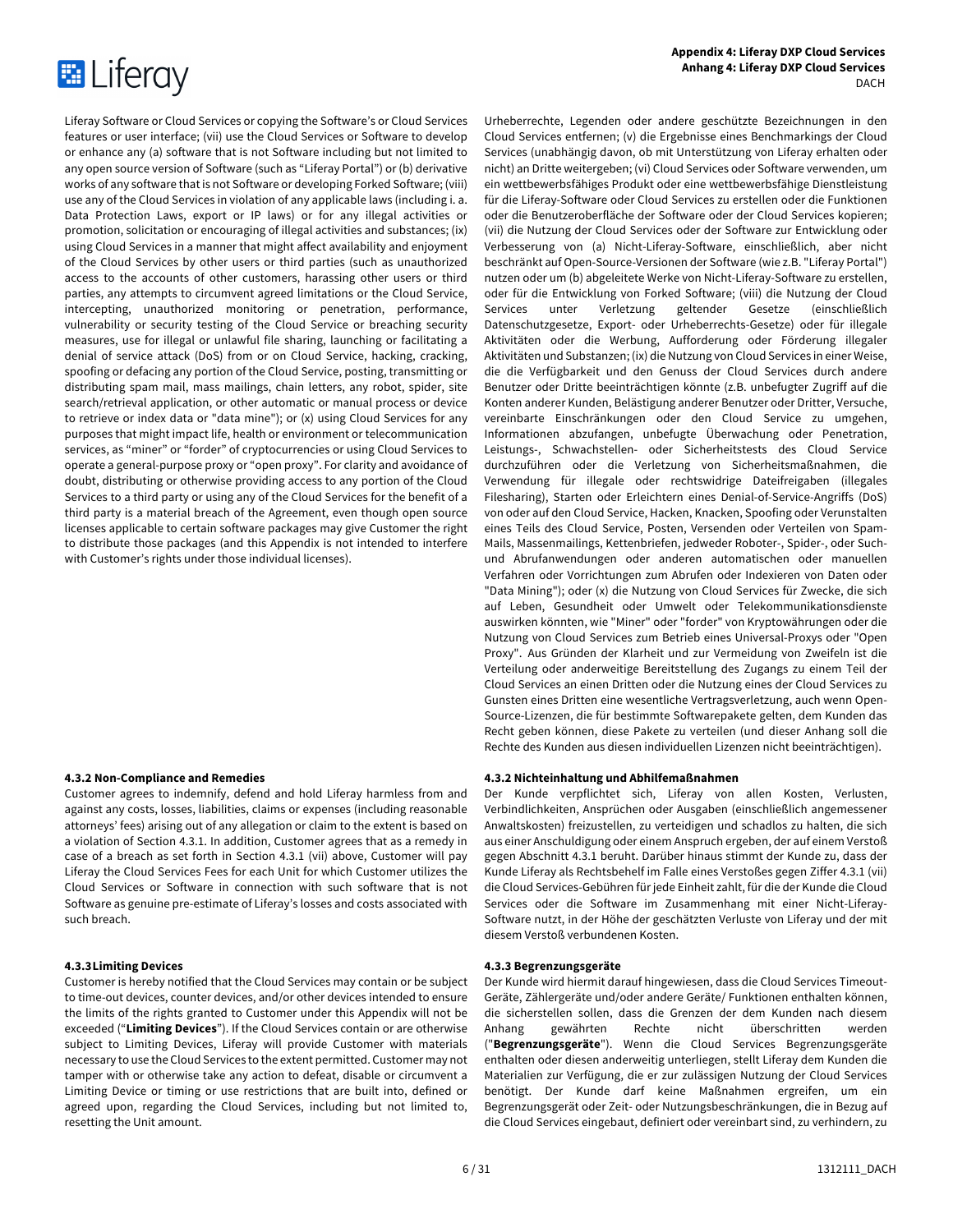

**4.3.4 Derivative Works 4.3.4 Abgeleitete Werke**

Customer acknowledges and agrees that title to the Cloud Services including but not limited to, any software utilized by Liferay in the provision of the Cloud Services and each component, copy and modification, including but not limited to all derivative works, improvements or upgrades ("**Derivative Works**") whether made by Liferay, Customer or on Liferay's or on Customer's behalf, including those made at Customer's suggestion and all associated intellectual property rights, are and shall remain the sole and exclusive property of Liferay, its Affiliates and/or its licensors. As between Customer and Liferay, Customer shall own all independently developed code and documentation and any associated intellectual property rights developed by Customer or on Customer's behalf that are separate from the code base of the Software provided or otherwise made available as part of the Cloud Services (i.e. non-Derivative Works).

Unless otherwise agreed by the parties in writing, Cloud Subscriptions (i) will begin on the date Liferay accepts Customer's order for the applicable Cloud Subscriptions (please note that the foregoing does not limit Customer's obligation to pay for Cloud Services that Customer previously used but for which Customer has not paid), (ii) will run for a term of twelve (12) months, (iii) cannot be terminated for convenience by either party and (iv) may be renewed by the parties upon mutual agreement. The Initial term and any renewal term are collectively referred to as the "**Subscription Term**".

# **5.2 Suspension and Termination, Retention of Customer Content 5.2 Aussetzung und Kündigung, Aufbewahrung von Kundeninhalten**

Without limiting other rights that Liferay may have, Liferay may suspend or terminate Customer's use of Cloud Services, disable access to the Cloud Service for Customer or Customer Users or take down Customer Content immediately, if Liferay reasonably believes Customer or Customer Users have breached the Agreement, applicable law or have violated or are violating any third party rights, without any liability to Customer and without obligation to refund any prepaid Fees to Customer and Customer will continue to incur applicable Fees for the Cloud Services during any suspension. Where appropriate and permitted under applicable law, Liferay will notify Customer of any suspension and reasons thereof and request rectification of the breach within a reasonable time frame specified by Liferay in the notification ("**Cure Period**"). If Customer fails to rectify violation of the Agreement within the Cure Period, then the Agreement will automatically terminate upon expiration of the Cure Period without any liability to Customer.

Table 6 below sets forth various Cloud Subscriptions that Liferay offers. The applicable Schedules for each Subscription listed in Table 6 contain specific information, terms and conditions regarding the relevant Cloud Subscriptions.

deaktivieren oder zu umgehen, einschließlich, aber nicht beschränkt auf das Zurücksetzen der Anzahl der Einheiten.

Der Kunde erkennt an und stimmt zu, dass das Eigentum an den Cloud Services, einschließlich, aber nicht beschränkt auf, alle Software, die von Liferay bei der Bereitstellung der Cloud Services und jeder Komponente, Kopie und Modifikation, einschließlich, aber nicht beschränkt auf alle abgeleiteten Werke, Verbesserungen oder Upgrades ("**Abgeleitete Werke**"), die von Liferay, dem Kunden, oder für Liferay oder für den Kunden erstellt werden, einschließlich derjenigen, die auf Vorschlag des Kunden erstellt werden, und aller damit verbundenen geistigen Eigentumsrechte, sind und bleiben im alleinigen und ausschließlichen Eigentum von Liferay, ihren Tochtergesellschaften und/oder ihren Lizenzgebern. Zwischen dem Kunden und Liferay wird vereinbart, dass der Kunde das Eigentum an unabhängig entwickeltem Code und der dazugehörigen Dokumentation erwirbt, sowie jegliche damit zusammenhängenden Urheberrechte, der von dem Kunden oder für den Kunden entwickelt wird, vorausgesetzt es handelt sich dabei um Code, der unabhängig von der Code-Basis der Software, die zur Verfügung gestellt wird oder auf andere Weise im Rahmen der Cloud Services zur Verfügung gestellt wird, entwickelt wird (z.B. nicht-derivative Arbeiten).

# **5. Subscription Term, Termination and Suspension 5. Subskriptions Laufzeit, Kündigung und Aussetzung des Service**

# **5.1 Subscription Term 5.1 Subskriptions Laufzeit**

Sofern die Parteien nichts anderes schriftlich vereinbart haben, (i) beginnen die Cloud-Subskriptionen mit dem Datum, an dem Liferay die Bestellung des Kunden für die betreffenden Cloud-Subskription(en) annimmt (bitte beachten Sie, dass das Vorstehende die Verpflichtung des Kunden zur Zahlung von Cloud Services, die der Kunde zuvor genutzt hat, für die er aber nicht bezahlt hat, nicht einschränkt), (ii) laufen für eine Laufzeit von zwölf (12) Monaten,(iii) können von keiner der Parteien grundlos gekündigt warden und (iv) können von den Parteien im gegenseitigen Einvernehmen verlängert werden.. Die Erstlaufzeit und jede Verlängerungslaufzeit werden zusammen als die "**Subskriptions Laufzeit**" bezeichnet.

Ohne Einschränkung anderer Rechte, die Liferay hat, kann Liferay die Nutzung von Cloud Services durch den Kunden aussetzen oder beenden, den Zugang zum Cloud Service für den Kunden oder die Benutzer des Kunden deaktivieren oder Kundeninhalte sofort entfernen, wenn Liferay vernünftigerweise davon ausgeht, dass der Kunde oder die Benutzer des Kunden gegen den Vertrag, das geltende Recht oder gegen Rechte Dritter verstoßen oder diese verletzen, ohne dass Liferay gegenüber dem Kunden dafür haftet und ohne Verpflichtung zur Rückerstattung von vorausbezahlten Gebühren an den Kunden, wobei für den Kunden während einer Aussetzung des Service weiterhin die Gebühren für die Cloud Services anfallen. Wo dies angemessen und nach geltendem Recht zulässig ist, wird Liferay den Kunden über jede Aussetzung und die Gründe dafür informieren und die Behebung der Verletzung innerhalb einer von Liferay in der Mitteilung angegebenen, angemessenen Frist verlangen ("**Abhilfezeitraum**"). Wenn der Kunde einen Verstoß gegen den Vertrag nicht innerhalb des Abhilfezeitraums behebt, endet der Vertrag automatisch mit fruchtlosem Ablauf des Abhilfezeitraums, ohne dass Liferay gegenüber dem Kunden haftet.

# **6. Available Cloud SubscriptionsApplicable Schedules 6. Verfügbare Cloud Subskriptionen, Anwendbare Anlagen**

Tabelle 6 unten zeigt verschiedene Cloud-Subskriptionen, die Liferay anbietet. Die in Tabelle 6 aufgeführten Anlagen für jede Subskription enthalten spezifiesche Bedingungen bezüglich der jeweiligen Cloud-Subskription.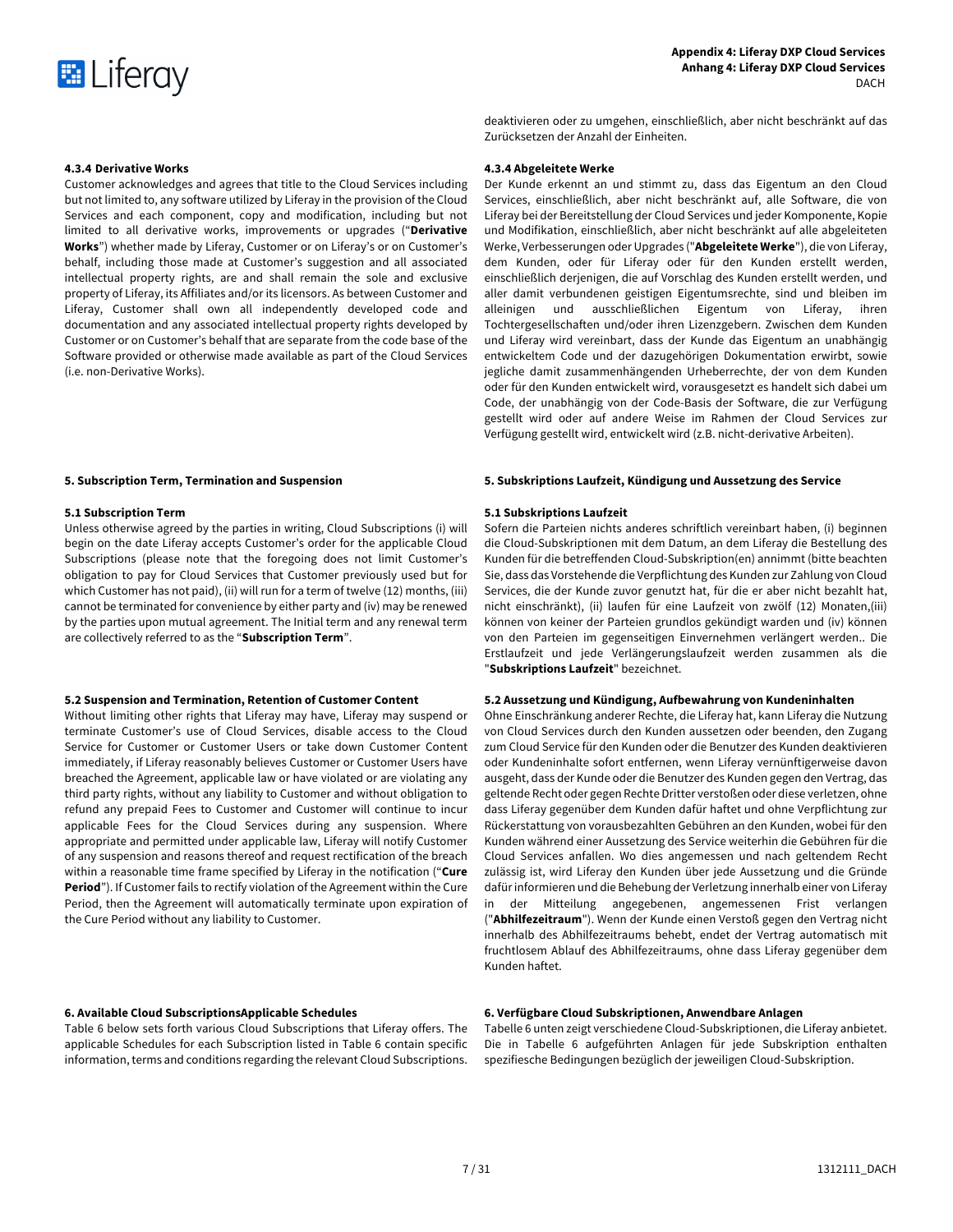

# **Table 6**

| <b>Subscriptions</b>                       | <b>Description</b>                                                                                                                                                                                   | <b>Schedule</b> |
|--------------------------------------------|------------------------------------------------------------------------------------------------------------------------------------------------------------------------------------------------------|-----------------|
| Liferay DXP Cloud                          | Liferay DXP Cloud is Liferay's bundled offering of "Liferay DXP" Software preinstalled in<br>the Liferay Cloud Infrastructure.                                                                       | 4.C             |
| Enterprise Search for DXP<br>Cloud         | Enterprise Search for DXP Cloud Subscriptions provides for<br>certain search server functionalities.                                                                                                 | 4.D             |
| Liferay Analytics Cloud for DXP<br>Cloud   | Liferay Analytics Cloud is a software-as-a-service ("SaaS") offering providing data-driven<br>insights that enable users to optimize digital experiences created on Liferay DXP.                     | 4.D             |
| Liferay Paid App<br>DXP Cloud Add-On       | Liferay Paid Apps DXP Cloud Add-On provide for additional Liferay apps available<br>through Liferay's Marketplace.                                                                                   | 4.D             |
| Third Party Add-On                         | Various Subscriptions to third party services and offerings.                                                                                                                                         | 4.D             |
| <b>Designated Contacts</b>                 | Designated Contacts DXP Cloud Add-On Subscription enables adding further Designated<br>Contacts.                                                                                                     | 4.D             |
| Extended Premium Support<br>for DXP Cloud. | Extended Premium Support Subscription extends the benefits associated with the<br>Premium Support Phase for Maintenance and Support of certain Liferay Software into<br>the Sustained Support Phase. | 4.D             |
| Liferay Commerce for DXP<br>Cloud          | Liferay Commerce for DXP Cloud is Liferay's digital commerce platform preinstalled in<br>the Liferay Cloud Infrastructure.                                                                           | 4.E             |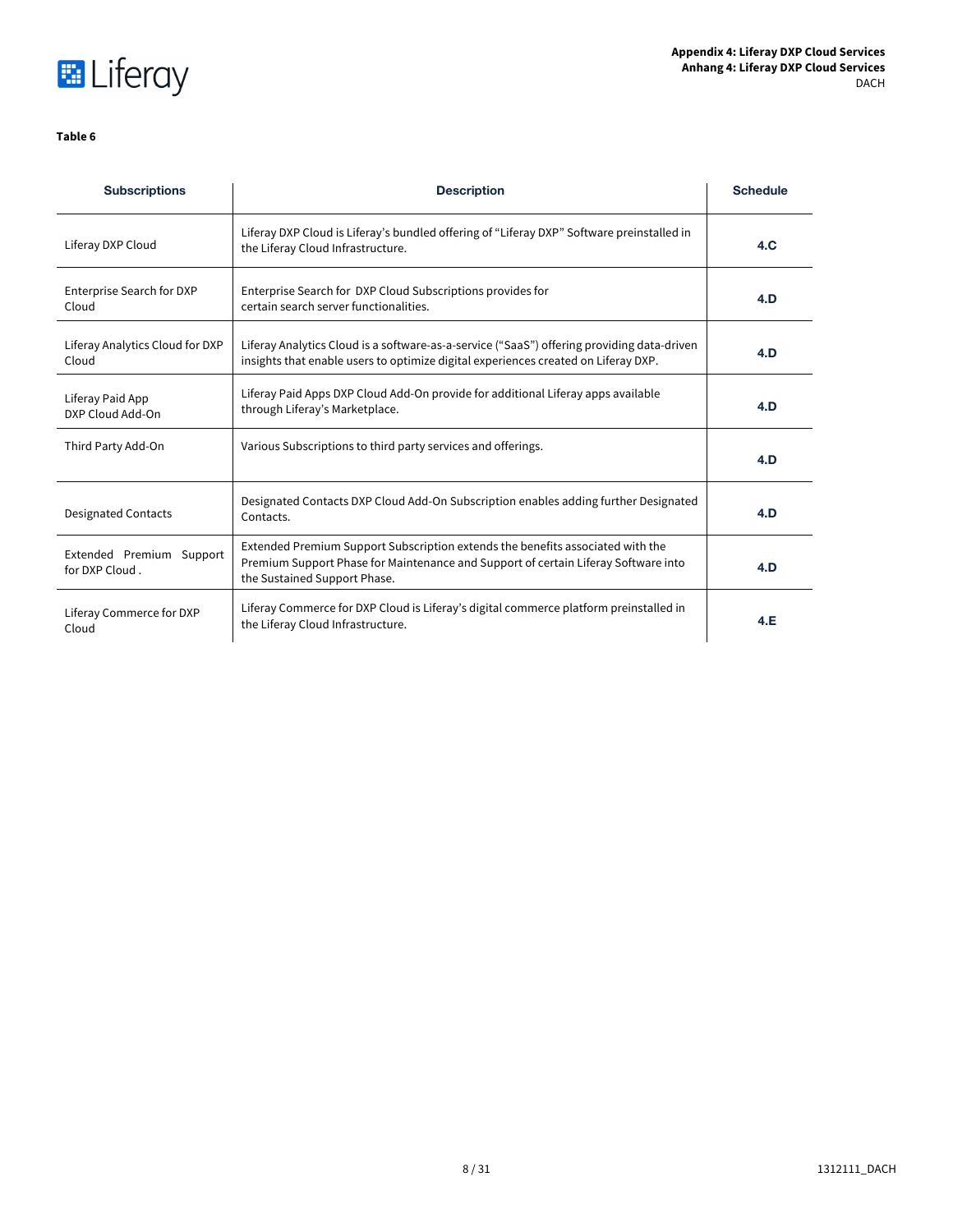

# **Tabelle 6**

| <b>Subskriptionen</b>                      | <b>Beschreibung</b>                                                                                                                                                                                                                     | Anlage |
|--------------------------------------------|-----------------------------------------------------------------------------------------------------------------------------------------------------------------------------------------------------------------------------------------|--------|
| Liferay DXP Cloud                          | Liferay DXP Cloud ist das von Liferay gebündelte Angebot der "Liferay DXP" Software,<br>die in der Liferay Cloud Infrastructure vorinstalliert ist.                                                                                     | 4.C    |
| <b>Enterprise Search</b><br>für DXP Cloud  | Eine Enterprise Search DXP Cloud Subskription bietet<br>bestimmte Suchserver Funktionalitäten.                                                                                                                                          | 4.D    |
| Liferay Analytics Cloud für DXP<br>Cloud   | Liferay Analytics Cloud ist ein Software-as-a-service ("SaaS") Angebot, für Bereitstellung<br>datengestützter Erkenntnisse, die es den Nutzern ermöglichen, digitale Erfahrungen, die<br>mit Liferay DXP gemacht wurden, zu optimieren. | 4.D    |
| Third Party (Drittanbieter)<br>Add-On      | Verschiedene Subskriptionen für Dienstleistungen und Angebote von Drittanbietern.                                                                                                                                                       | 4.D    |
| <b>Designated Contacts</b>                 | Eine Designated Contacts DXP Cloud Add-On Subscription ermöglicht das Hinzufügen<br>weiterer benannter Kontakte                                                                                                                         | 4.D    |
| Extended Premium Support<br>für DXP Cloud. | Eine Extended Premium Support Subskription erweitert die Vorteile der Premium<br>Support Phase für Wartung und Support bestimmter Liferay Software in der Sustained<br>Support Phase.                                                   | 4.D    |
| Liferay Commerce für DXP<br>Cloud          | Liferay Commerce für DXP Cloud ist die digitale Handelsplattform von Liferay, die in der<br>Liferay Cloud Infrastructure vorinstalliert ist.                                                                                            | 4.E    |

# **7. External Offerings, Content, Linking 7. Externe Angebote, Inhalte, Linking**

Certain External Offerings may be made available for use on or in connection with the Cloud Services. Each Customer is fully responsible for the choice of any External Offerings within a Customer Application. The availability of such External Offerings does not constitute any endorsement by Liferay nor implies that the External Offerings will interoperate with any Cloud Services (including any Liferay Software as applicable) regardless of whether an item of External Offerings is designated as Liferay "certified" or similar. Liferay does not provide any warranty, does not necessarily support and has not necessarily confirmed the validity, functionality or screened the content of such External Offerings and any use is at Customer's own risk. The terms and/or conditions that apply to Customer's use of any External Offerings within a Customer Application are as solely agreed upon between Customer and the External Offerings provider and do not apply to Liferay. Liferay and its licensors and vendors have no obligations and/or liability with respect to such third party or the External Offerings. If a Customer chooses to use External Offerings within a Customer Application, Customer authorizes Liferay to grant the External Offerings access to Customer Content, Customer Application, and applicable Accounts, in each case to the extent necessary to provide the External Offerings or for interoperability with the External Offerings. External Offerings may be removed from or be made no longer available through Cloud Services at any time, for example but not limited to if a takedown is required by law or court order or due to inconsistent interoperability. Customer may furthermore encounter links to non-Liferay websites, services, content or other external sources while using Cloud Services, which should not be interpreted as endorsement of Liferay of such third party sites or the company, products, services or content to which they link as they are not under Liferay control, Liferay has not reviewed or is otherwise responsible for them and Liferay is not responsible for the content of any linked site or any link contained in a linked site. If Customer decides to access any third party site, product or service linked through Cloud Services, Customer does so at Customer's own risk and agrees that Liferay is not responsible or liable for any loss or expenses that may result due to Customer's use of (or reliance on) the external site or content.

Bestimmte externe Angebote können zur Nutzung auf oder in Verbindung mit den Cloud Services zur Verfügung gestellt werden. Jeder Kunde ist in vollem Umfang für die Auswahl der externen Angebote innerhalb einer Kundenanwendung verantwortlich. Die Verfügbarkeit solcher externen Angebote stellt keine Billigung durch Liferay dar und bedeutet auch nicht, dass die externen Angebote mit Cloud Services (einschließlich der Liferay-Software, soweit anwendbar) interagieren, unabhängig davon, ob ein Gegenstand der externen Angebote als Liferay "zertifiziert" oder ähnlich bezeichnet wird. Liferay übernimmt keine Garantie, unterstützt nicht unbedingt und hat nicht unbedingt die Gültigkeit, Funktionalität oder den Inhalt solcher externen Angebote bestätigt und jede Nutzung erfolgt auf eigenes Risiko des Kunden. Die Bedingungen und/oder Konditionen, die für die Nutzung von externen Angeboten durch den Kunden innerhalb einer Kundenanwendung gelten, sind ausschließlich zwischen dem Kunden und dem Anbieter von externen Angeboten vereinbart und gelten nicht für Liferay. Liferay und seine Lizenzgeber und Verkäufer haben keine Verpflichtungen und/oder Haftung in Bezug auf diese Dritten oder die externen Angebote. Wenn ein Kunde sich dafür entscheidet, externe Angebote innerhalb einer Kundenanwendung zu nutzen, ermächtigt der Kunde Liferay, den externen Angeboten Zugang zu Kundeninhalten oder -anwendungen, und jeweiligen Konten zu gewähren, soweit dies im Einzelfall für die Bereitstellung der externen Angebote oder für die Interoperabilität mit den externen Angeboten erforderlich ist. Externe Angebote können jederzeit aus den Cloud Services entfernt werden oder nicht mehr erreichbar sein, z.B. wenn dies aufgrund von Gesetzen oder Gerichtsbeschlüssen erforderlich ist, oder aufgrund inkonsistenter Interoperabilität. Der Kunde kann darüber hinaus bei der Nutzung von Cloud Services auf Links zu Nicht-Liferay-Websites, -Dienstleistungen, -Inhalten oder anderen externen Quellen stoßen, die nicht als Befürwortung von Liferay für solche Websites Dritter oder des Unternehmens, der Produkte, Dienstleistungen oder Inhalte, auf die der Link verweist, interpretiert werden sollten, da sie nicht unter der Kontrolle von Liferay stehen, Liferay hat sie nicht überprüft oder ist auch nicht anderweitig für sie verantwortlich und Liferay ist nicht für den Inhalt einer verlinkten Website oder eines Links auf einer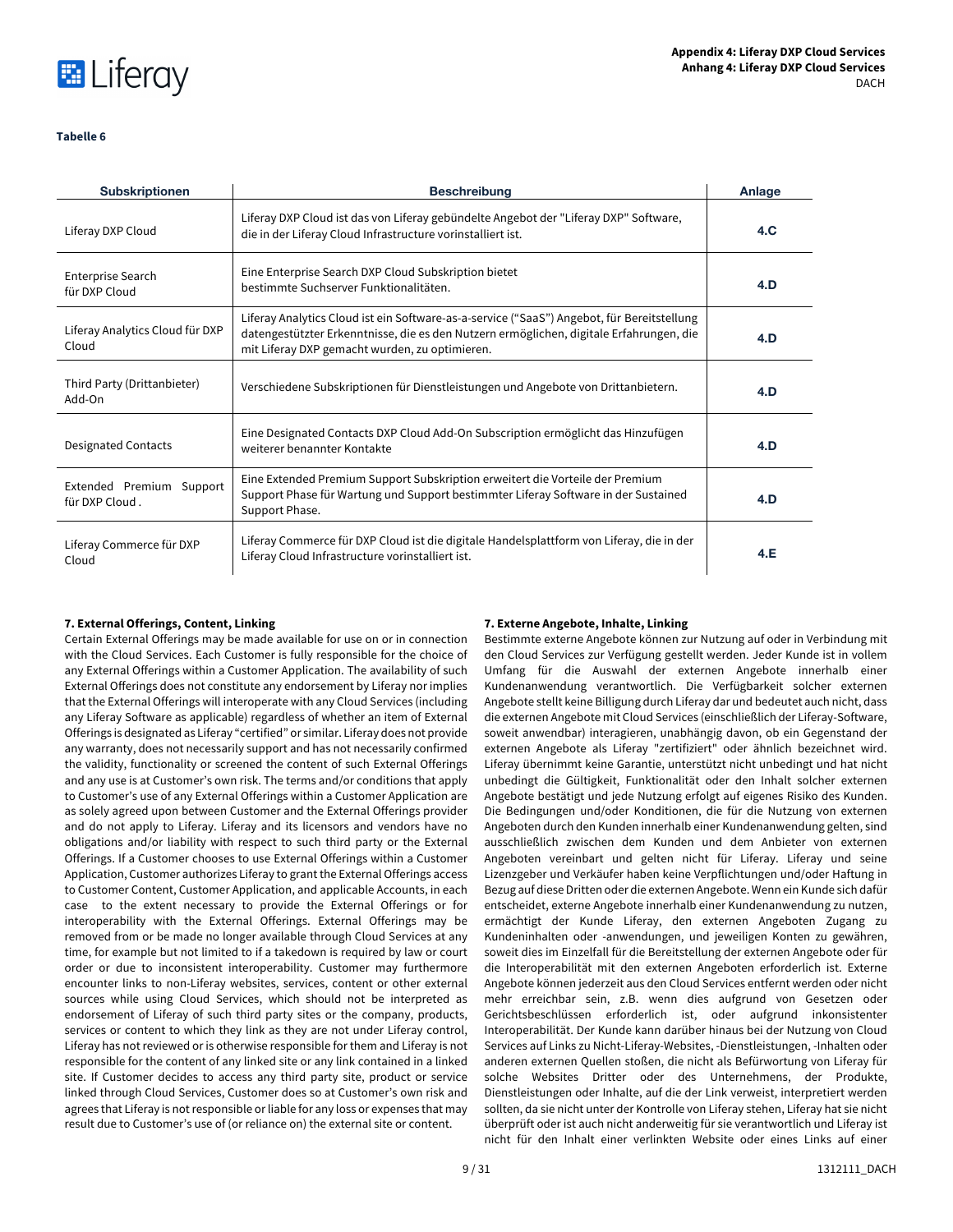

verlinkten Website verantwortlich. Wenn der Kunde sich entscheidet, auf Websites, Produkte oder Dienstleistungen von Drittanbietern zuzugreifen, die über Cloud Services verlinkt sind, tut er dies auf eigenes Risiko und stimmt zu, dass Liferay nicht für Verluste oder Ausgaben verantwortlich oder haftbar ist, die sich aus der Nutzung der externen Website (oder dem Vertrauen darauf) oder den Inhalten durch den Kunden ergeben können.

# **8. Customer Content, Feedback 8. Kundeninhalte, Feedback**

# **8.1 Liferay's Rights In The Content 8.1 Liferay's Rechte an den Inhalten**

Um dem Kunden Cloud Services zur Verfügung zu stellen, erteilt der Kunde Liferay, ihren verbundenen Unternehmen, Subunternehmern und allen Drittdienstleistern, von deren Dienstleistungen Liferay für die Bereitstellung der Cloud Services abhängig ist, eine weltweite, gebührenfreie, unbefristete, nicht ausschließliche Lizenz zur Herstellung, Nutzung, Vervielfältigung, Vorbereitung abgeleiteter Werke, Verteilung, Import, Durchführung und Anzeige von Kundeninhalten zum Zwecke der Bereitstellung der Cloud Services für den Kunden. Liferay erwartet nicht, auf Kundeninhalte zuzugreifen oder sie Dritten zur Verfügung zu stellen, es sei denn, (a) dies ist durch geltende Gesetze oder Vorschriften vorgeschrieben (z.B. als Reaktion auf einen Audit, eine Amtshandlung, eine Vorladung oder einen Haftbefehl); (b) es ist notwendig, um die dem Kunden bereitgestellten Cloud Services bereitzustellen, zu verbessern oder zu unterstützen; (c) um Betrugs-, Sicherheits- oder Technologieprobleme zu verhindern, aufzudecken oder zu beheben; (d) um mögliche Verstöße gegen die Vereinbarungen des Kunden mit Liferay zu untersuchen oder die Rechtsansprüche von Liferay zu begründen oder sich gegen Rechtsansprüche zu verteidigen; oder (e) um das Eigentum, die Rechte oder die Sicherheit von Liferay, seinen Benutzern oder der Öffentlichkeit vor Schaden zu schützen. Mit Ausnahme der in diesem Abschnitt dargelegten Fälle erwirbt Liferay keine Rechte an Kundeninhalten im Rahmen der Vereinbarung. Der Kunde sichert zu und gewährleistet, dass er alle Rechte an den Kundeninhalten besitzt oder eine gültige Lizenz zur Nutzung der Kundeninhalte erhalten hat, mit Rechten oder Lizenzen, die ausreichen, um Aktivitäten im Zusammenhang mit den Cloud Services zu ermöglichen. Der Kunde muss alle erforderlichen und angemessenen Warnungen, Informationen und Offenlegungen bereitstellen, die aufgrund der Art des Kundeninhalts erforderlich sind.

### **8.2 Customer Responsibilities 8.2 Verantwortung des Kunden**

**8.2.1** Der Kunde ist allein verantwortlich für die Kundeninhalte, die er mit den Cloud Services verwendet oder die durch die Nutzung der Cloud Services durch den Kunden bereitgestellt werden, einschließlich, aber nicht beschränkt auf die Einhaltung der geltenden Gesetze (einschließlich aller anwendbaren Exportgesetze oder Datenschutzgesetze), die Vereinbarkeit des Kundeninhaltes mit der Einhaltung des Vertrages, das Recht zur Nutzung dieser Kundeninhalte und das Umsetzen von Löschungsanfragen ("takedown-notice") im Zusammenhang mit dem Kundeninhalt, und der Kunde wird unverzüglich alle Kundeninhalte entfernen, die diesen Anforderungen nicht entsprechen. Kunden werden die Cloud Services nicht nutzen, um Kundeninhalte zu speichern, zu erstellen, zu übertragen, zu teilen, zu veröffentlichen, zu ändern, zu modifizieren oder zu nutzen, die (i) gegen Gesetze, Vorschriften oder gegen Bestimmungen verstoßen, diese beeinträchtigen oder verletzen, oder die in Rechte Dritter Eingreifen, (ii) durch die International Traffic in Arms Regulations (ITAR) reguliert sind; (iii) bösartig sind oder Technologien enthalten, die Systeme, Programme oder Daten beschädigen, stören oder abfangen können, einschließlich Viren, Würmer, Trojanische Pferde, Zeitbomben oder andere schädliche oder störende Komponenten; (iv) bedrohend, beleidigend, belästigend, diffamierend, verleumderisch, übel-nachredend, abwertend oder gewalttätig sind; (v) vulgär, obszön, bigott, hasserfüllt oder rassistisch oder ethnisch intolerant sind; oder (vi) profan, skandalös, pornographisch, pädophil, unanständig oder anderweitig anstößig sind, (vii) Minderjährige in irgendeiner Weise schädigen; (viii) den Adressaten über den Ursprung solcher Nachrichten täuschen oder irreführen oder Informationen übermitteln, die grob beleidigend oder bedrohend sind; oder (ix) Patente, Marken, Urheberrechte oder andere Eigentumsrechte verletzen.. Der Kunde kann durch eine angemessene

In order to make Cloud Services available to Customer, Customer gives Liferay, its Affiliates, subcontractors, and any third party service providers on whose services Liferay may depend to provide the Cloud Services a worldwide, royalty-free, perpetual, non-exclusive license to make, use, reproduce, prepare derivative works from, distribute, import, perform and display Customer Content for the purpose of providing the Cloud Services to Customer. Liferay does not expect to access Customer Content or provide it to third parties except (a) as required by applicable law or regulation (such as responding to an audit, agency action, a subpoena or warrant); (b) as may be necessary to deliver, enhance or support the Cloud Services provided to Customer; (c) to prevent, detect or address fraud, security or technology issues; (d) to investigate potential breaches of Customer's agreements with Liferay or to establish Liferay's legal rights or defend against legal claims; or (e) to protect against harm to the property, rights, or safety of Liferay, its users or the public. Except as set forth in this section, Liferay obtains no rights in Customer Content under the Agreement. Customer represents and warrants that Customer owns all rights in, or has received a valid license to use the Customer Content, with rights or license sufficient to enable any activities in connection with the Cloud Services. Customer must provide all required and appropriate warnings, information and disclosures as may be required due to the nature of the Customer Content.

**8.2.1** Customer is solely responsible for the Customer Content used with or made available through Customer's use of the Cloud Services, including but not limited to the Customer Content's compliance with applicable laws (including any applicable export laws or Data Protection Laws), the Customer Content's compliance with the Agreement, the right to use such Customer Content, and administering take down notices related to the Customer Content and Customer will remove immediately any Customer Content that does not meet these compliance requirements. Customers will not use the Cloud Services to store, create, transmit, share, publish, modify or deploy Customer Content that is (i) violating laws, regulations or violates, misappropriates or infringes or is invasive of rights of any third parties, (ii) regulated under the International Traffic in Arms Regulations (ITAR); (iii) is malicious or contains technology that may damage, interfere with, or intercept any system, program or data, including viruses, worms, trojan horses, time bombs or other harmful or disruptive components; (iv) is threatening, abusive, harassing, defamatory, slanderous, libelous, derogatory, or violent; (v) is vulgar, obscene, bigoted, hateful, or that advocates racial or ethnic intolerance; or (vi) is profane, scandalous, pornographic, pedophilic, indecent, or otherwise objectionable, (vii) harm minors in any way; (viii) deceives or misleads the addressee about the origin of such messages or communicates any information which is grossly offensive or menacing in nature; or (ix) infringes any patent, trademark, copyright or other proprietary rights. Customer may be required upon a reasonable request by Liferay to provide Content or other information as may be reasonably necessary to ensure Customer's compliance with the Agreement. Customer will immediately respond to any notice that Customer receives claiming that Customer Content violates laws, this Agreement or a third party's rights, including, as applicable,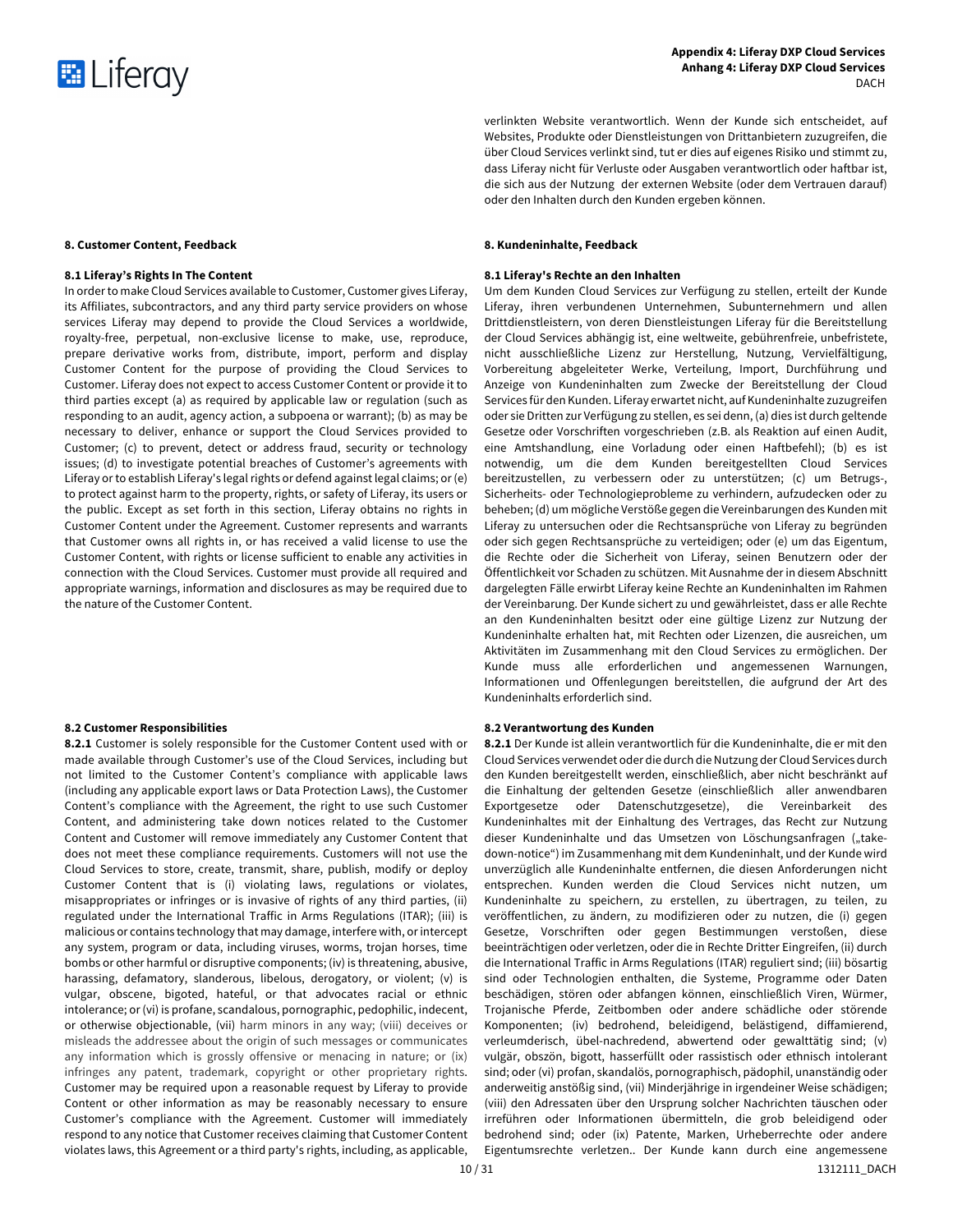

notices under the applicable copyright laws,, and take corrective action, which may include but is not limited to promptly removing any such Customer Content. Customer will maintain a policy to respond to any and all such requests that Customer may receive regarding Customer Content. Liferay however reserves the right to suspend or terminate Customer's use of or access to the Cloud Services immediately and without liability to a Customer if any Content breaks any applicable law, requires additional consent or permission a Customer has not obtained, or does not comply with the Agreement. Customer is responsible for ensuring that Customer Content is authorized for export, distribution and use under the Export Administration Regulations (EAR) and other export control laws and regulations that may be applicable based on Customer's use of the Cloud Services.

**8.2.2** Customer agrees to indemnify, defend and hold Liferay harmless from and against any costs, losses, liabilities, claims or expenses (including reasonable attorneys' fees) arising out of any allegation or claim to the extent is based on (i) Customer Content, (ii) the combination of Customer Content with other applications, content or processes, or (iii) any claim or allegation that Customer Content infringes or misappropriates the intellectual property rights of any third party.

**8.2.3** Customer is solely responsible for assessing if the backup functionalities that Liferay may provide as part of the Cloud Services are sufficient for Customer's purposes and needs. Between Liferay and Customer, Customer is responsible for taking security precautions for backing up Customer Content and for any other measures, that Customer deems necessary to ensure that Customer Content is not lost. Customer may lose any of the Customer Content for which Customer does not maintain a copy outside of the Services. Liferay and/or any of its vendors are not responsible to Customer, Customer Users or any third party, if Content is lost or deleted.

### **8.3 Feedback 8.3 Feedback**

Within the scope of this Appendix Customer may submit feedback, including comments, information, enhancement requests, recommendations, corrections, and ideas regarding the Cloud Services (collectively "Feedback"). Customer confirms that such Feedback is not confidential information of Customer or any third party, but shall be deemed Liferay's Confidential Information. Customer grants Liferay a worldwide, perpetual and irrevocable license to use any and all Feedback for any purpose, including but not limited to incorporating such Feedback as Liferay's own into its products and services without any obligation to account to Customer in any way, which shall include without limitation, no attribution or compensation obligations, etc., and Liferay shall be the owner of any products and services it creates based, directly or indirectly on Customer's Feedback.

# **9. Non-Compliance 9. Nichteinhaltung**

Customer will immediately notify Liferay if Customer suspects someone has breached Customer's obligations with respect to Customer's use of the Cloud Services, or has obtained unauthorized access to Customer's Accounts, the Customer Content and/or Cloud Services. If Liferay has reason to believe that Customer or Customer Users have breached the Agreement, subject to Aufforderung von Liferay aufgefordert werden, Inhalte oder andere Informationen zur Verfügung zu stellen, die vernünftigerweise notwendig sind, um die Einhaltung des Vertrages durch den Kunden nachzuprüfen. Der Kunde wird unverzüglich auf jede Mitteilung reagieren, die er erhält, die behauptet, dass Kundeninhalte gegen Gesetze, diese Vereinbarung oder die Rechte Dritter verstoßen, einschließlich, soweit anwendbar, Mitteilungen nach den anwendbaren Urheberrechtsgesetzen, und Korrekturmaßnahmen ergreifen, die unter anderem die sofortige Entfernung solcher Kundeninhalte beinhalten können. Der Kunde wird eine interne Richtlinie aufstellen, um auf alle derartigen Anfragen reagieren zu können, die der Kunde in Bezug auf Kundeninhalte erhält. Liferay behält sich jedoch das Recht vor, die Nutzung oder den Zugang zu den Cloud Services durch den Kunden unverzüglich und ohne Haftung gegenüber dem Kunden auszusetzen oder zu beenden, wenn Inhalte gegen geltendes Recht verstoßen, oder eine zusätzliche Zustimmung oder Genehmigung erfordern, die ein Kunde nicht eingeholt hat, oder falls der Kunde gegen den Vertrag verstößt. Der Kunde ist dafür verantwortlich, dass Kundeninhalte für den Export, die Verteilung und die Nutzung gemäß den Exportverwaltungsvorschriften (EAR) und anderen Exportkontrollgesetzen und -vorschriften, die aufgrund der Nutzung der Cloud Services durch den Kunden anwendbar sein können, zugelassen sind.

**8.2.2** Der Kunde verpflichtet sich, Liferay von allen Kosten, Verlusten, Verbindlichkeiten, Ansprüchen oder Ausgaben (einschließlich angemessener Anwaltskosten) freizustellen, die sich aus einer Anschuldigung oder einem Anspruch ergeben, soweit diese auf (i) den Kundeninhalten, (ii) der Kombination von Kundeninhalten mit anderen Anwendungen, Inhalten oder Prozessen oder (iii) Ansprüchen oder Anschuldigungen beruhen, dass die Kundeninhalte die geistigen Eigentumsrechte eines Dritten verletzen oder missbrauchen.

**8.2.3** Der Kunde ist allein dafür verantwortlich zu prüfen, ob die Backup-Funktionalitäten, die Liferay im Rahmen der Cloud Services bereitstellen kann, für die Zwecke und Bedürfnisse des Kunden ausreichend sind. Im Verhältnis zwischen Liferay und dem Kunden ist der Kunde dafür verantwortlich, Sicherheitsvorkehrungen für die Sicherung von Kundeninhalten zu treffen und für alle anderen Maßnahmen zu sorgen, die er für notwendig hält, um sicherzustellen, dass Kundeninhalte nicht verloren gehen. Der Kunde kann Kundeninhalte verlieren, für die er keine Kopie außerhalb der Dienste aufbewahrt. Liferay und/oder einer seiner Dienstleister ist gegenüber dem Kunden, den Benutzern des Kunden oder Dritten nicht verantwortlich, wenn Inhalte verloren gehen oder gelöscht werden.

Im Rahmen dieses Anhangs kann der Kunde Feedback, einschließlich Kommentaren, Informationen, Verbesserungswünschen, Empfehlungen, Korrekturen und Ideen zu den Cloud Services (zusammen "Feedback") abgeben. Der Kunde bestätigt, dass es sich bei diesem Feedback nicht um vertrauliche Informationen des Kunden oder eines Dritten handelt, jedoch sollen diese Informationen als vertrauliche Informationen von Liferay angesehen werden. Der Kunde gewährt Liferay eine weltweite, unbefristete und unwiderrufliche Lizenz zur Nutzung des Feedbacks für jeden Zweck, einschließlich, aber nicht beschränkt auf die Aufnahme solcher Rückmeldungen als eigene Rückmeldungen in seine Produkte und Dienstleistungen, ohne Verpflichtung zur Rechenschaftslegung gegenüber dem Kunden in irgendeiner Weise, was ohne Einschränkung keine Attributions- oder Kompensationsverpflichtungen etc. einschließt, und Liferay ist Eigentümer aller Produkte und Dienstleistungen, die Liferay direkt oder indirekt auf der Grundlage des Feedbacks erstellt.

11/31 12111 DACH Der Kunde wird Liferay unverzüglich benachrichtigen, wenn auf Seiten des Kunden der Verdacht besteht, dass jemand gegen die Verpflichtungen des Kunden in Bezug auf die Nutzung der Cloud Services durch den Kunden verstoßen hat oder unbefugten Zugriff auf das Kundenkonto, die Kundeninhalte und/oder die Cloud Services erhalten hat. Wenn Liferay Grund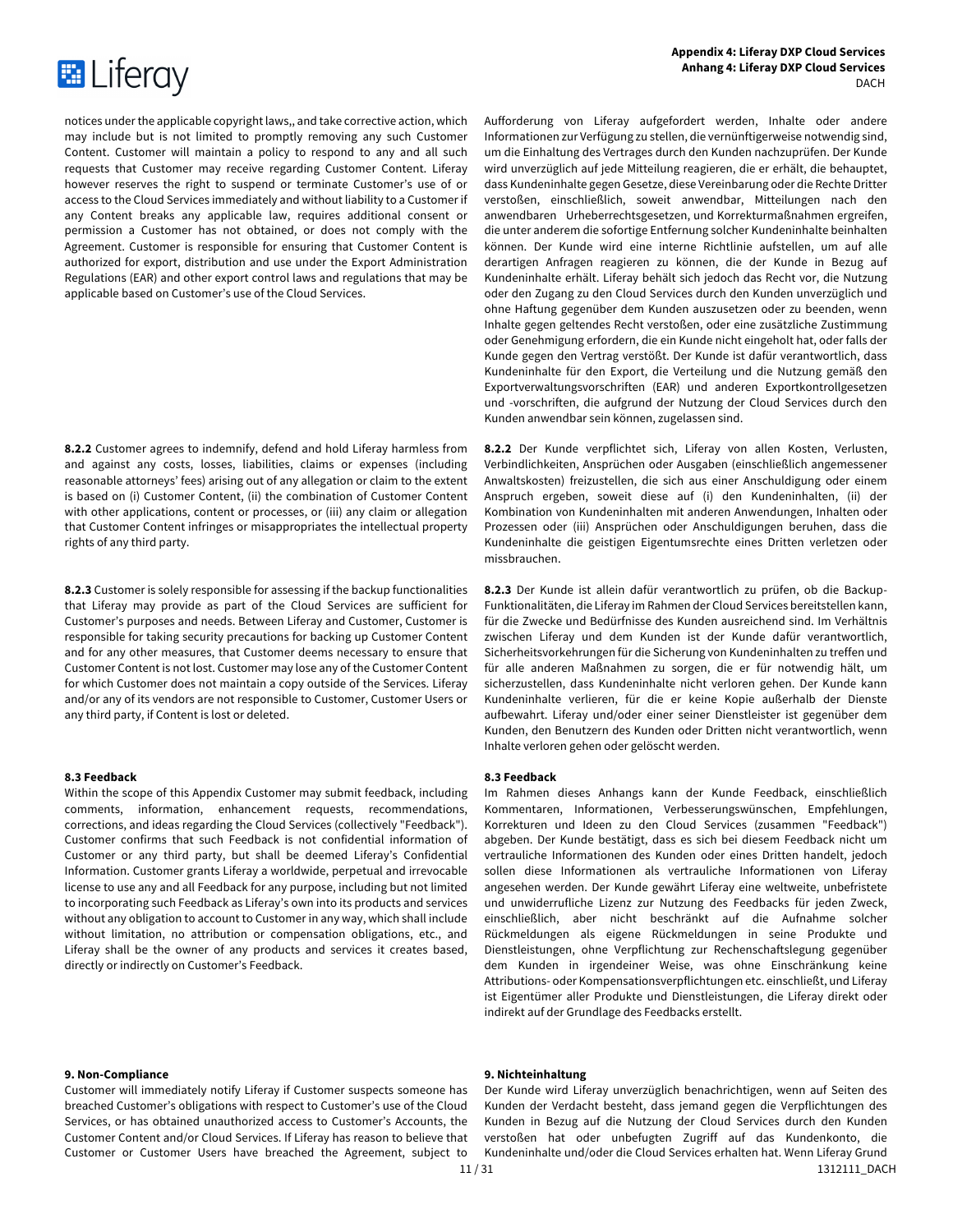

confidentiality obligations of the Agreement, Liferay or its designated agent may inspect Customer's use of the Cloud Services, including Customer's Accounts, Customer Content and records, to verify Customer's compliance with the Agreement. Customer will not interfere with Liferay's monitoring activities and will provide Customer Content or other information regarding Customer's Accounts and/or Customer Content as may be reasonably requested by Liferay to ensure that Customer's use of the Cloud Services complies with the Agreement.

# **10. Indemnification 10. Freistellung**

If an unaffiliated third party initiates a legal action against Customer (such action, a "**Legal Action**") and that Legal Action includes an allegation that Liferay's provision of Liferay Cloud Infrastructure Services and any Software provided as part of the Cloud Subscription Services ("**Cloud Content**") directly infringes the third party's copyrights, trademarks or misappropriates the third party's trade secret rights ("**Third Party Rights**"; and, such allegation within a Legal Action, a "**Claim**") and Customer has complied with and remains in compliance with the terms of this Section 10, then, subject to the other terms in this Section10, Liferay will (i) defend Customer against the Claim and (ii) pay costs, damages and/or legal fees that are included in a final judgment against Customer (without right of appeal) or in a settlement approved by Liferay that are attributable to Customer's use of the Cloud Content.

If an injunction against Customer's use of any Cloud Content is obtained pursuant to a Claim, Customer's use of Cloud Content is found by a court to infringe Third Party Rights or if Liferay believes that such a finding, injunction or a Claim is likely, then Liferay may, at its option and expense do one or more of the following: (i) obtain the rights necessary for Customer to continue using the Cloud Content consistent with the Agreement; (ii) replace the infringing portion of the Cloud Content with functionally equivalent components that are not infringing Third Party Rights; (iii) modify the Cloud Content so that it does not infringe Third Party Rights anymore ((i)-(iii) collectively referred to as "**IP Resolutions**"); or (iv) if none of the IP Resolutions is available on a basis that Liferay finds commercially feasible, then Liferay may terminate the Agreement and/or the applicable Order Form without further obligations to Customer under this Section 10.2 or any other liability for such termination, discontinue providing the Cloud Content to Customer, disable Customer's access to the affected Cloud Services and, if Customer then returns and discontinues use of all items of affected Cloud Content in Customer's possession that are the subject of the Claim, Customer will receive a pro rata refund based on the time remaining under the applicable Cloud Subscription as of the effective date of such termination. If Customer chooses not to return any or some of the affected Cloud Content upon termination by Liferay in accordance with this Section 10.2, Customer shall bear the sole risk of any costs, damages and/or attorney's fees arising from Customer's continued use of the Cloud Content following Customer's receipt of Liferay's termination notice, and shall indemnify and hold Liferay harmless from such costs, damages and/or attorney's fees.

zu der Annahme hat, dass der Kunde oder die Benutzer des Kunden den Vertrag verletzt haben, kann Liferay oder ein benannter Vertreter die Nutzung der Cloud Services durch den Kunden, einschließlich des Kundenkontos, der Kundeninhalte und der Aufzeichnungen, überprüfen, um die Einhaltung des Vertrages durch den Kunden zu überprüfen. Der Kunde wird die Überprüfungsaktivitäten von Liferay nicht beeinträchtigen und Kundeninhalte oder andere Informationen über das Kundenkonto und/oder den Kundeninhalt zur Verfügung stellen, wie es von Liferay vernünftigerweise verlangt wird, um sicherzustellen, dass die Nutzung der Cloud Services durch den Kunden vertragsgemäß erfolgt.

# **10.1 Obligations 10.1 Verpflichtungen**

Wenn eine dritte Partei (die kein Verbundunternehmen ist) gerichtliche Schritte gegen den Kunden einleitet (solche Schritte im Folgenden "**Rechtliche Schritte**") und diese Rechtlichen Schritte den Vorwurf beinhalten, dass Liferays Bereitstellung von Liferay Cloud Infrastructure Services und jeglicher Software, die im Rahmen der Cloud Subscription Services bereitgestellt wird ("**Cloud Content**"), direkt die Urheberrechte, Marken oder Rechte des Dritten verletzt oder die Geschäftsgeheimnisse des Dritten missbraucht (zusammen "**Rechte Dritter**"; und, jede solche Behauptung, die im Rahmen von Rechtlichen Schritten geltend gemacht wird, jeweils ein "**Anspruch**") und der Kunde hat die Bestimmungen dieses Abschnitts 10 eingehalten und hält diese Bestimmungen auch weiterhin ein, dann wird Liferay, vorbehaltlich der anderen Bestimmungen in diesem Abschnitt 10, (i) den Kunden gegen den Anspruch verteidigen und (ii) Kosten, Schäden und/oder Anwaltskosten zahlen, die in einem endgültigen, rechtskräftigen Urteil gegen den Kunden (ohne Berufungs- oder Revisionsmöglichkeit) oder in einem von Liferay genehmigten Vergleich enthalten sind, wenn und soweit diese auf der Nutzung des Cloud-Contents durch den Kunden zurückzuführen sind.

### **10.2 Remedies 10.2 Abhilfemaßnahmen**

Wenn eine einstweilige Verfügung gegen die Nutzung des Cloud-Contents durch den Kunden aufgrund eines Anspruches erwirkt wird, bei der von einem Gericht festgestellt wird, dass die Nutzung des Cloud-Content durch den Kunden Rechte Dritter verletzt oder wenn Liferay der Ansicht ist, dass eine solche gerichtliche Feststellung oder Verfügung, oder das Bestehen eines Anspruches wahrscheinlich ist, dann kann Liferay nach eigenem Ermessen und auf eigene Kosten eine oder mehrere der folgenden Maßnahmen ergreifen: (i) die erforderlichen Rechte für den Kunden zu erlangen, damit der Kunde die vertragskonforme Nutzung des Cloud-Contents fortsetzen kann; (ii) den verletzenden Teil des Cloud-Contents durch funktional gleichwertige Komponenten ersetzen, die die Rechte Dritter nicht verletzen; (iii) den Cloud-Content so ändern, dass er nicht mehr die Rechte Dritter verletzt ((i)-(iii) zusammenfassend als "**IP-Resolutions**" bezeichnet); oder (iv) wenn keine der IP-Resolutions auf einer Grundlage verfügbar ist, die Liferay für wirtschaftlich zumutbar hält, kann Liferay den Vertrag und/oder das anwendbare Bestellformular ohne weitere Verpflichtungen gegenüber dem Kunden gemäß diesem Abschnitt 10.2 kündigen und ohne eine andere Haftung für eine solche Kündigung, die Bereitstellung des Cloud-Content für den Kunden einstellen, den Zugang des Kunden zu den betroffenen Cloud Services deaktivieren und, wenn der Kunde danach alle Gegenstände des betroffenen Cloud-Contents die im Besitz des Kunden sind, die Gegenstand des Anspruchs sind, zurückgibt und die weitere Nutzung einstellt, erhält der Kunde eine anteilige Rückerstattung auf Basis der verbleibenden Zeit, die zum Zeitpunkt des Wirksamwerdens der Kündigung im Rahmen der betreffenden Cloud-Subskription verbleibt (pro rata temporis). Wenn der Kunde sich entscheidet, bei Kündigung durch Liferay gemäß diesem Abschnitt 10.2 keine oder nur einen Teil des betroffenen Cloud-Contents zurückzugeben, trägt er das alleinige Risiko für Kosten, Schäden und/oder Anwaltskosten, die durch die fortgesetzte Nutzung des Cloud-Contents durch den Kunden nach Zugang der Kündigung von Liferay entstehen, und stellt Liferay von diesen Kosten, Schäden und/oder Anwaltskosten frei.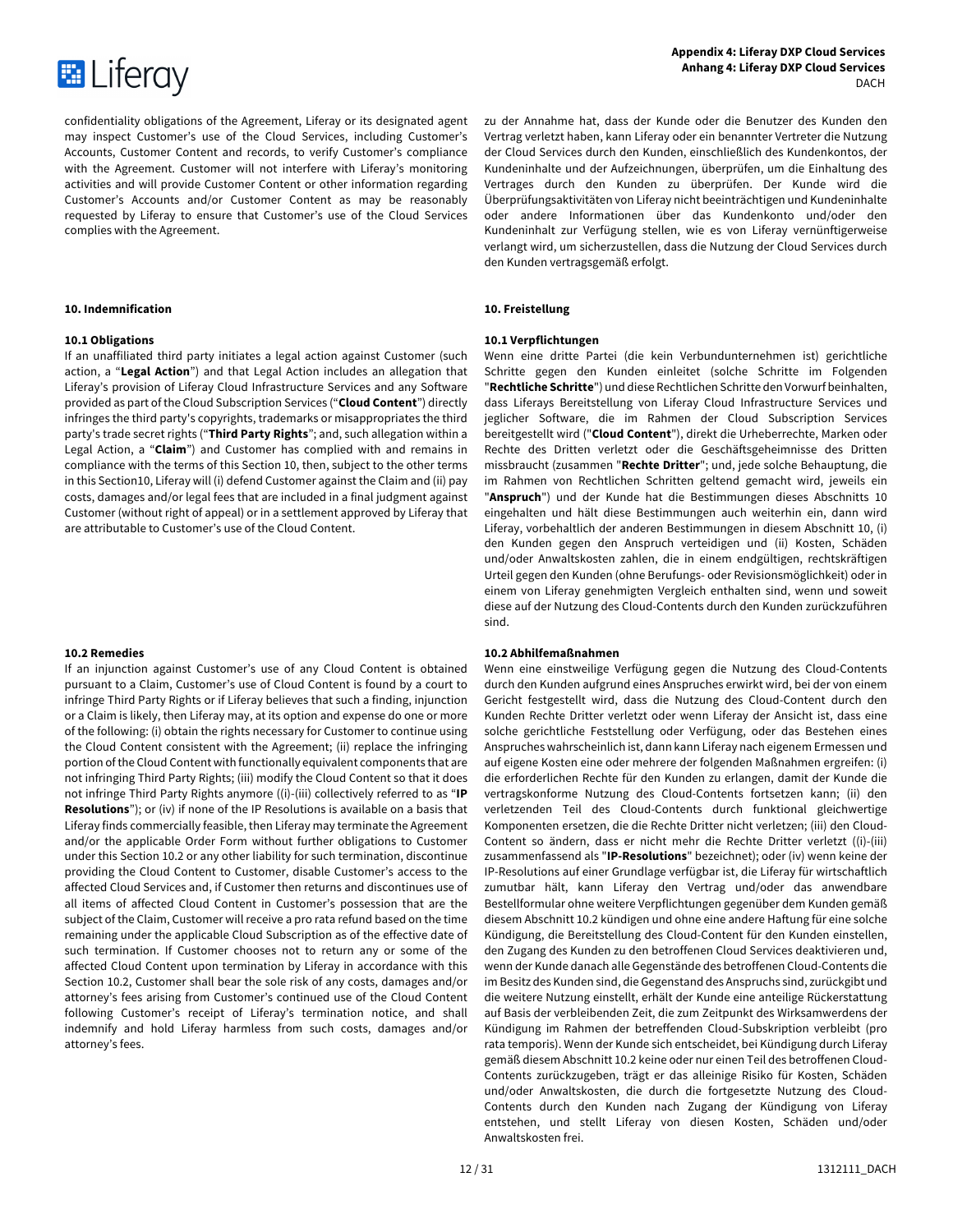

As conditions precedent to Liferay's obligations to Customer under this Section 10, Customer must (i) be current in the payment of all applicable Subscription Fees prior to a Claim or threatened Claim; (ii) notify Liferay in writing of the Claim promptly, but in no event later than ten (10) days of receipt of the Claim for which relief is sought under the Agreement; (iii) provide Liferay with the right to control and conduct the defense of the Legal Action (to the extent the Legal Action is related to the Claim) with counsel of its choice and to settle such Claim at its sole discretion; (iv) not assert or have asserted or have encouraged or assist any third party to assert, against Liferay or any of its Affiliates, customers or Business Partners, any claim that Liferay or a Liferay product infringes copyrights, patents or trademarks, or misappropriates trade secret rights; and (v) cooperate with Liferay in the defense of the Claim.

Notwithstanding the foregoing, Liferay will have no obligations under Section 10 with regard to any Claim to the extent that it is based upon (i) a modification of the Cloud Content not made by, or at the written direction of, Liferay (ii) Liferay's compliance with any designs, specifications or instructions provided by Customer; (iii) use of the Cloud Content in combination with products, data or business methods not provided by Liferay, if the infringement or misappropriation would not have occurred without the combined use; (iv) facts or circumstances constituting a breach of the Agreement; (v) use of any release of the Cloud Content if, as of the date of a Claim the infringement or misappropriation would not have occurred through use of a more recent release of the Cloud Content, as applicable; (vi) any use of the Cloud Content by Customer other than for Customer's internal use; (vii) use by Customer after notice by Liferay to discontinue use of all or a portion of the Cloud Content to avoid infringement or misappropriation; (viii) a claim or lawsuit by Customer against a third party (or results from or arises out of such claim or lawsuit); or (ix) allegations associated with software, technology, products or other subject matter other than Cloud Content (including, but not limited to allegations associated with any legal action other than the Claim, including any allegations that remain after the Claim is resolved), and Customer assumes full responsibility for fees, costs and damages associated with defending, settling and/or paying any resulting judgment or settlement in connection with software, technology or products that are not Cloud Content.

No express or implied warranties by Liferay or its Affiliates are created as a result of this Section 10. To the maximum extent permitted by law, this Section 10 states Customer's sole and exclusive remedies and Liferay's sole obligations for claims arising from or related to copyrights, patents, trademarks, trade secrets or any other intellectual property rights as relates directly to the Cloud Subscription Services and Cloud Content and supersedes any other Liferay obligation related to the subject matter of this Section 10 (including, but not limited to, indemnification, breach of warranty, and/or breach of contract under the Agreement). For the avoidance of doubt, the terms of this Section 10 shall apply in the place of, and Customer expressly waives any rights, and releases Liferay from any obligations, under the terms of any other warranties or terms relating to intellectual property rights or remedies, including without limitation indemnification terms or conditions that may be included in the

# **10.3 Conditions 10.3 Bedingungen**

Als Bedingung für die Verpflichtungen von Liferay gegenüber dem Kunden gemäß diesem Abschnitt 10 muss der Kunde (i) bei der Zahlung aller anwendbaren Subskriptionsgebühren vor einem Anspruch oder einem drohenden Anspruch pünktlich sein; (ii) Liferay unverzüglich, spätestens jedoch zehn (10) Tage nach Erhalt der Geltendmachung eines Anspruchs, für den im Rahmen des Vertrags Freistellung beantragt wird, schriftlich benachrichtigen; (iii) Liferay das Recht einräumen, die Verteidigung der Rechtlichen Schritte (soweit die Rechtlichen Schritte im Zusammenhang mit dem Anspruch stehen) mit einem Anwalt ihrer Wahl zu kontrollieren und den Anspruch nach eigenem Ermessen beizulegen; (iv) keine Ansprüche gegen Liferay geltend machen oder geltend gemacht haben oder Dritte ermutigt oder unterstützt haben, gegen Liferay oder eines ihrer verbundenen Unternehmen, Kunden oder Geschäftspartner, in irgendeiner Form geltend zu machen, dass Liferay oder ein Liferay-Produkt Urheberrechte, Patente oder Marken verletzt oder Geschäftsgeheimnisse missbraucht; und (v) mit Liferay bei der Verteidigung gegen die Ansprüche zusammenarbeiten.

# **10.4 Exclusions 10.4 Ausschlüsse**

Ungeachtet des Vorstehenden hat Liferay keine Verpflichtungen gemäß Abschnitt 10 in Bezug auf Ansprüche, wenn und soweit sie auf (i) einer Änderung des Cloud-Contents basieren, die nicht von Liferay vorgenommen wurde, oder nicht auf Basis einer schriftlichen Anweisung von Liferay erfolgt ist, (ii) Liferay's Einhaltung oder Umsetzung von Designs, Spezifikationen oder auf Anweisungen des Kunden basieren; (iii) der Nutzung des Cloud-Contents in Kombination mit Produkten, Daten oder Geschäftsmethoden, die nicht von Liferay bereitgestellt werden, basieren, wenn und soweit die Verletzung oder missbräuchliche Verwendung ohne die Kombination nicht eingetreten wäre; (iv) Tatsachen oder Umständen, die einen Verstoß gegen den Vertrag darstellen, basieren; (v) der Nutzung einer solchen Version des Cloud-Contents beruhen, wenn zum Zeitpunkt des Anspruchs die Verletzung oder missbräuchliche Nutzung bei Verwendung einer neueren Version des Cloud-Contents nicht eingetreten wäre, soweit anwendbar; (vi) jeder anderen Nutzung des Cloud-Contents durch den Kunden als dem erlaubten internen Gebrauch des Kunden basieren; (vii) einer weiteren Nutzung des Cloud Inhaltes durch den Kunden, nach Benachrichtigung durch Liferay die Nutzung des gesamten oder eines Teils des Cloud-Contents einzustellen, um Verletzungen oder Beinträchtigungen zu vermeiden, basieren; (viii) einem Anspruch oder einer Klage des Kunden gegen einen Dritten (oder resultierend aus oder entstehend aus einem solchen Anspruch oder Klage) basieren; oder (ix) Behauptungen im Zusammenhang mit Software, Technologie, Produkten oder anderen Gegenständen basieren, die nicht Teil des Cloud-Contents sind (einschließlich, aber nicht beschränkt auf Anschuldigungen im Zusammenhang mit anderen Rechtsstreitigkeiten als dem Anspruch, einschließlich aller Anschuldigungen, die nach der Klärung des Anspruches verbleiben), und der Kunde übernimmt die volle Verantwortung für Gebühren, Kosten und Schäden im Zusammenhang mit der Verteidigung, Beilegung und/oder Zahlung eines resultierenden Urteils oder Vergleichs im Zusammenhang mit Software, Technologie oder Produkten, die kein Cloud-Content sind.

# **10.5 Sole Remedies 10.5 Einzige Rechtsmittel**

Es werden keine ausdrücklichen oder stillschweigenden Garantien von Liferay oder seinen verbundenen Unternehmen als Ergebnis dieses Abschnitts 10 abgegeben. Soweit gesetzlich zulässig, nennt dieser Abschnitt 10 die einzigen und ausschließlichen Rechtsbehelfe des Kunden und die einzigen Verpflichtungen von Liferay für Ansprüche aus oder im Zusammenhang mit Urheberrechten, Patenten, Marken, Geschäftsgeheimnissen oder anderen geistigen Eigentumsrechten, die sich direkt auf die Cloud Subskriptions Services und den Cloud-Content beziehen, und ersetzt alle anderen Verpflichtungen von Liferay im Zusammenhang mit dem Gegenstand dieses Abschnitts 10 (einschließlich, aber nicht beschränkt auf, Freistellung, Verletzung der Gewährleistung und/oder Vertragsverletzung im Rahmen dieses Vertrags). Um Zweifel auszuschließen, gelten die Bestimmungen dieses Abschnitts 10 anstelle von und der Kunde verzichtet ausdrücklich auf jegliche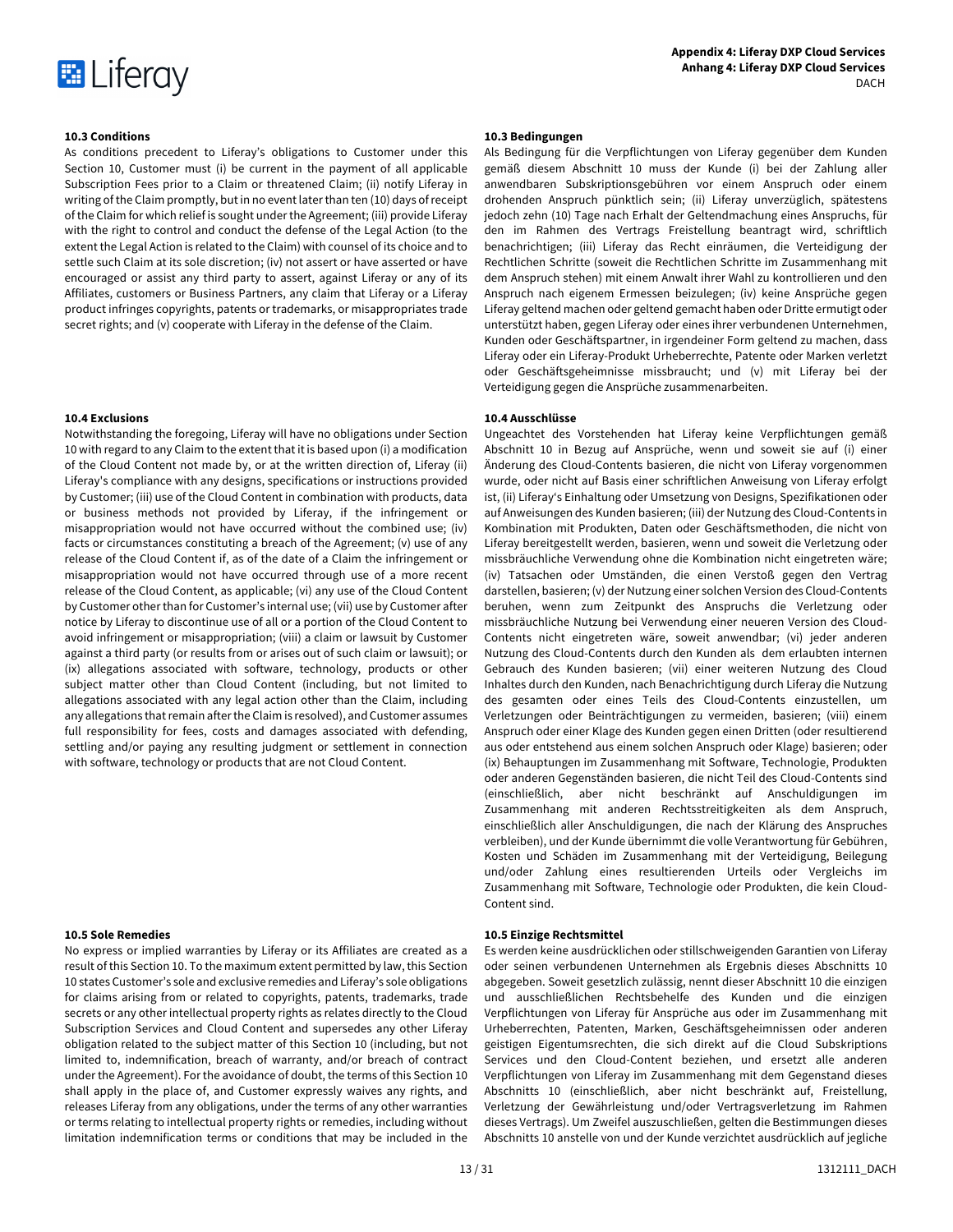

**Appendix 4: Liferay DXP Cloud Services Anhang 4: Liferay DXP Cloud Services DACH** 

Base Agreement. If there are any other applicable indemnity coverage or remedies available to Customer related to intellectual property infringement under the Base Agreement, Customer agrees that the total of all benefits payable under all such provisions will not exceed the total damages, costs, and expenses incurred by Customer, and that Liferay will pay only its proportional share of such total damages, costs, and expenses subject to the limitations of liability set forth in the Base Agreement. To avoid any doubt, nothing in this Section 10 derogates from the limitations and exclusions of liability under Section 7 of the Base Agreement.

**11.1** Information as to whether, what and how Customer data may be processed through Cloud Services can be found at: https://www.liferay.com/de/legal/cloud-services-data.

**11.2** Customer agrees that for purposes of processing of Customer's Personal Data through the Cloud Services Liferay acts as data processor and is appointed and authorized to process such Personal Data on behalf of Customer in accordance with Customer's instructions and in accordance with the terms of the Agreement (including Liferay's confidentiality obligations set forth in the Base Agreement) and only to the extent required in order to provide the Cloud Services to Customer but for no further purposes. The Parties agree that Customer's instructions are properly documented in the Agreement. Processing of Personal Data for any other purposes requires a prior written agreement between the Parties.

11.3 Customer acknowledges that for purposes of delivering the Cloud Services Liferay engages the Affiliates and subcontractors identified at www.liferay.com/legal/cloud-services-data as sub-processors, and that such sub-processors are located in territories world-wide that may not have the same level of protection as the country of the origin of Personal Data. Customer authorizes Liferay to engage the aforementioned and additional sub-processors ("Sub-processors"), provided that: (i) Liferay imposes obligations on the Sub-processors with regard to processing of Personal Data that shall be not less strict than those agreed between Customer and Liferay in this Section; (ii) as between Liferay and Customer, Liferay remains responsible for processing of Personal Data by its Sub-processors and liable for any violations of Liferay's obligations under the Agreement; (iii) Liferay maintains at all times the current list of Sub-Processors available at: https://www.liferay.com/de/legal/cloud-services-data; and (iv) Customer may object to an appointment of an additional Sub-processor by Liferay due to justified concerns regarding such Sub-processors' ability to comply with the data privacy and security obligations applicable to Liferay under the Agreement. Upon receipt of Customer's objection specifying the concerns, Liferay and Customer will enter into good faith negotiations to address Customer's concerns. If Parties should not be able to agree on measures to resolve Customer's concerns in due time, either party may terminate the Agreement without liability to the other party.

**11.4** Throughout the term of the Agreement Liferay will maintain commercially reasonable and appropriate Technical and Organizational Measures **("TOM")**  to protect any Personal Data stored by Customer in the Cloud Service. Liferay

Rechte und stellt Liferay von jeglichen Verpflichtungen im Rahmen anderer Gewährleistungen oder Bedingungen in Bezug auf Rechte an geistigem Eigentum oder Rechtsbehelfen frei, einschließlich, aber nicht beschränkt auf Freistellungsbedingungen, die in den Hauptvertrag aufgenommen worden sein können. Wenn es eine andere anwendbare Entschädigungsdeckung oder Rechtsbehelfe gibt, die dem Kunden im Zusammenhang mit der Verletzung geistigen Eigentums im Rahmen des Hauptvertrags zur Verfügung stehen, stimmt der Kunde zu, dass die Summe aller nach diesen Bestimmungen zu zahlenden Leistungen die Gesamtschäden, Kosten und Ausgaben des Kunden nicht übersteigt und dass Liferay nur seinen proportonalen Anteil an diesen Gesamtschäden, Kosten und Ausgaben zahlt, vorbehaltlich der im Hauptvertrag festgelegten Haftungsbeschränkungen. Um jeden Zweifel auszuschließen, weicht nichts in diesem Abschnitt 10 von den Haftungsbeschränkungen und -ausschlüssen gemäß Abschnitt 7 des Hauptvertrags ab.

# **11. Data Privacy and Security 11. Datenschutz und -sicherheit**

**11.1** Informationen darüber, ob, was und wie Kundendaten über Cloud Services verarbeitet werden können, finden Sie unter: https://www.liferay.com/de/legal/cloud-services-data.

**11.2** Der Kunde stimmt zu, dass Liferay für die Zwecke der Verarbeitung der Personenbezogenen Daten des Kunden durch die Cloud Services als Datenverarbeiter fungiert und ernannt und ermächtigt ist, diese Personenbezogenen Daten im Namen des Kunden gemäß den Anweisungen des Kunden und in Übereinstimmung mit den Bestimmungen des Vertrages (einschließlich der im Basisvertrag festgelegten Vertraulichkeitsverpflichtungen von Liferay) und nur in dem Umfang zu verarbeiten, der für die Bereitstellung der Cloud Services für den Kunden erforderlich ist, jedoch nicht für weitere Zwecke. Die Parteien vereinbaren, dass die Anweisungen des Kunden im Vertrag ordnungsgemäß dokumentiert sind. Die Verarbeitung Personenbezogener Daten für andere Zwecke bedarf einer vorherigen schriftlichen Vereinbarung zwischen den Parteien.

**11.3** Der Kunde erkennt an, dass Liferay zum Zwecke der Bereitstellung der Cloud Services die unter www.liferay.com/legal/cloud-services-data genannten verbundenen Unternehmen und Subunternehmer als Subprozessoren einsetzt und dass diese Subprozessoren ihren Sitz in Gebieten auf der ganzen Welt haben, die möglicherweise nicht das gleiche Schutzniveau haben wie das Land, aus dem die Personenbezogenen Daten stammen. Der Kunde ermächtigt Liferay, die vorgenannten und weitere Subprozessoren ("Subprozessoren") zu beauftragen, vorausgesetzt, dass (i) Liferay den Subprozessoren Verpflichtungen in Bezug auf die Verarbeitung Personenbezogener Daten auf erlegt, die nicht weniger streng sind als die zwischen dem Kunden und Liferay in diesem Abschnitt vereinbarten; (ii) im Verhältnis zwischen Liferay und dem Kunden bleibt Liferay für die Verarbeitung Personenbezogener Daten durch seine Unterauftragsverarbeiter verantwortlich und haftet für Verstöße gegen die vertraglichen Verpflichtungen von Liferay aus dem Vertrag; (iii) Liferay jederzeit eine aktuelle Liste der Unterauftragsverarbeiter, zu finden unter https://www.liferay.com/de/legal/cloud-services-data, führt; und (iv) der Kunde der Bestellung eines zusätzlichen Subprozessors durch Liferay widersprechen kann, wenn er berechtigte Bedenken hinsichtlich der Fähigkeit dieses Subprozessors hat, die für Liferay aus dem Vertrag geltenden Datenschutz- und Sicherheitsverpflichtungen einzuhalten. Nach Erhalt des Widerspruchs des Kunden unter Angabe seiner Bedenken werden Liferay und der Kunde in gutem Glauben Verhandlungen aufnehmen, um die Bedenken des Kunden zu besprechen. Sollten sich die Parteien nicht in zumutbarer Zeit auf Maßnahmen zur Lösung der Bedenken des Kunden einigen können, kann jede Partei den Vertrag ohne Haftung gegenüber der anderen Partei kündigen.

**11.4** Während der Laufzeit des Vertrages wird Liferay wirtschaftlich angemessene und geeignete technische und organisatorische Maßnahmen ("TOM") zum Schutz der vom Kunden im Cloud-Service gespeicherten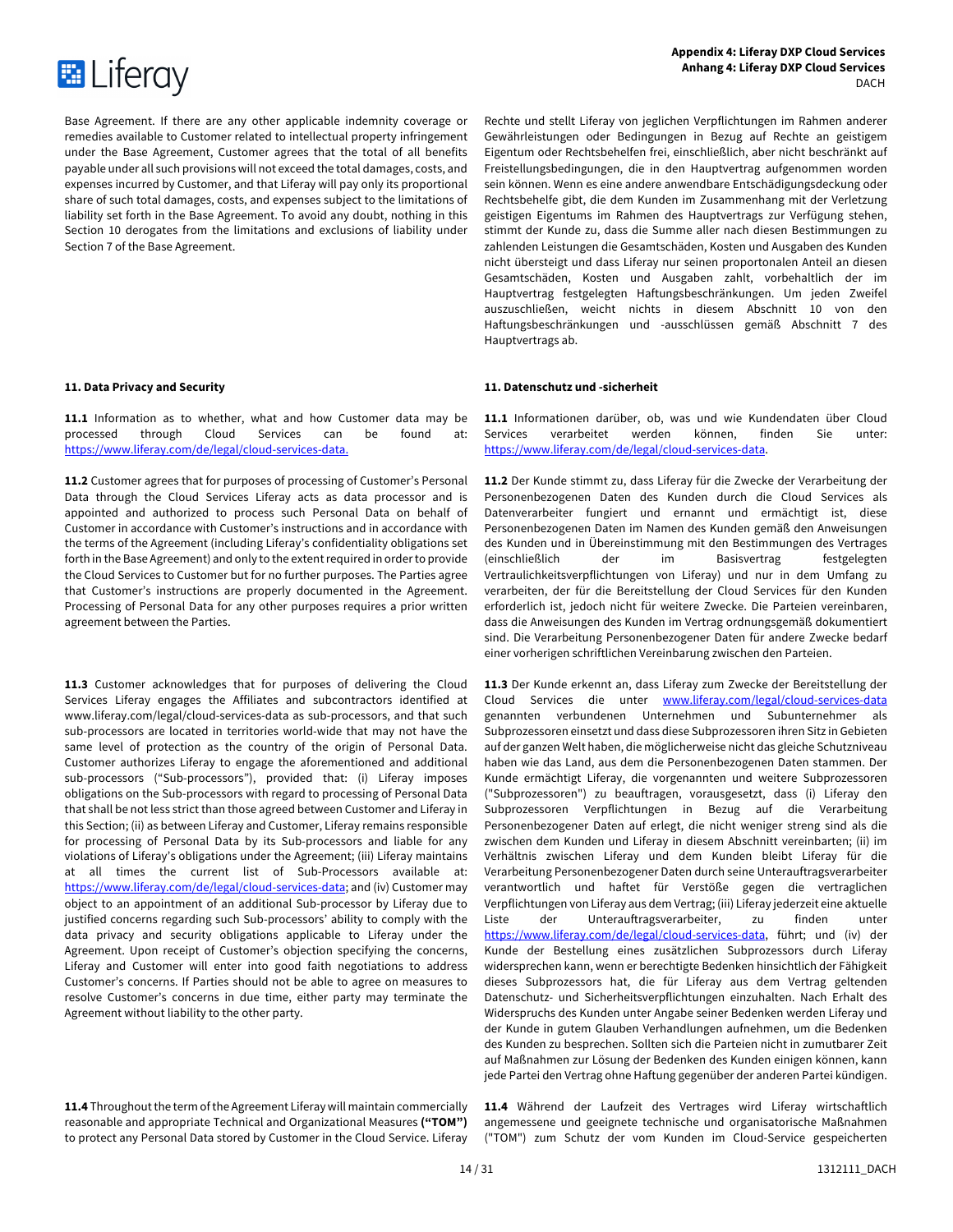

may at its sole discretion update its TOM at any time and without notice to Customer, provided, however, that any such updates shall not materially reduce the security and data protection standards set forth in the TOM applicable as of the Order Form Effective Date of the Order Form governing Customer's use of the applicable Cloud Service.

**11.5** Each party shall comply with its respective obligations under the Data Protection Laws. As the party in control of Personal Data, Customer is at all times responsible for assessing if the contractual assurances, TOM implemented and backup functionalities offered by Liferay are appropriate for the Personal Data Customer intends to upload to the Cloud Services in accordance with the Data Protection Laws. Customer shall refrain from uploading to and/or, if required to assure compliance with the Data Protection Laws, remove, Personal Data from the Cloud Services to the extent processing of such Personal Data through the Cloud Service would constitute a violation of the Data Protection Laws applicable to such Personal Data. To the extent required under applicable laws, Customer will obtain any necessary consent from, provide any required notification and/or information to the data subjects, and reply to the requests of the data subjects exercising their rights under the Data Protection Laws with regard to the Personal Data Customer transfers, uploads or stores in the Cloud Services. As between the parties, Customer is solely responsible for its own secure use of the Cloud Services, including, without limitation, compliance with Customer's own security policies, its use and distribution of access credentials.

**11.6** Either party shall inform the other party of any security incident resulting in unauthorized alteration, disclosure, destruction or loss of Customer's Personal Data stored in the Cloud Services without undue delay ("Security Incident"). The Parties shall cooperate in good faith to investigate the reasons and consequences of the Security Incident and take reasonable steps to address the Security Incident and prevent future Security Incidents. Liferay may provide such notifications either via email notification to the email address associated with the applicable Designated Contacts and/or notification within the Cloud Service.

**11.7** Upon Customer's written request to be made no later than fourteen (14) days upon expiration of Customer's Cloud Services Subscription, Liferay will provide Customer with access to the Cloud Services for up to a fourteen (14) day period starting from the date of receipt of Customer's request, solely for purpose of retrieval of Customer's Content, which includes Customer's Personal Data stored in the Cloud Services. Liferay shall have no obligation to maintain and will irretrievably remove the Content upon expiration of a thirty (30) day period after expiration of Customer's Subscription that provides for access to the Cloud Services.

**11.8** Where Customer is established in the EEA, Switzerland or UK and unless otherwise agreed between the parties in the applicable Order Form, the terms of the Data Processing Addendum available at www.liferay.com/legal as of the Order Form Effective Date ("DPA") apply to the processing of Customer's Personal Data by Liferay and are incorporated in the Agreement and Customer's execution of the applicable Order Form governing the use of Cloud Services by the Customer shall be deemed as its execution of the DPA.

**11.9** Where the Customer is not established in any of the territories mentioned in the previous sentence, Customer may enter into the DPA with Liferay, by adding a reference to the DPA to the Order Form applicable to the relevant Cloud Services, in which case the DPA will apply to the processing of Personenbezogenen Daten aufrechterhalten. Liferay kann nach eigenem Ermessen seine TOM jederzeit und ohne Benachrichtigung des Kunden aktualisieren, vorausgesetzt, dass diese Aktualisierungen die Sicherheits- und Datenschutzstandards, die in den TOM festgelegt sind, die am Tag des Inkrafttretens des Bestellscheins, der die Nutzung der Cloud Services durch den Kunden regelt, gelten, nicht wesentlich reduzieren.

**11.5** Jede Partei ist verpflichtet, ihre jeweiligen Verpflichtungen aus den Datenschutzgesetzen zu erfüllen. Als die Partei, die die Kontrolle über Personenbezogene Daten hat, ist der Kunde jederzeit dafür verantwortlich zu prüfen, ob die von Liferay angebotenen vertraglichen Zusicherungen, die TOM-Implementierungen und die Backup-Funktionen die Liferay anbietet für die Personenbezogenen Daten geeignet sind, die der Kunde in Übereinstimmung mit den Datenschutzgesetzen in die Cloud Services hochladen möchte.

Der Kunde verzichtet darauf, Personenbezogene Daten in den Cloud Services hochzuladen und/oder, falls erforderlich, wird er diese entfernen, um die Einhaltung der Datenschutzgesetze zu gewährleisten, soweit die Verarbeitung dieser Personenbezogenen Daten durch den Cloud-Service eine Verletzung dieser Personenbezogenen Daten nach den geltenden Datenschutzgesetzen darstellen würde. Soweit nach geltendem Recht erforderlich, holt der Kunde die erforderliche Einwilligung ein, stellt den Betroffenen alle erforderlichen Mitteilungen und/oder Informationen zur Verfügung und beantwortet die Anfragen der Betroffenen, die ihre Rechte nach den Datenschutzgesetzen in Bezug auf die vom Kunden übermittelten, hochgeladenen oder in den Cloud Services gespeicherten Personenbezogenen Daten ausüben. Zwischen den Parteien ist der Kunde allein verantwortlich für seine eigene sichere Nutzung der Cloud Services, einschließlich, und nicht beschränkt auf die Einhaltung der eigenen Sicherheitsrichtlinien des Kunden, sowie der Verwendung und Verteilung von Zugangsdaten.

**11.6** Jede Partei wird die andere Partei über jeden Sicherheitsvorfall ohne unangemessene Verzögerung informieren, der zu einer unbefugten Änderung, Offenlegung oder zum Verlust der in den Cloud Services gespeicherten Personenbezogenen Daten des Kunden führt ("Security Incident/ Sicherheitsvorfall "). Die Parteien arbeiten in gutem Glauben zusammen, um die Gründe und Folgen des Sicherheitsvorfalls zu untersuchen und angemessene Maßnahmen zu ergreifen, um den Sicherheitsvorfall zu beheben und künftige Sicherheitsvorfälle zu verhindern. Liferay kann solche Benachrichtigungen entweder per E-Mail an die dem jeweiligen Benannten Kontakt zugeordnete E-Mail-Adresse und/oder per Benachrichtigung innerhalb des Cloud-Dienstes übermitteln.

**11.7** Auf schriftliche Anfrage des Kunden, die spätestens vierzehn (14) Tage nach Ablauf des Cloud Services-Abonnements des Kunden erfolgen muss, gewährt Liferay dem Kunden bis zu vierzehn (14) Tage ab Erhalt der Kundenanfrage Zugang zu den Cloud Services, ausschließlich zum Zwecke des Abrufs von Kundeninhalten, die Personenbezogene Daten des Kunden enthalten können, die vom Kunden in den Cloud Services gespeichert wurden. Liferay ist verpflichtet diese Daten weiter vorzuhalten und wird den (Kunden-) Inhalt nach Ablauf einer Frist von dreißig (30) Tagen nach Ablauf der Subskription des Kunden, die den Zugang zu den Cloud Services ermöglicht, unwiederbringlich entfernen.

**11.8** Wenn der Kunde seinen Sitz im EWR, in der Schweiz oder im Vereinigten Königreich hat, gelten die Bedingungen des Nachtrages über die Datenverarbeitung im Auftrag, der an dem Tag des Inkrafttretens des Bestellscheins unter www.liferay.com/legal verfügbar ist ("DPA"), für die Verarbeitung der Personenbezogenen Daten des Kunden durch Liferay und werden in den Vertrag aufgenommen. Die Unterzeichnung des entsprechenden Bestellscheins durch den Kunden, der die Nutzung der Cloud Services durch den Kunden regelt, gilt als Unterzeichnung des DPA.

**11.9** Ist der Kunde nicht in einem der im vorigen Satz genannten Länder ansässig, kann der Kunde mit Liferay das DPA abschließen, indem er dem für die betreffenden Cloud Services geltenden Bestellschein einen Verweis auf das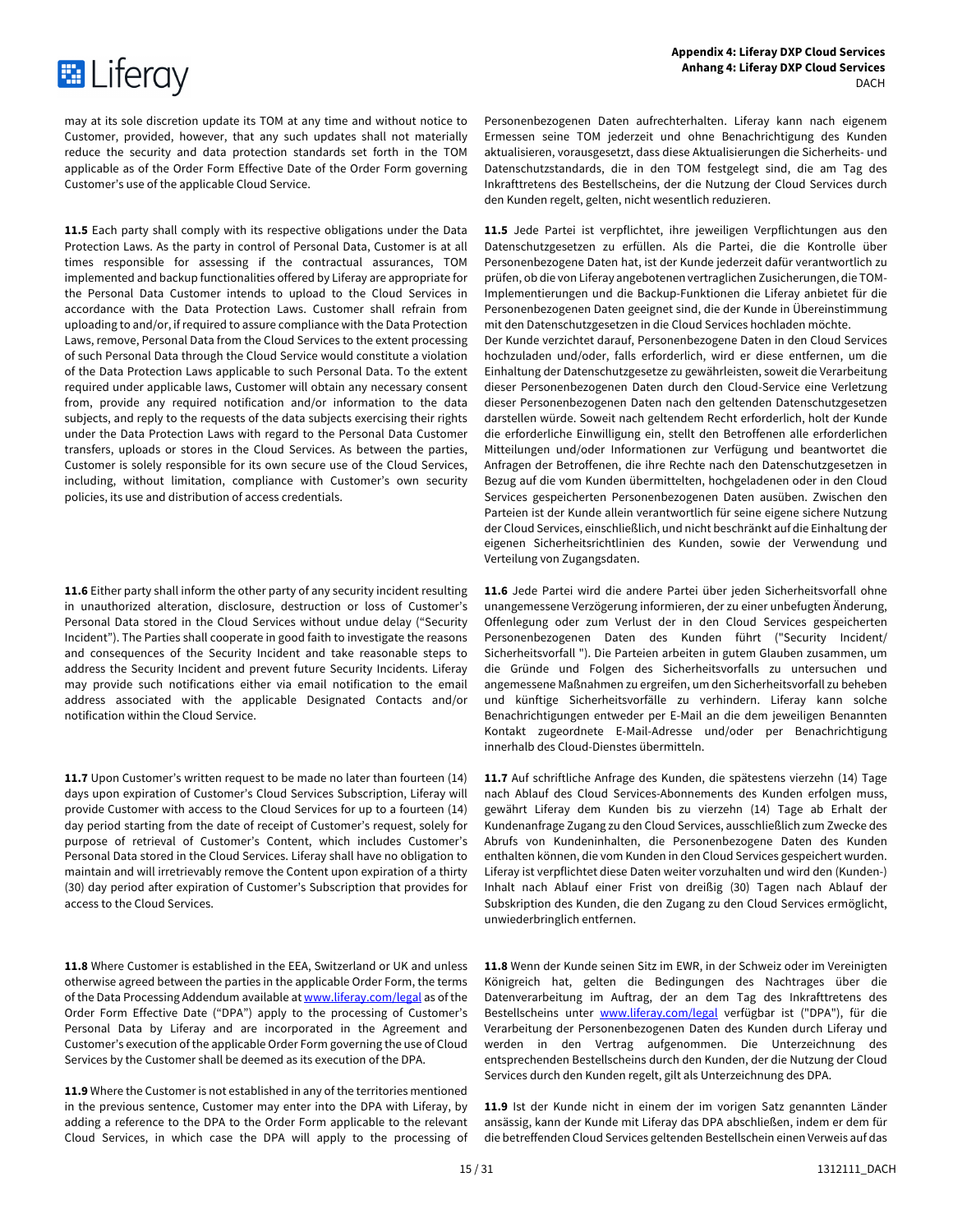

Customer's Personal Data by Liferay and will be considered incorporated in the Agreement and Customer's execution of the applicable Order Form governing the use of Cloud Services by the Customer will be deemed as its execution of the DPA

**11.10** In any event of inconsistencies between the terms of the DPA and this Section 11, the terms of DPA shall prevail in relation to the Customer's Personal Data.

**11.11** For clarification, either party understands and agrees that processing of the business contact data of the employees or third parties involved in the initiation or maintenance of the Agreement, performance or use of Subscription Benefits of the Agreement on behalf of the other party does not constitute data processing on behalf of that other party. Liferay processes such business contact data only for purposes of the initiation and maintenance of the Agreement, performance or using Subscription Benefits of the Agreement but for no other purpose in accordance with its privacy statement at: www.liferay.com/privacy-policy.

Liferay may use solutions or technologies that monitor Customer's usage statistics while using the Cloud Services. Liferay will only use such usage statistics related to Customer's use of the Cloud Service in accordance with the Privacy Policy posted at: https://www.liferay.com/privacy-policy, and only to improve Liferay offerings,, to assist a Customer in its use of the Liferay offerings and to monitor Customer's compliance with the use restrictions applicable to the Cloud Service as set forth in thisAppendix. Liferay may collect and use, for any purpose, aggregated anonymous usage data about Customer's use of the Cloud Services.

DPA hinzufügt; in diesem Fall gilt das DPA für die Verarbeitung der Personenbezogenen Daten des Kunden durch Liferay und wird als in den Vertrag aufgenommen betrachtet. Die Unterzeichnung des anwendbaren Bestellscheins für die Nutzung der Cloud Services durch den Kunden gilt dann gleichermaßen als Unterzeichnung der DPA .

**11.10** Im Falle von Unstimmigkeiten zwischen den Bedingungen des DPA und dieses Abschnitts 11, haben die Bestimmungen des DPA im Zusammenhang mit Personenbezogenen Daten des Kunden Vorrang.

**11.11** Zur Klarstellung: Jede Partei versteht und stimmt zu, dass die Verarbeitung der Geschäftskontaktdaten der Mitarbeiter oder von Dritten, die an der Anbahnung oder Pflege des Vertrages, sowie an der Erfüllung oder Nutzung der Subskriptionsvorteile gemäß des Vertrages im Namen der anderen Partei beteiligt sind, keine Datenverarbeitung im Namen dieser anderen Partei darstellt. Liferay verarbeitet diese Geschäftskontaktdaten nur für die Zwecke der Vertragsanbahnung und -Pflege, sowie für die Erfüllung oder Nutzung der Subskriptionsvorteile des Vertrages, jedoch nicht für andere Zwecke, in Übereinstimmung mit seiner Datenschutzerklärung unter: www.liferay.com/privacy-policy.

# **12. Monitoring of Customer's Use of the Service 12. Überwachung der Nutzung der Dienste durch den Kunden**

Liferay kann Lösungen oder Technologien verwenden, die die Nutzungsstatistiken des Kunden während der Nutzung der Cloud Services überwachen. Liferay verwendet solche Nutzungsstatistiken nur im Zusammenhang mit der Nutzung des Cloud Service im Rahmen der Datenschutzerklärung unter https://www.liferay.com/privacy-policy durch den Kunden, und nur zur Verbesserung von Liferay Angeboten, um einen Kunden bei der Nutzung von Liferay Angeboten zu unterstützen und um die Einhaltung der für den Cloud Service geltenden Nutzungsbeschränkungen gemäß diesem Anhang zu überwachen. Liferay kann aggregierte anonyme Nutzungsdaten über die Nutzung der Cloud Services durch den Kunden sammeln und für jeden Zweck verwenden.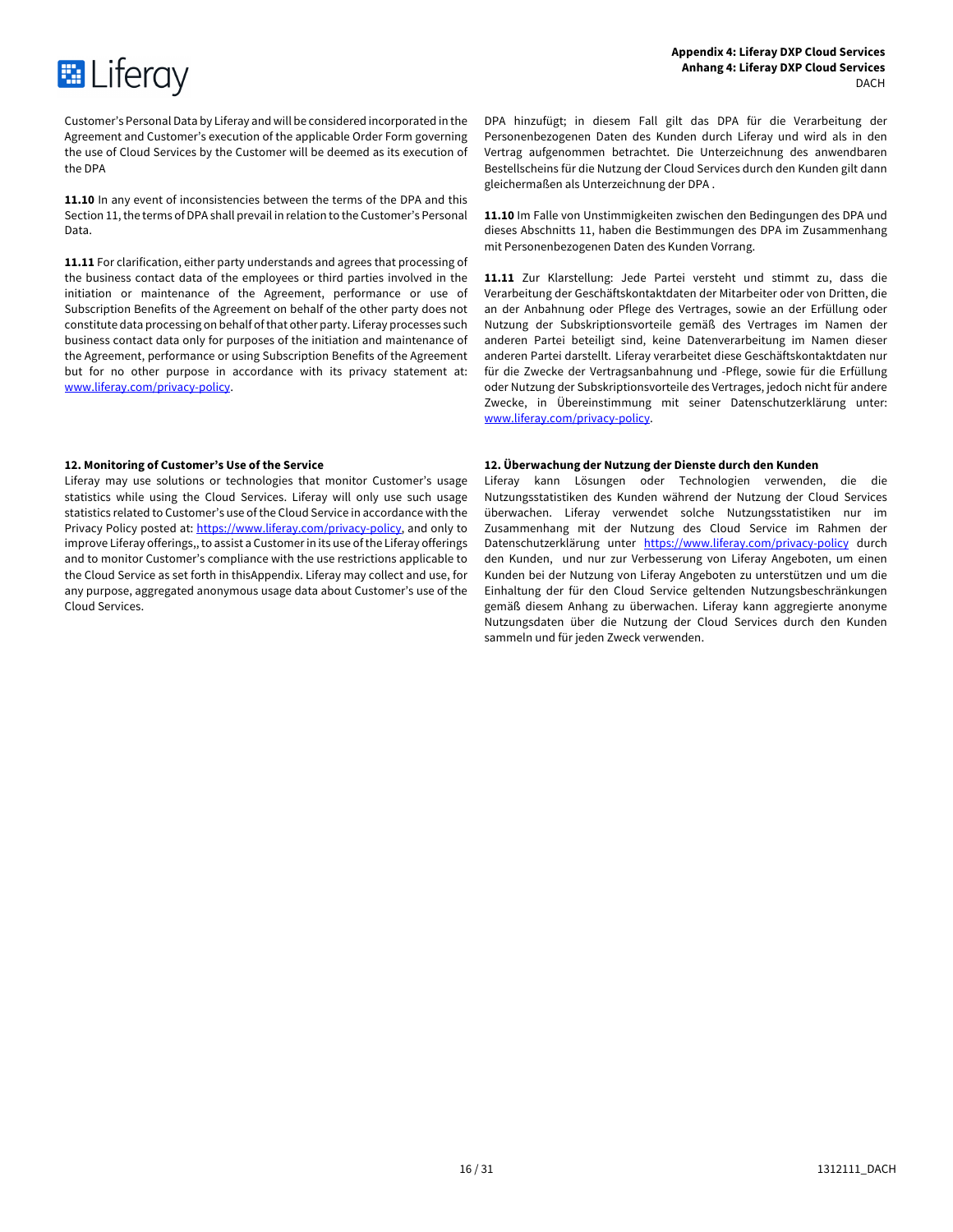Liferay will provide Support to Customer according to the terms of this Schedule 4.A.

# **1. Severity Levels 1. Schweregrade**

The severity level for a particular Incident is determined through a mutual discussion between Customer and Liferay, and based on the business impact of the issue.

Severity 1 ("High") Incidents: A Severity 1 Incident means (i) for purposes of the Liferay Cloud Infrastructure (a) the production environment for the Customer Application is completely shut down or severely impacted or (b) the nonproduction environment for the Customer Application is completely inaccessible; or, (ii) for purposes of Liferay Software (a) production environment system is severely impacted, or (b) system operations or missioncritical applications are inoperable, or (c) mission-critical applications that have experienced repeated material system interruptions that are effectively making the applications inoperable.

Severity 2 ("Normal") Incidents: A Severity 2 Incident means (i) for purposes of the Liferay Cloud Infrastructure the non-production environment for the Customer Application is functioning with limited capabilities or is unstable with periodic interruptions; or, (ii) for purposes of Liferay Software (a) the system is functioning with limited capabilities, or (b) is unstable with periodic interruptions, or (c) mission critical applications, while not inoperable, have experienced material system interruptions.

Severity 3 ("Low") Incidents: A Severity 3 Incident means (i) for purposes of the Liferay Cloud Infrastructure any environment for the Customer Application is fully functional, but there are observed errors that do not impact the usability of an environment; or, (ii) for purposes of Liferay Software the system is fully functional, but there are observed errors that do not impact the usability of the system.

Liferay will work on Incidents designated as Severity 1 twenty-four (24) hours a day, seven (7) days a week, ("**24x7**"), provided that if resolution of a Customer's issue requires input from members of Customer's support team and they are not available to work during those hours, Liferay reserves the right to lower the severity level to match the actual business impact, if applicable, until Customer's support team is available to support the incident on a 24x7 basis.

# **2. Designated Contacts 2. Benannte Kontakte**

Liferay will provide Support to Customer only through communication with the Designated Contacts. Customer may designate up to the number of Designated Contacts described in the table below based on the number of Subscriptions for Production Purposes Customer has purchased. Customer may add Designated Contacts by purchasing additional "Designated Contact Add-on" Subscriptions. Customer shall use commercially reasonable efforts to maintain consistent Designated Contacts during the relevant Subscription Term, provided that Customer may change its Designated Contacts from time to time as a result of changes in employment responsibilities, transfers, leaves of absence, resignation or termination of employment of such individual. Customer may not use a single Designated Contact to act as a mere forwarding service for other of Customer's personnel.

Liferay bietet dem Kunden Support gemäß den Bedingungen dieser Anlage 4.A.

Der Schweregrad für einen bestimmten Vorfall wird durch eine gemeinsame Diskussion zwischen dem Kunden und Liferay und basierend auf den geschäftlichen Auswirkungen des Problems festgelegt.

Schweregrad 1 ("Hoch") Vorfälle: Ein Schweregrad 1 Vorfall bedeutet (i) im Zusammenhang mit der Liferay Cloud Infrastructure, es (a) wird die Produktionsumgebung für die Kundenanwendung vollständig heruntergefahren oder stark beeinträchtigt oder (b) die nicht produktive Umgebung der Kundenanwendung ist völlig unzugänglich; oder, (ii) im Zusammenhang mit der Liferay Software, es (a) wird das System der Produktionsumgebung stark beeinträchtigt, oder (b) der Systembetrieb oder unternehmenskritische Anwendungen sind nicht funktionsfähig, oder (c) unternehmenskritische Anwendungen haben wiederholte wesentliche Systemunterbrechungen erfahren, die die Anwendungen praktisch inoperabel machen.

Schweregrad 2 ("Normal") Vorfälle: Ein Vorfall der Schwere 2 bedeutet (i) im Zusammenhang mit der Liferay Cloud Infrastructure die nichtprduktive Umgebung für die Kundenanwendung funktioniert mit eingeschränkten Fähigkeiten oder ist instabil mit periodischen Unterbrechungen; oder (ii) im Zusammenhang mit der Liferay Software (a) das System funktioniert mit eingeschränkten Fähigkeiten, oder (b) ist instabil mit periodischen Unterbrechungen, oder (c) unternehmenskritische Anwendungen, obwohl nicht inoperabel, haben wesentliche Systemunterbrechungen erfahren.

Schweregrad 3 ("Tief") Vorfälle: Ein Schweregrad 3 Vorfall bedeutet (i) im Zusammenhang mit der Liferay Cloud Infrastructure (a) die Umgebung für die Kundenanwendung ist voll funktionsfähig, aber es gibt beobachtete Fehler, die die Benutzerfreundlichkeit einer Umgebung nicht beeinträchtigen; oder (ii) im Zusammenhang mit der Liferay Software ist das System voll funktionsfähig, aber es gibt beobachtete Fehler, die die Benutzerfreundlichkeit des Systems nicht beeinträchtigen.

Liferay arbeitet an Vorfällen, die als Schweregrad 1 bezeichnet werden, 24 Stunden am Tag, sieben (7) Tage die Woche, ("**24x7**"), unter der Voraussetzung, dass, wenn die Lösung eines Vorfalls beim Kunden den Input von Mitgliedern des Support-Teams des Kunden erfordert und diese nicht während dieser Stunden zur Verfügung stehen, sich Liferay das Recht vorbehält, die Schweregradstufe zu senken, um sie gegebenenfalls an die tatsächlichen Auswirkungen auf das Geschäft anzupassen, soweit anwendbar, bis das Support-Team des Kunden verfügbar ist, um den Vorfall auf 24x7-Basis zu unterstützen.

Liferay bietet dem Kunden nur durch die Kommunikation mit den benannten Kontakten Supportleistungen an. Der Kunde kann bis zu der in der folgenden Tabelle beschriebenen Anzahl benannte Kontakte benennen, basierend auf der Anzahl der Subskriptionen für Produktionszwecke, die er erworben hat. Der Kunde kann benannte Kontakte hinzufügen, indem er zusätzliche "Designated Contact Add-on" Subskriptionen kauft. Der Kunde ist verpflichtet, wirtschaftlich vertretbare Anstrengungen zu unternehmen, um während der jeweiligen Subskriptionsdauer konsistente benannte Kontakte vorzuhalten, jedoch unter dem Vorbehalt, dass der Kunde seine benannten Kontakte von Zeit zu Zeit aufgrund von Änderungen der Beschäftigungsverhältnisse, Versetzungen, Freistellungen, Kündigungen, oder der Beendigung des Arbeitsverhältnisses dieser Personen, abändern kann. Der Kunde darf nicht einen einzigen benannten Ansprechpartner als reinen Weiterleitungsservice für andere Mitarbeiter des Kunden nutzen.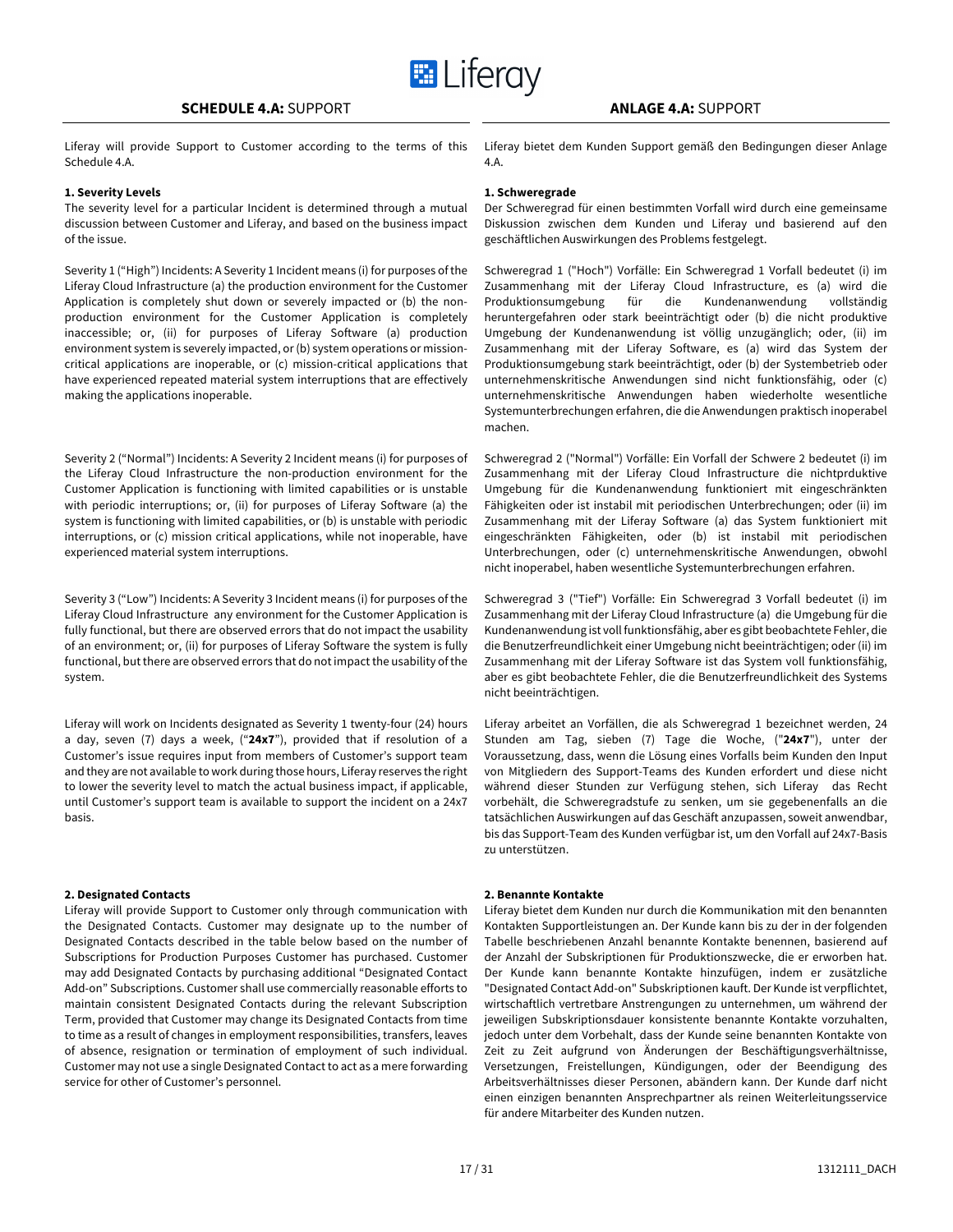

| Number of<br><b>Subscriptions for</b><br><b>Production</b><br><b>Purposes</b> | <b>Designated</b><br><b>Contacts</b> | Anzahl der<br>Subskriptionen für<br>Produktionszwecke | <b>Benannte</b><br>Ansprechpartner für<br><b>Platin Support Level</b> |
|-------------------------------------------------------------------------------|--------------------------------------|-------------------------------------------------------|-----------------------------------------------------------------------|
| 1 to $4$                                                                      | 3                                    | 1 bis $4$                                             | 3                                                                     |
| 5 to 8                                                                        | 6                                    | $5 \text{ bis } 8$                                    | 6                                                                     |
| 9 to 12                                                                       | 9                                    | 9 bis 12                                              | 9                                                                     |
| 13 to 16                                                                      | 12                                   | 13 bis16                                              | 12                                                                    |
| 17 to 20                                                                      | 15                                   | 17 bis 20                                             | 15                                                                    |
| 21 and over                                                                   | 18                                   | 21 und mehr                                           | 18                                                                    |

# **Table 4.A-2 Tabelle 4.A-2**

Customer may report Incidents to Liferay in accordance with the provided contact information, currently at https://www.liferay.com/group/customer/ support/contact/world-wide-support.

Once Customer has contacted Liferay about an Incident, Liferay will provide an acknowledgement of receipt within the applicable time frame specified below, in accordance with Customer's appropriate Support Services Level. Bug fixes will be delivered to Customer's Designated Contacts. As used in this Section, a receipt acknowledgment means a qualified Liferay engineer has been assigned to the Incident and has begun to work to resolve the Incident.

# **3. Acknowledge Receipt Times 3. Bestätigen der Empfangszeiten**

Der Kunde kann Vorfälle an Liferay gemäß den angegebenen Kontaktinformationen melden, derzeit unter https://www.liferay.com/group/customer/ support/contact/world-wide-support.

Sobald der Kunde Liferay wegen eines Vorfalls kontaktiert hat, stellt Liferay eine Empfangsbestätigung innerhalb des unten angegebenen Zeitraums gemäß dem entsprechenden Support-Level des Kunden aus. Fehlerbehebungen ("Bug Fixes") werden an die benannten Kontakte des Kunden geliefert. Wie in diesem Abschnitt verwendet, bedeutet eine Empfangsbestätigung, dass ein qualifizierter Liferay-Mitarbeiter dem Vorfall zugeordnet wurde und begonnen hat, an der Lösung des Vorfalls zu arbeiten.

# **Table 4.A-3**

| <b>Severity Level</b> | <b>Acknowledge Receipt Time</b> |
|-----------------------|---------------------------------|
|                       | 1 clock hour                    |
| ≏                     | 2 Business Hours                |
| з                     | 1 Business Day                  |

# **Tabelle 4.A-3**

| Schweregrad | Bestätigen der Empfangszeiten |  |
|-------------|-------------------------------|--|
|             | 1 clock hour                  |  |
|             | 2 Business Hours              |  |
| ◠           | 1 Business Day                |  |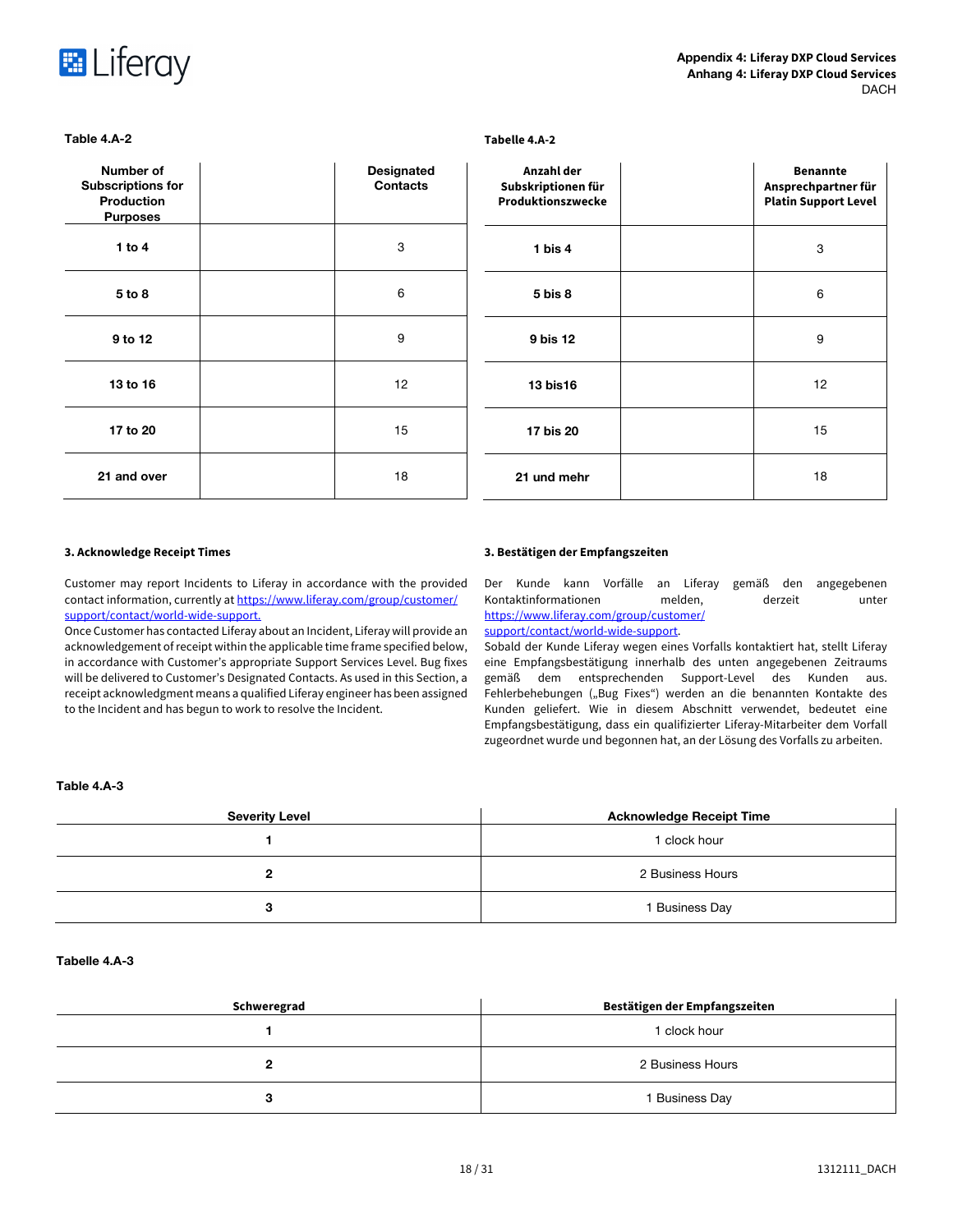

Liferay is not obligated to provide Support in the following situations:

i. Software or Cloud Service has been modified, changed, damaged by Customer in any way, except as provided in the applicable Documentation or otherwise as directed by or under agreement with Liferay, with or without malicious intent;

ii. the Incident is caused by Customer's negligence, malicious intent, or hardware malfunction, or other causes beyond the reasonable control of Liferay;

iii. the Incident is caused by Third-Party Software, unless the Third-Party Software causes the Software to not substantially conform to the Documentation;

iv. Customer has been previously provided a fix for an Incident reported to Liferay and where Customer has not installed such fix within forty-five (45) days after its being given to Customer; and/or

v. Where Liferay has discontinued Services for the version of the Software in accordance with the EOSL Policy.

Notwithstanding the above, Liferay may nevertheless, but is not obligated to, provide Support to Customer in the above cases (i)-(v).

Prior to logging an Incident with Liferay, Customer will use commercially reasonable efforts to diagnose the nature of the Incident to ensure that it is resident in the Software or Cloud Service and not a third-party application or component. During the collaborative initial phase of reporting an Incident, Customer will reciprocate a reasonable level of time and resources in accordance with the severity of Incident. Customer acknowledges that Liferay's ability to perform certain Support Services may be conditioned upon access to and completeness of certain of Customer's information as reasonably requested by Liferay. Such information may include, but is not limited to, the type of hardware Customer is using, a description of the Incident for which Customer seeks Support Services, and any other additional software Customer is using.

# **4. Support Exclusions 4. Ausschluss des Supports**

Liferay ist nicht verpflichtet, in den folgenden Situationen Supportleistungen zu erbringen:

i. Die Software oder der Cloud-Service wurde vom Kunden in irgendeiner Weise modifiziert, geändert, beschädigt, außer dies geschieht wie in der geltenden Dokumentation angegeben oder anderweitig, wie von oder unter Abstimmung mit Liferay, mit oder ohne böswillige Absicht, angeordnet;

ii. der Vorfall wurde durch Fahrlässigkeit des Kunden, böswillige Absicht, oder Hardware-Fehlfunktionen oder andere Ursachen verursacht, die außerhalb der angemessenen Kontrolle von Liferay liegen;

iii. der Vorfall wurde durch Drittanbietersoftware verursacht, es sei denn, ohne die entsprechende Drittanbietersoftware würde die Software nicht mehr im Wesentlichen mit der Dokumentation übereinstimmen;

iv. Dem Kunden wurde zuvor ein Fix für einen an Liferay gemeldeten Vorfall zur Verfügung gestellt, und der Kunde hat diesen Fix nicht innerhalb von fünfundvierzig (45) Tagen nach seiner Übergabe an den Kunden installiert; und/oder

v. Wenn Liferay die Dienstleistungen für die Version der Software in Übereinstimmung mit der EOSL-Richtlinie eingestellt hat.

Dem nicht entgegenstehend kann Liferay in den oben genannten Fällen (i)-(v) dem Kunden dennoch Supportleistungen erbringen, ist dazu aber nicht verpflichtet.

# **5. Conditions for Providing Support 5. Bedingungen für die Gewährung von Support**

Vor der Meldung eines Vorfalls bei Liferay wird der Kunde wirtschaftlich vertretbare Anstrengungen unternehmen, um die Art des Vorfalls zu diagnostizieren, um sicherzustellen, dass er seinen Ursprung in der Software oder im Cloud Service hat und nicht in einer Anwendung oder Komponente eines Drittanbieters. Während der kollaborativen Anfangsphase der Meldung eines Vorfalls wird der Kunde ein angemessenes Maß an Zeit und Ressourcen entsprechend der Schwere des Vorfalls aufwenden. Der Kunde erkennt an, dass die Fähigkeit von Liferay, bestimmte Support-Dienstleistungen zu erbringen, von dem Zugang zu und der Vollständigkeit bestimmter Kundeninformationen abhängig sein kann, die von Liferay vernünftigerweise angefordert werden können. Diese Informationen können unter anderem die Art der vom Kunden verwendeten Hardware, eine Beschreibung des Vorfalls, für den der Kunde Supportleistungen in Anspruch nimmt, und jede andere zusätzliche Software, die er verwendet, beinhalten.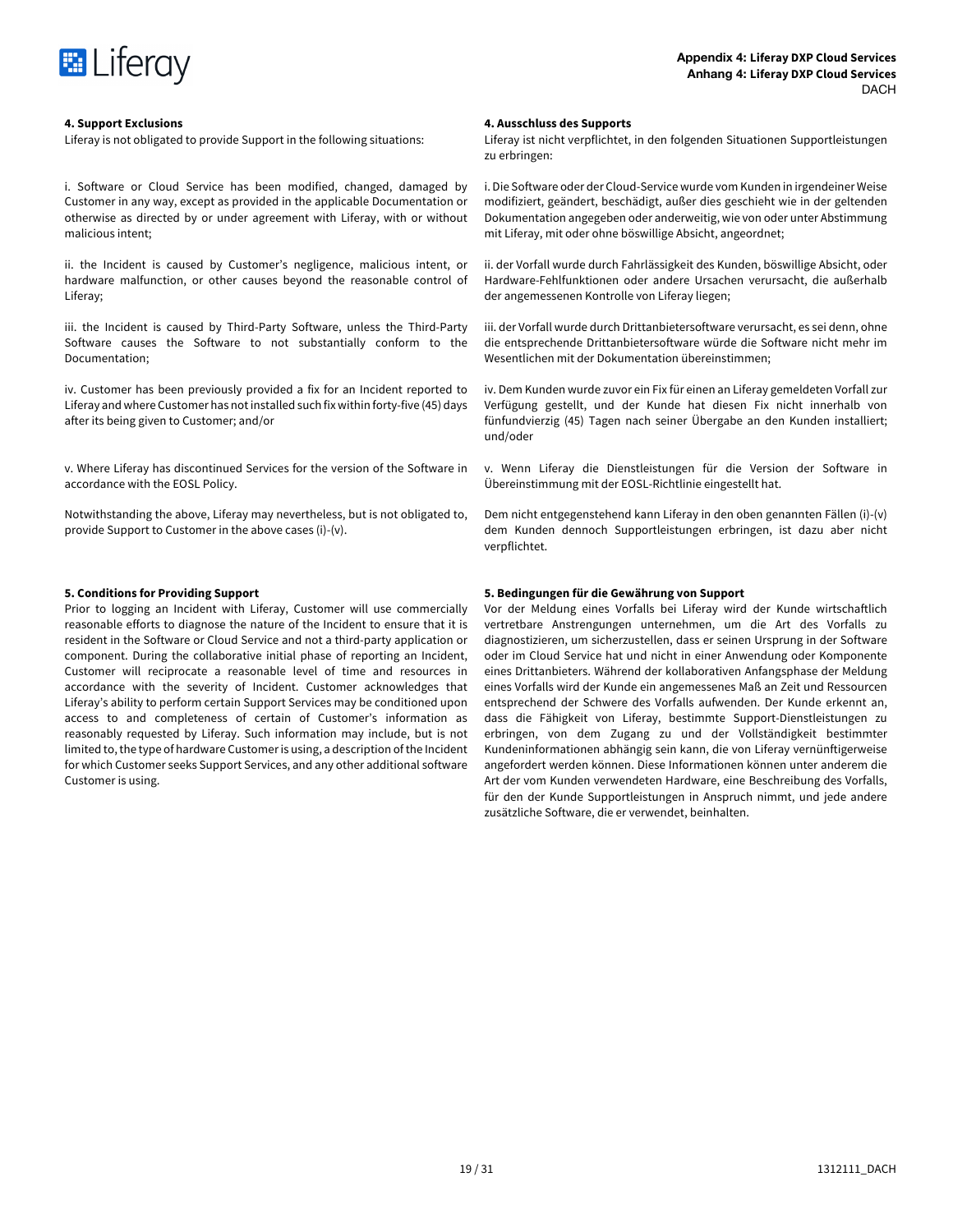

# **SCHEDULE 1.B:** LIFERAY CLOUD INFRASTRUCTURE SERVICES **ANLAGE 1.B:** LIFERAY CLOUD INFRASTRUCTURE SERVICES

Liferay Cloud Infrastructure Services (" **Infrastructure Services**") is a "platform as a service" Cloud Service that enables deployment, management, use and hosting of Liferay Software on Liferay Cloud Infrastructure For clarity and avoidance of doubt, Infrastructure Services are a Cloud Service, as described in Section 2.1 of the body of this Appendix, are included in certain Cloud Subscriptions as specified in an applicable Schedule and are not available for purchase on a standalone basis.

# **1. Definitions**

**"Complete Shutdown"** means the production environment for the Customer Application is completely shut down due to an Incident.

**"Scheduled Maintenance"** is the Maintenance conducted at regular intervals and during the time windows specified at https://help.liferay.com/hc/enus/articles/360032562611-DXP-Cloud-Platform-Release-Schedule ("Scheduled Maintenance Window"), which generally does not require the Infrastructure Services to be offline, but may lead to short periods of instability and downtime of up to one (1) clock hour.

**"Unscheduled Maintenance"** is Maintenance outside of the Scheduled Maintenance Window required to resolve issues that are critical (e.g. security patches, fixes for Severity 1 Incidents) for Liferay Cloud Infrastructure.

Liferay intends to periodically update, upgrade, backup, improve and/or discontinue certain functionality associated with the Infrastructure Services and Customer's user experience. As a result, the Infrastructure Services may be substantially modified. Liferay reserves the right at any time to change and/or discontinue any or all of the Infrastructure Services (including the underlying platforms and application programming interfaces ("**APIs**") and/or application binary interfaces ("**ABIs**") which may inhibit Customer's ability to use existing applications. Liferay will use reasonable efforts to provide advance notice of material changes to the Services on the applicable Infrastructure Services website.

If Liferay expects a downtime due to the Scheduled Maintenance, Liferay will notify Customer at least fourteen (14) days in advance. If Unscheduled Maintenance shall be required and Liferay expects any downtime due to the Unscheduled Maintenance, Liferay will notify Customer at least four (4) hours prior to the Unscheduled Maintenance Any notifications of upcoming Maintenance will be provided via email to the Designated Contacts and include reason for the downtime, expected duration of the downtime and contact information.

Liferay will perform Unscheduled Maintenance to address Severity 1 issues. Liferay will address Severity 2 and Severity 3 issues through Scheduled Maintenance.

### **3 Availability and Service Credits**

### **3.1 Monthly Availability**

Liferay conducts continuous automatic and manual monitoring of the Infrastructure Services to proactively address any potential performance issues. Liferay Cloud Infrastruktur Services ("**Infrastruktur Services**") ist ein "Plattform as a Service" Cloud Service, der die Bereitstellung, Verwaltung, Nutzung und das Hosting von Liferay-Software auf der Liferay Cloud Infrastruktur ermöglicht. Aus Gründen der Klarheit und zur Vermeidung von Zweifeln, Infrastruktur Services sind ein Cloud-Service, der -wie in Abschnitt 2.1 dieses Anhangs beschrieben- in bestimmten Cloud Subskriptionen enthalten ist, wie in der jeweiligen, anwendbaren Anlage beschrieben, und können nicht einzeln erworben werden.

# **1. Definitionen**

"**Complete Shutdown**" bedeutet, dass die Produktionsumgebung für die Kundenanwendung aufgrund eines Vorfalls vollständig heruntergefahren wurde.

"**Planmäßige Wartung**" ist die Wartung, die in regelmäßigen Abständen und innerhalb der unter https://help.liferay.com/hc/enus/articles/360032562611-DXP-Cloud-Platform-Release-Schedule

spezifizierten Zeitfenstern durchgeführt wird ("Planmäßiges Wartungs Zeitfenster"), was im Allgemeinen nicht erfordert, dass die Liferay Infrastruktur Services offline sind, aber zu kurzen Instabilitätszeiten und Ausfallzeiten von bis zu einer (1) Stunde führen kann.

"**Außerplanmäßige Wartung**" ist Wartung die außerhalb der planmäßigen Wartungs Zeitfenster durchgeführt wird, die erforderlich sein kann, um Probleme zu lösen, die für den Kunden und/oder die Leistung der Liferay Cloud Infrastruktur kritisch sind (z.B. Sicherheits Patches oder Lösungen für Schweregrad 1 Vorfälle.

# **2 Scheduled and Unscheduled Maintenance 2.Planmäßige und Außerplanmäßige Wartung**

Liferay beabsichtigt, bestimmte Funktionen im Zusammenhang mit den Infrastruktur Services und der Benutzererfahrung des Kunden regelmäßig zu updaten, zu upgraden, zu sichern (backup), zu verbessern und/oder einzustellen. Infolgedessen können die Infrastruktur Services wesentlich verändert werden. Liferay behält sich das Recht vor, jederzeit einen oder alle der Infrastruktur Services (einschließlich der zugrunde liegenden Plattformen und Anwendungsprogrammierschnittstellen ("**APIs**") und/oder binären Anwendungsschnittstellen ("**ABIs**") zu ändern und/oder einzustellen, die die Fähigkeit des Kunden zur Nutzung bestehender Anwendungen beeinträchtigen können. Liferay wird angemessene Anstrengungen unternehmen, um wesentliche Änderungen an den Diensten auf der jeweiligen Infrastruktur Services-Website im Voraus bekannt zu geben.

Wenn Liferay mit Downtime aufgrund einer planmäßigen Wartung rechnet, wird Liferay den Kunden mindestens vierzehn (14) Tage im Voraus informieren. Wenn eine Außerplanmäßige Wartung erforderlich ist und Liferay mit einer Downtime aufgrund der Außerplanmäßigen Wartung rechnet, wird Liferay den Kunden mindestens vier (4) Stunden vor der Außerplanmäßigen Wartung informieren. Alle Benachrichtigungen über bevorstehende Wartungsarbeiten werden per E-Mail an die benannten Kontakte gesendet und enthalten den Grund für die Ausfallzeit, die voraussichtliche Dauer der Ausfallzeit und Kontaktinformationen.

Liferay führt Außerplanmäßige Wartungen durch, um Probleme mit dem Schweregrad 1 zu beheben. Liferay wird Vorfälle mit dem Schweregrad 2 und Schweregrad 3 im Rahmen der Planmäßigen Wartung bearbeiten.

# **3 Verfügbarkeit und Service Credits 3.1 Monatliche Verfügbarkeit**

Liferay führt eine kontinuierliche automatische und manuelle Überwachung der Infrastruktur Services durch, um mögliche Leistungsprobleme proaktiv anzugehen. Infrastruktur Services stellen darüber hinaus bestimmte Tools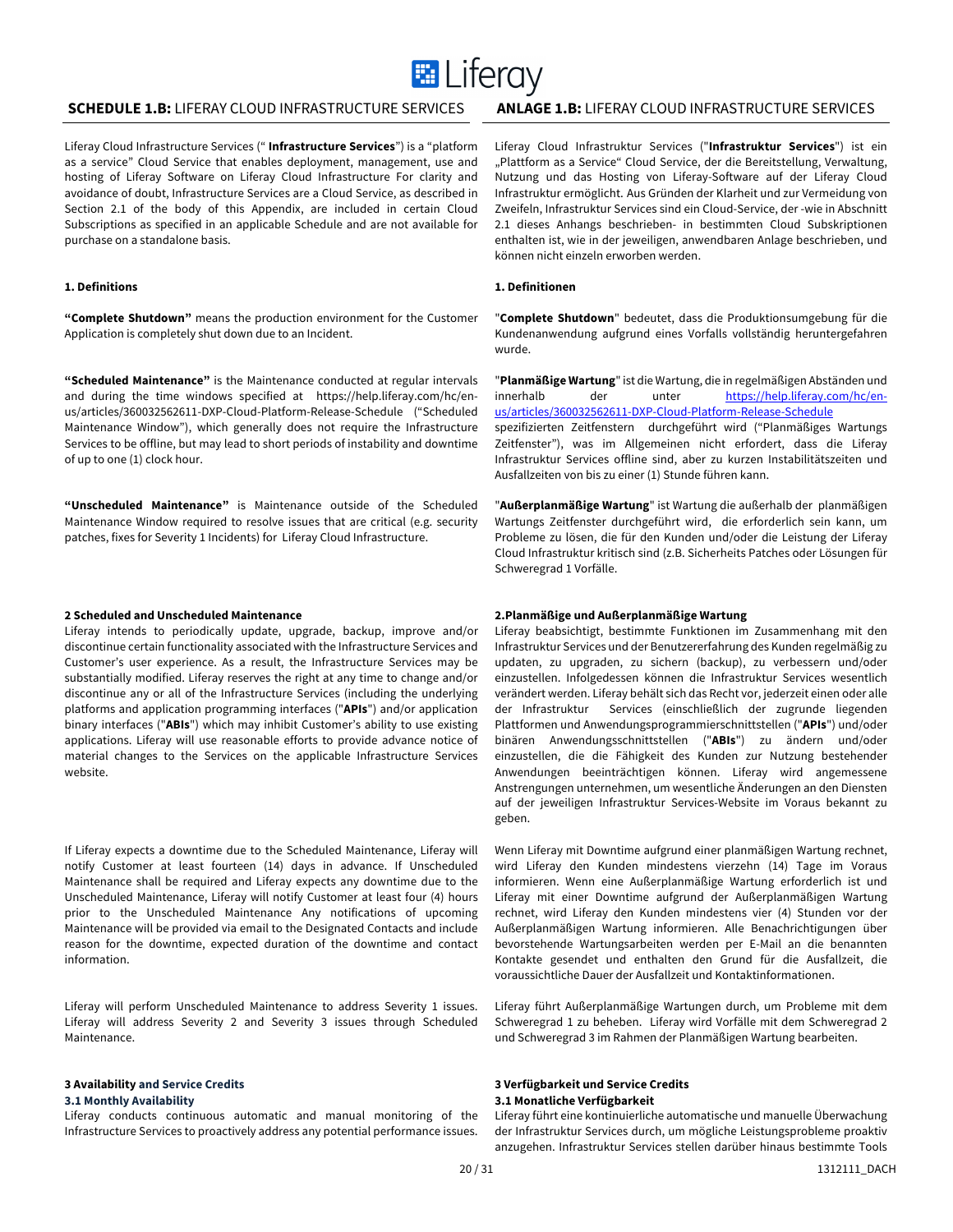

Infrastructure Services furthermore provide for certain tools, which allow Customer to monitor its Customer Application.

Liferay will use commercially reasonable efforts to maintain Monthly Availability for the Infrastructure Services at or above 99,95%, except for: (a) Unscheduled Maintenance resulting in planned downtime of which Customer has been given advance notice or Scheduled Maintenance (together **"Planned Downtime**"), or (b) any unavailability caused by circumstances beyond Liferay's reasonable control, including without limitation, force major, acts of government, floods, fires, earthquakes, civil unrest, acts of terror, strikes or other labor problems (other than those involving Liferay employees), internet or web service provider failures or delays, or denial of service attacks ("**Exculpated Downtime**").

"Monthly Availability" or "**MA**" is calculated using the following equation: MA = 100% – ((DT/43800) \* 100%).

"**DT**" or "**Down Time**" is defined as the total number of minutes of Complete Shutdown occurring in a calendar month that is not Scheduled Maintenance or Exculpated Downtime. For example, twenty-two (22) minutes of DT in a calendar month result in a Monthly Availability of 99.94%.

Customer may view information about the average downtime for all Infrastructure Services' assets and the applicable region(s), including historical data about downtimes, root cause and solution, through the applicable Infrastructure Services website.

In the event that Monthly Availability in a calendar months falls below 99.95%, Customer may request a service credit. Such request must be submitted to Liferay in writing no later than five (5) working days from the end of the concerned calendar months. The service credit amount shall be calculated by applying the percentage indicated in the table below to the pro rata portion of the Subscription Fees paid by Customer for the use of the applicable Cloud Subscriptionin the concerned calendar month ("Service Credits"):

99.80 to 99.94% 99.80 bis 99.94%

**Percentage of the Subscription Fees attributable to the concerned calendar month credited**  $5\%$  $10\%$  10% is a set of the set of the set of the set of the set of the set of the set of the set of the set of the set of the set of the set of the set of the set of the set of the set of the set of the set of the set of

Service Credits owed by Liferay to the Customer shall be credited to Customer's account with the concerned Cloud Subscription and applied to future or additional purchases of Liferay Cloud Subscriptions. In the event of a termination of all of Customer's Cloud Subscriptions by Customer due to Liferay's material breach of the Agreement, Liferay shall refund Customer the monetary amount (in the currency in which Subscription Fees were paid) equal to the Service Credits unused and remaining in Customer's account. In the event of a termination for any other reason, the Service Credits shall expire.

zur Verfügung, die es dem Kunden ermöglichen, seine Kundenanwendung zu überwachen.

Liferay wird wirtschaftlich vertretbare Anstrengungen unternehmen, um die monatliche Verfügbarkeit der Infrastruktur Services auf oder über 99,95% zu halten, mit Ausnahme von: (a) Außerplanmäßiger Wartung, die zu geplanten Ausfallzeiten führt, die dem Kunden im Voraus mitgeteilt wurden, oder Planmäßiger Wartung (zusammen "**Geplante Ausfallzeiten**"), oder (b) jede Nichtverfügbarkeit, die durch Umstände verursacht wird, die außerhalb der angemessenen Kontrolle von Liferay liegen, einschließlich, aber nicht beschränkt auf höhere Gewalt, Regierungsakte, Überschwemmungen, Brände, Erdbeben, zivile Unruhen, Terrorakte, Streiks oder andere Arbeitsprobleme (mit Ausnahme von solchen, an denen Liferay-Mitarbeiter beteiligt sind), Ausfälle oder Verzögerungen von Internet- oder Web-Service-Providern oder Denial-of-Service-Angriffen ("**Entschuldigte Ausfallzeiten**").

Die "Monatliche Verfügbarkeit" oder "**MV**" wird nach der folgenden Gleichung berechnet: MV = 100% - ((DT/43800) \* 100%).

"**DT**" oder "**Down Time/Ausfallzeit**" ist definiert als die Gesamtzahl der Minuten einer vollständigen Abschaltung, die in einem Kalendermonat auftreten, und die keine Planmäßige Wartung oder Außerplanmäßige Wartung sind. Beispielsweise führen zweiundzwanzig (22) Minuten DT in einem Kalendermonat zu einer Monatlichen Verfügbarkeit von 99,94%.

Der Kunde kann Informationen über die durchschnittliche Ausfallzeit aller Assets der Infrastruktur Services und den entsprechenden Region(en), einschließlich historischer Daten über Ausfallzeiten, Ursachen und Lösungen, auf der jeweiligen Infrastruktur Services-Website einsehen.

# **3.2 Service Credits 3.2 Servicegutschriften**

Für den Fall, dass die Monatliche Verfügbarkeit in einem Kalendermonat unter 99,95% fällt, kann der Kunde eine Servicegutschrift beantragen. Dieser Antrag ist spätestens fünf (5) Werktage nach Ablauf des betreffenden Kalendermonates schriftlich bei Liferay einzureichen. Der Servicegutschriftbetrag wird berechnet, indem der in der nachstehenden Tabelle angegebene Prozentsatz auf den anteiligen Teil der Subskriptionsgebühren angewendet wird, den der Kunde für die Nutzung des jeweiligen Cloud Subskription im betreffenden Kalendermonat bezahlt hat ("Service Credits"):

# **Table 4.B-3.2 Tabelle 4.B-3.2**

### **MA Percentage MV Prozentsatz**

99.50 to 99.79 % 99.50 bis 99.79 %

# **Prozentsatz der Subskriptionsgebühren, der auf den betreffenden Kalendermonat entfällt und gutgeschrieben wird.**



Servicegutschriften, die Liferay dem Kunden schuldet, werden dem Kunden mit der betreffenden Cloud-Subskription gutgeschrieben und für zukünftige oder zusätzliche Käufe von Liferay Cloud-Subskriptionen verwendet. Im Falle einer Kündigung aller Cloud-Subskriptionen des Kunden durch den Kunden aufgrund einer wesentlichen Vertragsverletzung von Liferay wird Liferay dem Kunden den Geldbetrag (in der Währung, in der die Subskriptionsgebühren bezahlt wurden) in Höhe der nicht genutzten und auf dem Kunden verbleibenden Service Credits erstatten. Im Falle einer Kündigung aus einem anderen Grund erlöschen die Service Credits.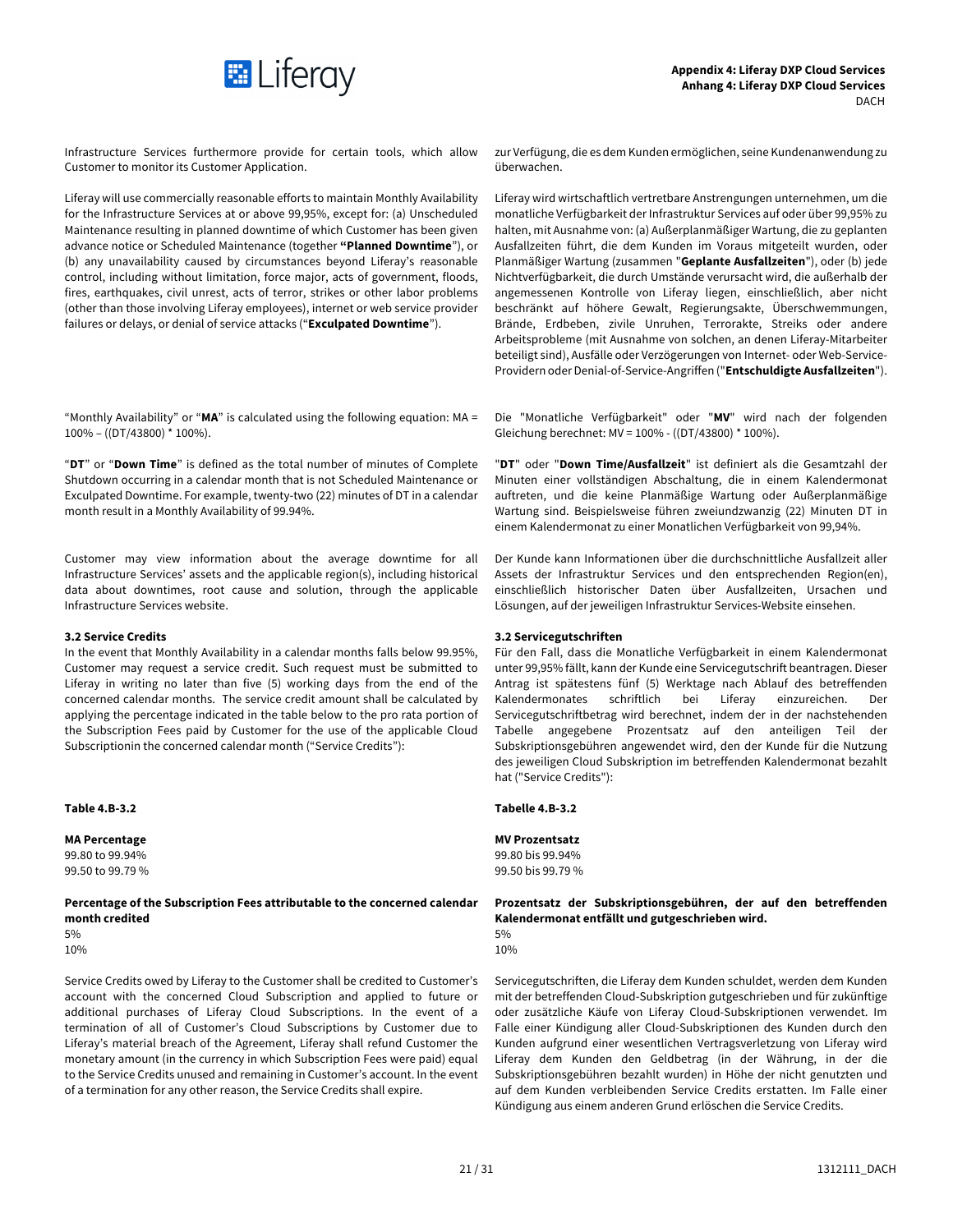# **1. Liferay DXP Cloud Subscription 1. Liferay DXP Cloud Subskription**

# **1.1 Liferay DXP Cloud 1.1 Liferay DXP Cloud**

"Liferay DXP Cloud" is Liferay's Cloud Subscription offering of Liferay Software known as "Liferay Digital Experience Platform" or "Liferay DXP" preinstalled for development, deployment, management, use and hosting in the Infrastructure Services.

A Liferay DXP Cloud Subscription provides Customer the following Subscription Benefits during the Subscription Term and on a per Unit basis applicable to the Liferay DXP Cloud Subscription: Access to the Cloud Service known as "Liferay DXP Cloud" and Infrastructure Services, Customer Portal Access , Software Maintenance and Support for the Liferay DXP Software and for Infrastructure Services (as described in Schedule 4.B). As used in this Schedule 4.C, "Software" means the software known as Liferay DXP.

Liferay will make available the Software, and Updates and Documentation thereto, to Customer for download from Liferay's Customer Portal. Copies of such Software, Updates and Documentation downloaded from Liferay's Customer Portal and used for Development Purposes and Maintenance are governed by the Liferay DXP End User License Agreement located at: https://web.liferay.com/legal/doc/eula/dxp/1001911\_cloud ("**DXP EULA**. For clarity, the usage rights for Instances used for Production, Non-Production or BackUp Purposes are limited to the Instances of Liferay DXP Software preinstalled by Liferay for the Customer in the Liferay Cloud Infrastructure . Each copy of Software provided for Development Purposes provides Customer an entitlement to use the Software limited to use on one (1) development workstation and for up to ten (10) unique IP addresses, as further described in the DXP EULA.

The Unit by which Liferay measures a Customer's use of the Liferay DXP Cloud Subscription is an Instance of the Software component known as "Liferay DXP" preinstalled by Liferay for the Customer in the Liferay Cloud Infrastructure. Each such Subscription Unit is defined by the Sizing of an Instance and its Designated Purpose. Available Sizing options are as described in the following table:

# **Table 4.C-1.1**

### **Sizing Number of vCPUs that will be accessible by each Instance Memory assigned to each Instance S** Up to twelve (12) Up to 16 GB **M** Up to sixteen (16) Up to 32 GB **L** Up to thirty two (32) Up to 64 GB

\*Each Subscription provides for an unlimited number of Accounts. An Account designated by Customer as an "administrator" is enabled to add additional Accounts.

Liferay DXP Cloud Subscriptions are also made available by Liferay in bundled packages of Instances, sometimes together with Units of other Subscriptions. The applicable Unit for each such package is a "Package". Where applicable, an Order Form will identify the contents of a Package.

"Liferay DXP Cloud" ist das Cloud Subskriptions -Angebot von Liferay Software, bekannt als "Liferay Digital Experience Platform" oder "Liferay DXP", vorinstalliert für Entwicklung, Bereitstellung, Management, Nutzung und Hosting in den Infrastruktur Services.

Eine Liferay DXP Cloud-Subskription bietet dem Kunden die folgenden Subskriptionsvorteile während der Subskriptionsdauer und auf der Pro-Einheit-Basis, die für die Liferay DXP Cloud-Subskription gilt: Zugang zum Cloud-Service "Liferay DXP Cloud", Infrastruktur Services, den Zugang zum Kundenportal (einschließlich Zugang zur Liferay-Software "Liferay DXP"), sowie Wartung und Support für die Liferay DXP Software und die Infrastruktur Services (wie in dieser Anlage 4.B beschrieben). Wie in dieser Anlage 4.C verwendet, bezeichnet "Software" die als Liferay DXP bekannte Software.

Liferay stellt dem Kunden die Software, sowie Updates und Dokumentation für diese, zum Download im Kundenportal von Liferay zur Verfügung. Kopien dieser Software, Updates und Dokumentationen, die aus dem Kundenportal von Liferay heruntergeladen und für Entwicklungszwecke und Wartung verwendet werden, unterliegen dem Liferay DXP-Endnutzer-Lizenzvertrag, der unter https://web.liferay.com/legal/doc/eula/dxp/1001911\_cloud ("**DXP EULA**") abrufbar ist. Aus Gründen der Klarstellung, die Nutzungsrechte für Instanzen, die für Produktions-, Nicht-Produktions- oder BackUp-Zwecke verwendet werden, sind beschränkt auf die Instanzen der Liferay DXP-Software, die von Liferay für den Kunden in der Liferay Cloud Infrastructure vorinstalliert wurden. Jede Kopie der für Entwicklungszwecke zur Verfügung gestellten Software berechtigt den Kunden zur Nutzung der Software, die auf die Nutzung auf einem (1) Entwicklungsarbeitsplatz und für bis zu zehn (10) eindeutige IP-Adressen beschränkt ist, wie in der DXP-EULA näher beschrieben.

Die Einheit, mit der Liferay die Nutzung der Liferay DXP Cloud Subskription durch einen Kunden bemisst, ist eine Instanz der Softwarekomponente "Liferay DXP", die von Liferay für den Kunden in der Liferay Cloud Infrastructure vorinstalliert wurde. Jede solche Einheit innerhalb der Sunskription wird durch die Größe einer Instanz und ihren Verwendungszweck definiert. Die verfügbaren Optionen bezüglich der Dimensionierung sind in der folgenden Tabelle beschrieben: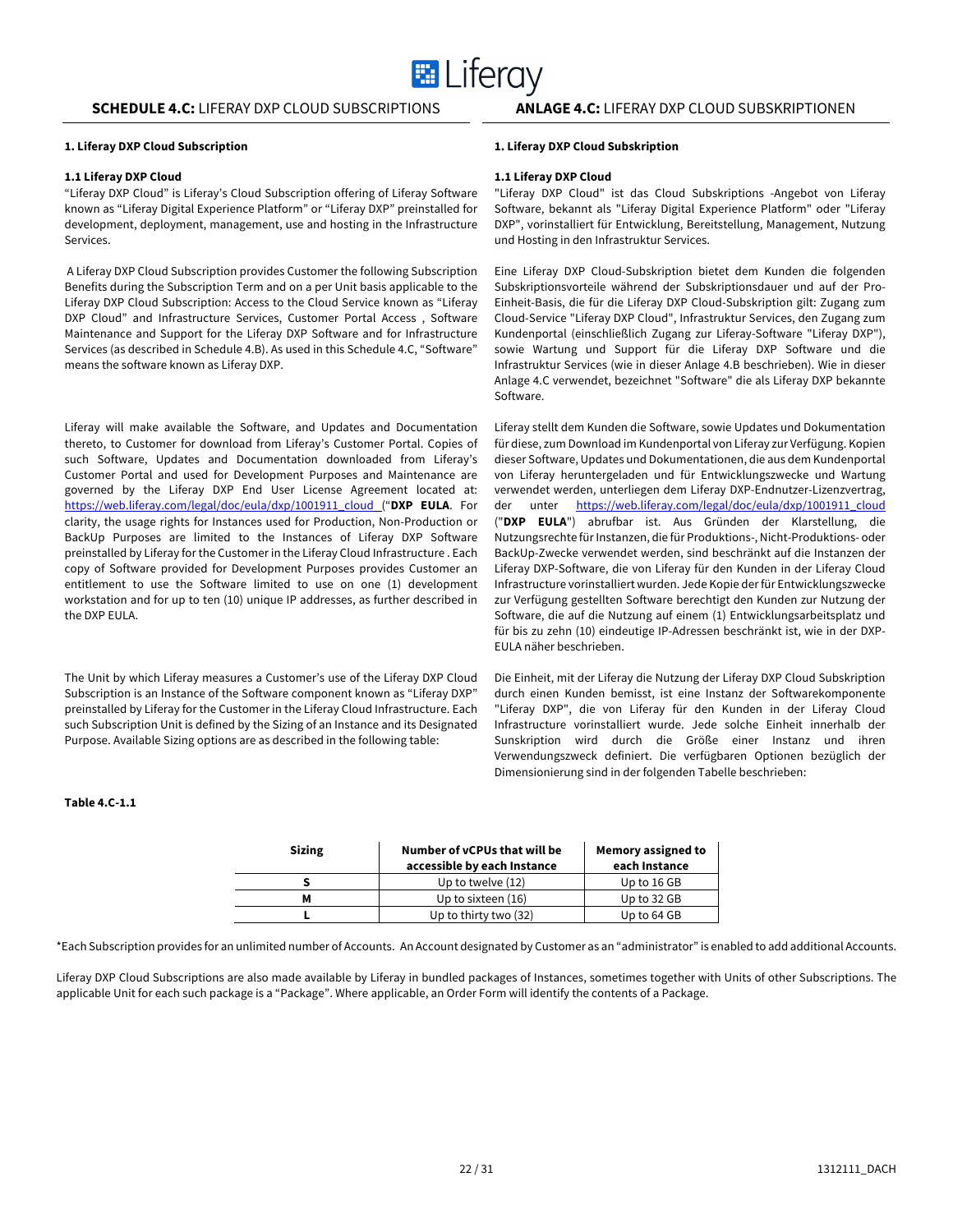

# **Tabelle 4.C-1.1**

| <b>Dimensionierung</b> | Anzahl der vCPUs, die von jeder Instanz<br>zugänglich sind | Arbeitsspeicher, der jeder Instanz<br>zugewiesen wird |
|------------------------|------------------------------------------------------------|-------------------------------------------------------|
|                        | Bis zu Zwölf (12)                                          | Bis zu 16 GB                                          |
| м                      | Bis zu Sechzehn (16)                                       | Bis zu 32 GB                                          |
|                        | Bis zu Zweiunddreißig (32)                                 | Bis zu 64 GB                                          |

\*Jede Subskription sieht eine unbegrenzte Anzahl von Konten vor. Ein vom Kunden als "Administrator" bezeichnetes Konto kann zusätzliche Konten hinzufügen.

Liferay DXP Cloud Abonnements werden von Liferay auch in gebündelten Paketen von Instances zur Verfügung gestellt, manchmal zusammen mit Einheiten anderer Subskriptionen. Die anwendbare Einheit für jedes dieser Pakete ist ein "Paket". Gegebenenfalls wird in einem Bestellformular der Inhalt eines Pakets angegeben.

If the number of Instances that Customer deploys, uses or executes Liferay DXP exceeds the number of Instances for which Customer has paid for an active Liferay DXP Cloud Subscription, Customer is required to purchase additional Liferay DXP Cloud Subscriptions, at the appropriate Sizing and for the appropriate Designated Purpose, to cover this exceeding number of Instances. If Customer's Liferay DXP Cloud Subscription is used for an Instance that exceeds the allotted Sizing for such Instance, Customer is required to purchase the appropriate Sizing of Instance to cover the exceeded capacity. Customer's use of the Liferay DXP Cloud Subscriptions is subject to certain capacity limitations as set forth in the Documentation.

Liferay DXP Cloud Subscriptionsare available for the following Designated Purposes: Non-Production, Production or Backup.

# **1.2. Supplemental Software Conditions 1.2 Ergänzende Softwarebedingungen**

Liferay DXP Cloud Subscriptions also include access to Software solutions and tools for download from Liferay's website. Except for the cases listed below, the Software is licensed under the DXP EULA and includes access to Maintenance and Support for such Software.

- Some Software provided as part of Liferay DXP is designed to be used on workstations, e.g. Software provided for Development Purposes or to be used on the client-side as connectors to server based software. These Software components are identified at https://liferay.com/legal/client-side and subject to a different EULA located at a state of the state of the state of the state of the state of the state of the state of the state o https://web.liferay.com/legal/doc/eula/clients/1001911\_cloud and limited to the Subscription Term of Customer's applicable Cloud Subscription . Any Updates in response to Incidents reported for workstation and client-side installations of Software are generally limited to new versions and releases of the affected Software due to additional collaboration required with development teams for analysis of root causes. Liferay may nevertheless provide software fixes, updates, upgrades, enhancements, additions, corrections, modifications, when and if they are made available.
- **Free Liferay Subscription Apps.** Access to Free Liferay Subscription Apps is included with a Liferay DXP Cloud Subscription without additional Subscription Fees and made available in the "Subscription App" category of Liferay's Marketplace (displayed as

Wenn die Anzahl der Instanzen, auf denen der Kunde Liferay DXP einsetzt, nutzt oder ausführt, die Anzahl der Instanzen übersteigt, für die der Kunde eine aktive Liferay DXP Cloud-Subskription bezahlt hat, ist er verpflichtet, zusätzliche Liferay DXP Cloud-Subskriptionen in der entsprechenden Größe und für den entsprechenden Bestimmten Zweck zu erwerben, um diese übersteigende Anzahl von Instanzen abzudecken. Wenn die Liferay DXP Cloud-Subskription des Kunden für eine Instanz verwendet wird, die die für diese Instanz zugeteilte Größe überschreitet, ist der Kunde verpflichtet, die entsprechende Instanzgröße zu erwerben, um die überschrittene Kapazität abzudecken. Die Nutzung der Liferay DXP Cloud Subskriptionen durch den Kunden unterliegt bestimmten Kapazitätsbeschränkungen, die in der Dokumentation festgelegt sind.

Liferay DXP Cloud Subskriptionen sind für die folgende Bestimmte Zwecke verfügbar: Nicht-Produktion, Produktion oder Backup.

Liferay DXP Cloud Subskriptionen beinhalten auch den Zugriff auf Softwarelösungen und Tools zum Herunterladen von der Liferay-Website. Mit Ausnahme der unten aufgeführten Fälle ist die Software unter der DXP EULA lizenziert und beinhaltet den Zugang zu Wartung und Support für diese Software.

- Einige im Rahmen von Liferay DXP bereitgestellte Software ist für die Verwendung auf Workstations konzipiert, z.B. Software für Entwicklungszwecke oder für die Verwendung auf der Kunden-Seite als Konnektor für serverbasierte Software. Diese Softwarekomponenten sind unter https://liferay.com/legal/client-side gekennzeichnet und unterliegen einer anderen EULA die unter https://web.liferay.com/legal/doc/eula/clients/1001911\_cloud zu finden ist, und sind auf die Subskriptionsdauer der jeweiligen Cloud-Subskription des Kunden beschränkt. Alle Updates, die als Reaktion auf Vorfälle, die für Workstation- und kundenseitige Installationen von der Software gemeldet werden, erfolgen, sind in der Regel auf neue Versionen und Releases der betroffenen Software beschränkt, da zusätzliche Zusammenarbeit mit Entwicklungsteams zur Analyse der Ursachen erforderlich ist. Liferay kann dennoch Software-Fixes, Updates, Upgrades, Verbesserungen, Ergänzungen, Korrekturen, Änderungen, wann und wenn sie zur Verfügung gestellt werden, bereitstellen.
- **Kostenlose Liferay Subscription Apps**. Der Zugang zu kostenlosen Liferay-Subskriptions-Apps ist im Rahmen einer Liferay DXP-Cloud-Subskription ohne zusätzliche Subskriptionsgebühren enthalten und wird in der Kategorie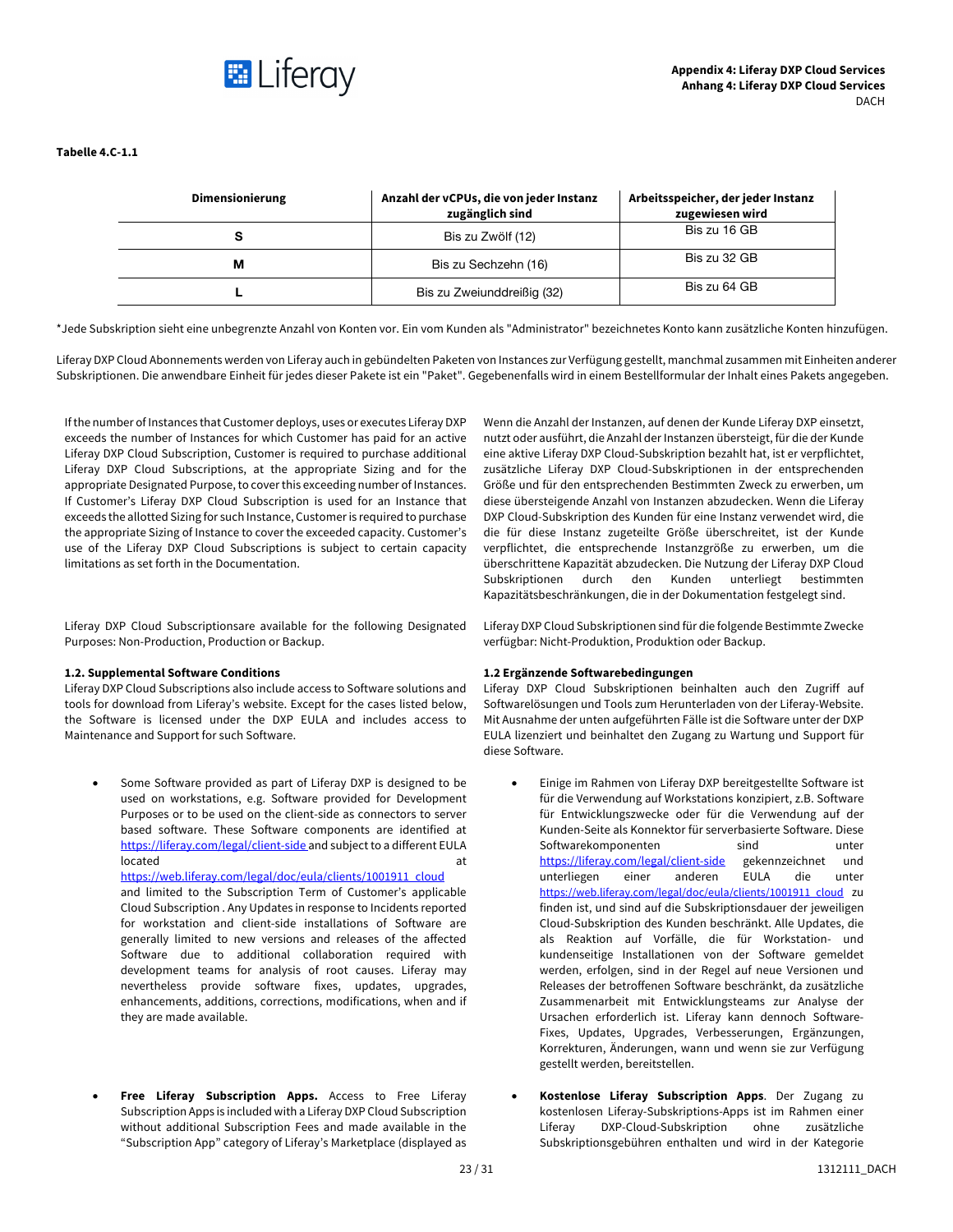

"Free" Apps), rather than through Customer Portal, subject to DXP EULA and limited to the Liferay DXP Cloud Subscription Term.

Liferay Lab Apps. Liferay provides certain preview-based technology called "Liferay Labs Apps" without any Subscription Benefits, subject to the DXP EULA and limited to the Liferay DXP Cloud Subscription Term.

# **2. Auto-Scaling**

Liferay DXP Cloud Subscriptions includes a feature that allows Customer to deploy additional Instances ofLiferay DXP Subscriptions in excess of the number of Instances for which Customer maintains active Liferay DXP Cloud Subscriptions ("Base DXP Cloud Subscription") and on an on-demand basis (**"Auto-Scaling**"). Customer may enable Auto-Scaling subject to the terms and conditions of the Agreement by activating the capability through the DXP Cloud console.

Pricing for each Instance of Liferay DXP Cloud Subscription utilized through Auto-Scaling is based on the number of clock hours during which Customer utilizes each such Instance. For pricing purposes, total usage during a calendar quarter will be rounded up to the nearest full clock hour.

The price per Unit is defined by the Sizing of the additional Instance that Customer utilizes in accordance with Table 4.C-1.1.:

Liferay will issue an invoice to Customer for Fees applicable to use of Auto-Scaling after each quarter that Customer deploys, uses or executes Auto-Scaling Instances and Customer will pay such invoice(s) in accordance with the Agreement. Unless otherwise specified in the applicable Order Form or another written agreement, the price per Unit is set forth on the pricing page accessible through Customer Portal and may be updated by Liferay from time to time.

Liferay will record Auto-Scaling usage, starting from the start time and ending at the end time for each connected Instance ("Instance Uptime"). Liferay may invoice Customer for the total Instance Uptime of all Instances utilized through Auto-Scaling not covered by a Base DXP Cloud Subscription,rounded up to the nearest whole hour.

# **3. Migrating Customer Application off of the Liferay Cloud Infrastructure 3. Migration von Kundenanwendungen aus der Liferay Cloud**

Customer may, at any time during the Subscription Term of its valid Liferay DXP Cloud Subscription, migrate its Customer Application off of the Liferay Cloud Infrastructure to another hosting environment (e.g., on-premises, third party cloud, etc.). In the event of such a migration, Customer will be required to migrate all Instances of Liferay DXP Software utilized for purposes of the concerned Customer Application off of the Liferay Cloud Infrastructure. For clarification, for a specific Customer Application, Customer may not use some Instances of Liferay DXP within the Liferay Cloud Infrastructure and other Instances in another hosting environment. Liferay will provide Customer an activation key for each migrated Instance of the Software for the corresponding Designated Purpose (Production, Non-Production or BackUp) for which Customer is maintaining an active Liferay DXP Cloud Subscription. Customer's use of the Instances of the Liferay DXP Software outside of Liferay Cloud Infrastructure, including any Updates provided to Customer as part of the Maintenance during the Term of Customer's Liferay DXP Cloud Subscription and installed by Customer outside of Liferay Cloud

"Subscription App" des Liferay-Marktplatzes (angezeigt als "Free" Apps) und nicht über das Kundenportal angeboten, und unterliegt der DXP-EULA und ist auf die Liferay DXP-Cloud-Subskriptionslaufzeit beschränkt.

• **Liferay Lab Apps.** Liferay bietet eine bestimmte previewbasierte Technologie namens "Liferay Labs Apps" ohne Subskritionsvorteile an, die der DXP EULA unterliegt und die auf die Laufzeit der Liferay DXP Cloud Subskrition beschränkt ist.

# **2. Auto-Scaling**

LiferayDXP Cloud Subskriptionen enthalten eine Funktion, die es dem Kunden ermöglicht, bei Bedarf über die Anzahl der Instanzen hinaus, für die der Kunde eine Liferay DXP Subskription unterhält, zusätzliche Instanzen einzusetzen, vorausgesetzt der Kunde unterhält eine aktive Liferay DXP Cloud Subskription ("Basis DXP Cloud Subskription"), und zwar auf einer On-Demand Basis ("**Auto-Scaling**"). Der Kunde kann Auto-Scaling gemäß den Bedingungen des Vertrages aktivieren, indem er die Funktion in der DXP Cloud-Konsole aktiviert.

Der Preis für eine Instanz der Liferay DXP Cloud Subskriptionen die Auto-Scaling nutzen, wird auf der Anzahl der Zeitstunden, in denen der Kunde solche Instanzen nutzt berechnet. Für die Berechnung der Nutzung wird die während eines Kalenderquartals auf die nächstgelegene Zeitstunde aufgerundete Zeit zu Grunde gelegt.

Der Preis pro Einheit wird durch die Dimensionierung der zusätzlichen Instanz definiert, die der Kunde nutzt, wie in Tabelle 4.C-1.1 beschrieben:

Liferay stellt dem Kunden eine Rechnung über die Gebühren für die Nutzung von Auto-Scaling nach jedem Quartal aus, in dem der Kunde Instanzen des Auto-Scaling einsetzt, verwendet oder ausführt, und der Kunde zahlt diese Rechnung(en) gemäß dem Vertrag. Sofern im jeweiligen Bestellformular oder einer anderen schriftlichen Vereinbarung nichts anderes angegeben ist, wird der Preis pro Einheit auf der über das Kundenportal zugänglichen Preisseite angegeben und kann von Liferay von Zeit zu Zeit aktualisiert werden.

Liferay zeichnet die Nutzung von Auto-Scaling auf, also Startzeit und Endzeit der Nutzung jeder verbundenen Instanz ("Instanz-Uptime"). Liferay stellt dem Kunden die gesamte Instanz-Uptime aller Instanzen in Rechnung, die im Rahmen von Auto-Scaling und nicht im Rahmen einer Basis DXP Cloud Subskription genutzt warden, und zwar auf die volle nächste Stunde aufgerundet.

# **Infrastructure heraus**

Der Kunde kann jederzeit während der Subskriptionsdauer seiner gültigen Liferay DXP Cloud Subskription seine Kundenanwendung von der Liferay Cloud Infrastruktur in eine andere Hosting-Umgebung (z.B. On-Premises, Clouds von Drittanbietern usw.) migrieren. Im Falle einer solchen Migration ist der Kunde verpflichtet, alle Instanzen der Liferay DXP-Software, die für die Zwecke der betreffenden Kundenanwendung verwendet werden, aus der Liferay Cloud Infrastruktur zu migrieren. Zur Verdeutlichung, der Kunde darf nicht für eine bestimmte Kundenanwendung einige Instanzen von Liferay DXP innerhalb der Liferay Cloud Infrastruktur und gleichzeitig andere Instanzen in einer anderen Hosting-Umgebung verwenden. Liferay stellt dem Kunden für jede migrierte Instanz der Software einen Aktivierungsschlüssel für die entsprechende Zweckbestimmung (Produktion, Nicht-Produktion oder BackUp) zur Verfügung, für die der Kunde eine aktive Liferay DXP Cloud Subskription unterhält. Die Nutzung der Instanzen der Liferay DXP-Software außerhalb der Liferay Cloud Infrastruktur durch den Kunden, einschließlich aller Updates, die dem Kunden im Rahmen der Wartung während der Laufzeit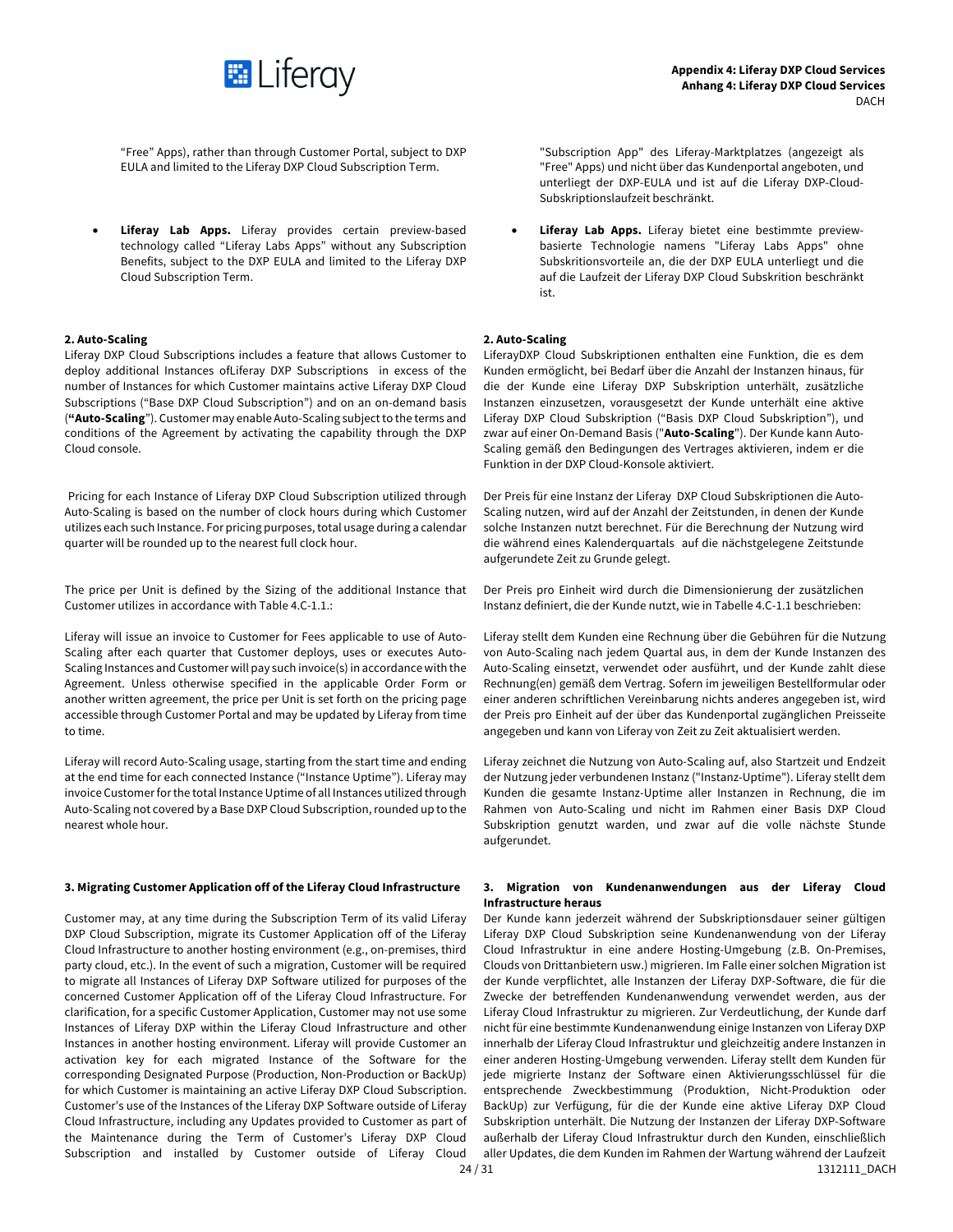

Infrastructure, provided within the migration process, is exclusively governed by the terms of the DXP EULA.

der Liferay DXP Cloud Subskription des Kunden zur Verfügung gestellt und vom Kunden außerhalb der Liferay Cloud Infrastruktur installiert werden, die im Rahmen des Migrationsprozesses bereitgestellt werden, unterliegt ausschließlich den Bedingungen der DXP EULA.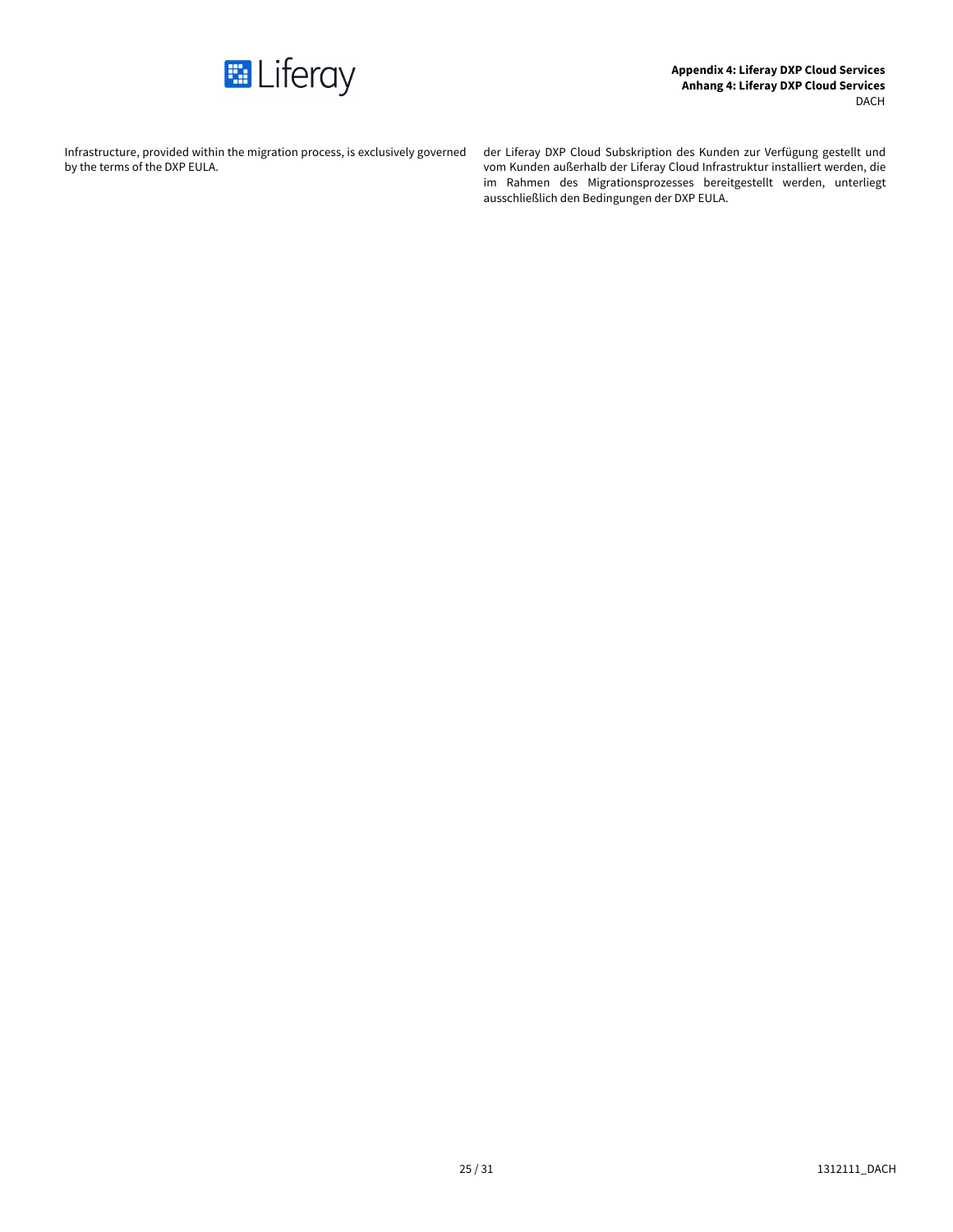# **E** Liferay

# **SCHEDULE 4.D:** LIFERAY DXP CLOUD SUBSCRIPTIONS **ANLAGE 4.D:** LIFERAY DXP CLOUD SUBSKRIPTIONEN

# **1. Enterprise Search for DXP Cloud Subscriptions**

Enterprise Search for DXP Cloud Add-On Subscriptions provide access to certain Third Party Software preinstalled by Liferay in the Liferay Cloud Infrastructure ("Search Software"). This Search Software is a search server with additional functionality and capabilities.

In addition, the Liferay Enterprise Search for DXP Cloud Add-On Subscription includes Support and Maintenance for the Search Software, provided that Support requires an active underlying Liferay DXP Cloud Subscription.

The Search Software is made available for download from the Search Software provider's website with the purchase of the applicable Add-On Subscription and is licensed under the EULA(s) located at: www.liferay.com/legal/enterprisesearch-eula. Any server-side Liferay Software that enables the use of the Search Software provided under Liferay Enterprise Search for DXP Cloud Add-On Subscription is governed by the terms and conditions of the Liferay DXP EULA as set forth in Schedule 4.C above.

The Unit for Enterprise Search Add-on Subscription is an Instance.

Enterprise Search Add-On Subscriptions and the Search Software may only be used in connection with Customer's use of Liferay DXP Cloud Subscriptions.

# **2 Liferay Analytics Cloud for DXP Cloud Subscription 2.1 Liferay Analytics Cloud Subscription Plans**

The Unit for Liferay Analytics Cloud for DXP Cloud ("LAC") Subscriptions is a Plan. The Pricing for each Plan is defined by the maximum number of Named Individuals and maximum number of Page Views, as set forth in the Table below:

# **Table 4.D-2.1**

| Plan            | Max. Number<br>of<br>Named<br><b>Individuals</b> | Max. Number<br>of<br><b>Page Views</b> |
|-----------------|--------------------------------------------------|----------------------------------------|
| <b>Business</b> | 10,000                                           | 5,000,000                              |
| Enterprise      | 100,000                                          | 60,000,000                             |

\*Each Plan provides for an unlimited number of Customer Users.

Customers must acquire a LAC Subscription with the appropriate Plan (**Business or Enterprise**) based on the estimated number of Named Individuals visiting Customer's Page and Page Views in the applicable Subscription Term. If the number of Named Individuals or Page Views for which Customer utilizes LAC Subscription exceeds the number of Named Individuals or Page Views for which Customer has an active LAC Subscription in the applicable Subscription Term, Customer is required to immediately upgrade to the appropriate Plan or purchase appropriate LAC Add-On Subscriptions as set forth in Section 6.2 below to cover this exceeding number of Named Individuals and Page Views for the remainder of the Subscription Term. The Fees for the higher Plan or Add-On Subscription will be applied on pro-rata basis based on the remainder of the Subscription Term beginning with the day on which either the maximum number of Named Individuals or Page Views is exceeded, whichever occurs first.

During the Subscription Term, Customer's LAC Subscription provides Customer with the following Subscription Benefits: Cloud Access (to LAC Cloud Service),

### **1. Enterprise Search für DXP CLoud Subskriptionen**

Enterprise Search für DXP Cloud Subskriptionen bieten Zugang zu bestimmter Drittanbieter-Software, die von Liferay in der Liferay Cloud Infrastruktur vorinstalliert ist ("Such-Software").Die Such-Software ist ein Such-Server mit zusätzlichen Funktionen und Leistungsfähigkeiten.

Darüber hinaus beinhaltet die Liferay Enterprise Search für DXP Cloud Add-On Subskription Support und Wartung für die Such-Software, sofern der Support eine aktive zugrunde liegende Liferay DXP Cloud Subskription erfordert.

Die Such-Software wird mit dem Kauf der entsprechenden Add-On-Subskription zum Herunterladen von der Website des Drittanbieter-Softwareanbieters zur Verfügung gestellt und ist unter den EULA(s) unter www.liferay.com/legal/enterprise-search-eula lizenziert. Jede serverseitige Liferay-Software, die die Nutzung der Such-Software ermöglicht, die im Rahmen einer Liferay Enterprise Search für DXP Cloud Add-On-Subskription bereitgestellt wird, unterliegt den Bedingungen der Liferay DXP EULA, wie in Anlage 4.C oben dargelegt.

Die Einheit für eine Enterprise Search Add-on Subskription ist eine Instanz.

Enterprise Search Add-On Subskriptionen und die Such-Software dürfen nur im Zusammenhang mit der Nutzungeiner Liferay DXP Cloud Subskription durch den Kunden verwendet werden.

# **2. Liferay Analytics Cloud für DXP Cloud Subskriptionen 2.1 Liferay Analytic Cloud Subskription Plan**

Die Einheit für Liferay Analytics Cloud für DXP Cloud ("LAC") Subskriptionen ist ein Plan. Die Preise für jeden Plan sind definiert durch die maximale Anzahl von Benannten Individuen und die maximale Anzahl von Seitenaufrufen, wie in der folgenden Tabelle dargestellt.

# **Tabelle 4.D-2.1**

| Plan            | Max.<br>Anzahl der<br><b>Benannten</b><br><b>Individuen</b> | Max. Anzahl<br>von<br>Seitenaufrufen |
|-----------------|-------------------------------------------------------------|--------------------------------------|
| <b>Business</b> | 10,000                                                      | 5,000,000                            |
| Enterprise      | 100,000                                                     | 60,000,000                           |

\*Jeder Plan sieht eine unbegrenzte Anzahl von Kundennutzern vor.

Kunden müssen ein LAC-Subskriptionen mit dem entsprechenden Plan (**Business oder Enterprise**) erwerben, basierend auf der geschätzten Anzahl von Benannten Individuen, die die Kundenseite besuchen und die Seitenaufrufe innerhalb der jeweiligen subskriptionslaufzeit. Wenn die Anzahl der Benannten Individuen oder Seitenaufrufe, für die der Kunde das LAC-Abonnement nutzt, die Anzahl der Benannten Individuen oder Seitenaufrufe übersteigt, für die der Kunde in der jeweiligen Abonnementdauer ein aktives LAC-Abonnement hat, ist der Kunde verpflichtet, unverzüglich auf den passenden Plan zu aktualisieren oder entsprechende LAC-Add-On-Subskriptionen gemäß Abschnitt 6.2 unten zu erwerben, um diese übersteigende Anzahl der Benannten Individuen und Seitenaufrufe für den Rest der Abonnementdauer zu decken. Die Gebühren für den höheren Plan- oder die Add-On-Subskription werden anteilig auf der Grundlage des verbleibenden Zeitraums der Subskriptionslaufzeit ab dem Tag, an dem entweder die maximale Anzahl von Benannten Individuen oder Seitenaufrufe überschritten wird, je nachdem, was zuerst eintritt, berechnet.

Während der Subskriptionslaufzeit bietet die LAC-Subskription des Kunden die folgenden Subskriptionstvorteile: Cloud Zugang (auf LAC Cloud Service),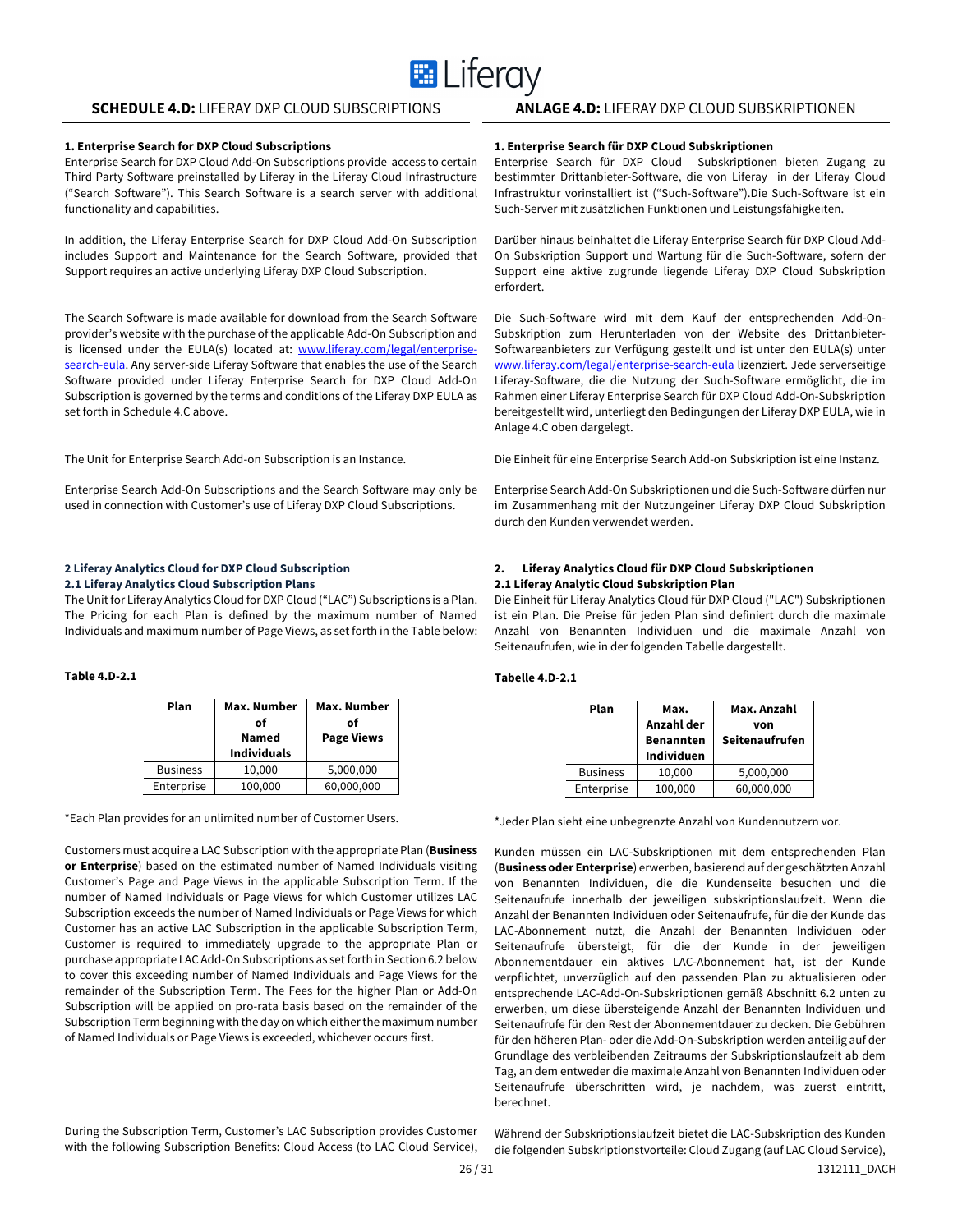

Customer Portal Access, and Support. Documentation applicable to LAC can be accessed at: https://help.liferay.com.

Liferay intends to periodically update, upgrade, backup, improve and/or discontinue certain functionality associated with LAC and Customer's user experience. As a result, LAC may be substantially modified. Liferay reserves the right at any time to change and/or discontinue any or all of LAC (including the underlying platforms and application programming interfaces ("**APIs**") and/or application binary interfaces ("**ABIs**") which may inhibit Customer's ability to use existing applications). Liferay will use reasonable efforts to provide advance notice of material changes to LAC on the applicable LAC Services website.

Support for LAC will be provided through a web-based issue tracker application. Customer may submit Incidents relating to LAC via chat. In addition, Customers utilizing LAC Subscriptions with the Enterprise Plan may report Incidents via phone. Chat and phone-based Support will be available during Business Hours. Notwithstanding anything to the contrary set forth in Schedule 4.A of this Appendix, Acknowledge Receipt Time for Incidents relating to LAC shall be one (1) Business Day irrespective of the channel used to submit an Incident, whereby priority will be given to the Incidents submitted by the customers utilizing LAC Subscriptions with the Enterprise Plan. Liferay is not obligated to provide Support if an Incident relates to Customer's integration of LAC with data sources based on any technology that is not software known as "Liferay DXP" or other technology not supported in accordance with https://liferay.com/services/support/compatibility-matrix.

Free trial access to LAC Subscriptions are available. Such free trials grant Customers up to 300,000 Page Views or 1,000 Named Individuals, for up to three (3) months.

# **2.2 Liferay Analytics Cloud Add-On Subscriptions**

Customer may incrementally increase the Named Individual or Page View limits of its Business or Enterprise Plan by purchasing an appropriate LAC Add-On Subscription with the appropriate Plan, e. g. a LAC "5,000 Named Individuals" Add-On Subscription increases the maximum number of Named Individuals by 5,000 Named Individuals, while a LAC "5,000,000 Page Views" Add-On Subscription increases the maximum number of Page Views by 5,000,000 Page Views.

Liferay Paid Apps are those Liferay Subscription Apps that are subject to Fees (displayed as "Paid" Apps) in the Liferay Marketplace and are not Free Liferay Subscription Apps. Liferay Paid Apps require an active Liferay DXP Cloud Subscription at the time of purchase. A Liferay Paid App Add-On Subscription may only be used with Liferay Software during the term of Customer's valid Liferay DXP Cloud Subscription.

A Liferay Paid App Add-On Subscription provides Customer the following Subscription Benefits during the Subscription Term and on a per Unit basis: Customer Portal Access, Maintenance and Support, provided that Support requires an active underlying Liferay DXP Cloud Subscription.

Customer Portal Zugang und Support. Die für LAC geltende Dokumentation ist abrufbar unter: https://help.liferay.com.

Liferay beabsichtigt, bestimmte Funktionen im Zusammenhang mit LAC (und unter Beachtung der Erfahrungen der Nutzer des Kunden) regelmäßig zu aktualisieren, zu upgraden, zu sichern, zu verbessern und/oder einzustellen. Infolgedessen kann die LAC wesentlich verändert werden. Liferay behält sich das Recht vor, jederzeit eine oder alle LACs (einschließlich der zugrunde liegenden Plattformen und Anwendungsprogrammierschnittstellen ("**APIs**") und/oder binären Anwendungsschnittstellen ("**ABIs**") zu ändern und/oder einzustellen, die die Möglichkeit des Kunden, bestehende Anwendungen zu nutzen, beeinträchtigen könnten. Liferay wird angemessene Anstrengungen unternehmen, um wesentliche Änderungen an LAC im Voraus auf der jeweiligen LAC Services-Website bekannt zu geben.

Der Support für LAC erfolgt über eine webbasierte Issue Tracker-Anwendung. Der Kunde kann Vorfälle im Zusammenhang mit LAC über den Chat übermitteln. Darüber hinaus können Kunden, die LAC-Abonnements mit dem Enterprise Plan nutzen, Vorfälle telefonisch melden. Chat und telefonischer Support sind während der Geschäftszeiten verfügbar. Ungeachtet anders lautender Bestimmungen in Anlage 4.A dieses Anhangs beträgt die Empfangsbestätigung für Vorfälle im Zusammenhang mit LAC einen (1) Werktag, unabhängig davon, über welchen Kanal ein Vorfall eingereicht wird, wobei den Vorfällen Vorrang eingeräumt wird, die von den Kunden, die LAC-Abonnements mit dem Enterprise-Plan nutzen, eingereicht werden. Liferay ist nicht verpflichtet, Support zu leisten, wenn sich ein Vorfall auf die Integration von LAC durch den Kunden mit Datenquellen bezieht, die auf einer Technologie basieren, die keine Software ist, die als "Liferay DXP" bekannt ist oder auf anderer Technologie basiert, die nicht gemäß https://liferay.com/services/support/compatibility-matrix unterstützt wird.

Kostenloser Testzugang zu LAC-Abonnements ist verfügbar. Solche kostenlosen Tests gewähren Kunden bis zu 300.000 Seitenaufrufe oder 1.000 Benannte Individuen für bis zu drei (3) Monate.

# **2.2 Liferay Analytics Cloud Add-On Subskriptionen**

Der Kunde kann die Limits für Benannte Individuen oder Seitenaufrufe seines Business- oder Enterprise Plans schrittweise erhöhen, indem er eine entsprechende LAC Add-On-Subskription mit dem entsprechenden Plan erwirbt, z. B. mit einer ein LAC "5.000 Named Individuals" Add-On-Subskription die maximale Anzahl der Benannten Individuen um 5.000 Benannte Individuen erhöht, während eine LAC "5.000.000.000 Page Views" Add-On-Subskription die maximale Anzahl der Seitenaufrufe um 5.000.000.000 Seitenaufrufe erhöht.

# **3. Liferay Paid Apps for DXP Cloud Add-On Subscriptions 3. Liferay Paid Apps für DXP Cloud Add-On Subskriptionen**

Liferay Paid Apps sind diejenigen Liferay Subskription Apps, die auf dem Liferay Marktplatz gebührenpflichtig sind (angezeigt als "Paid" Apps) und keine kostenlosen Liferay Subskription Apps sind. Liferay Paid Apps erfordern eine aktive Liferay DXP Cloud Subskription zum Zeitpunkt des Kaufs. Eine Liferay Paid App Add-On Subskription darf nur während der Laufzeit der gültigen Liferay DXP Cloud- Subskription des Kunden mit Liferay Software verwendet werden.

Eine Liferay Paid App Add-On Subskription bietet dem Kunden die folgenden Subskriptionsvorteile während der Subskriptionslaufzeit und auf einer pro Einheit Basis: Zugriff, Wartung und Support auf das Kundenportal, vorausgesetzt, dass der Support eine aktive zugrunde liegende Liferay DXP Cloud-Subskription erfordert.

The Unit for Liferay Paid Apps Add-On Subscriptions is an Instance.

Die Einheit für Liferay Paid Apps Add-On Subskriptionen ist eine Instanz.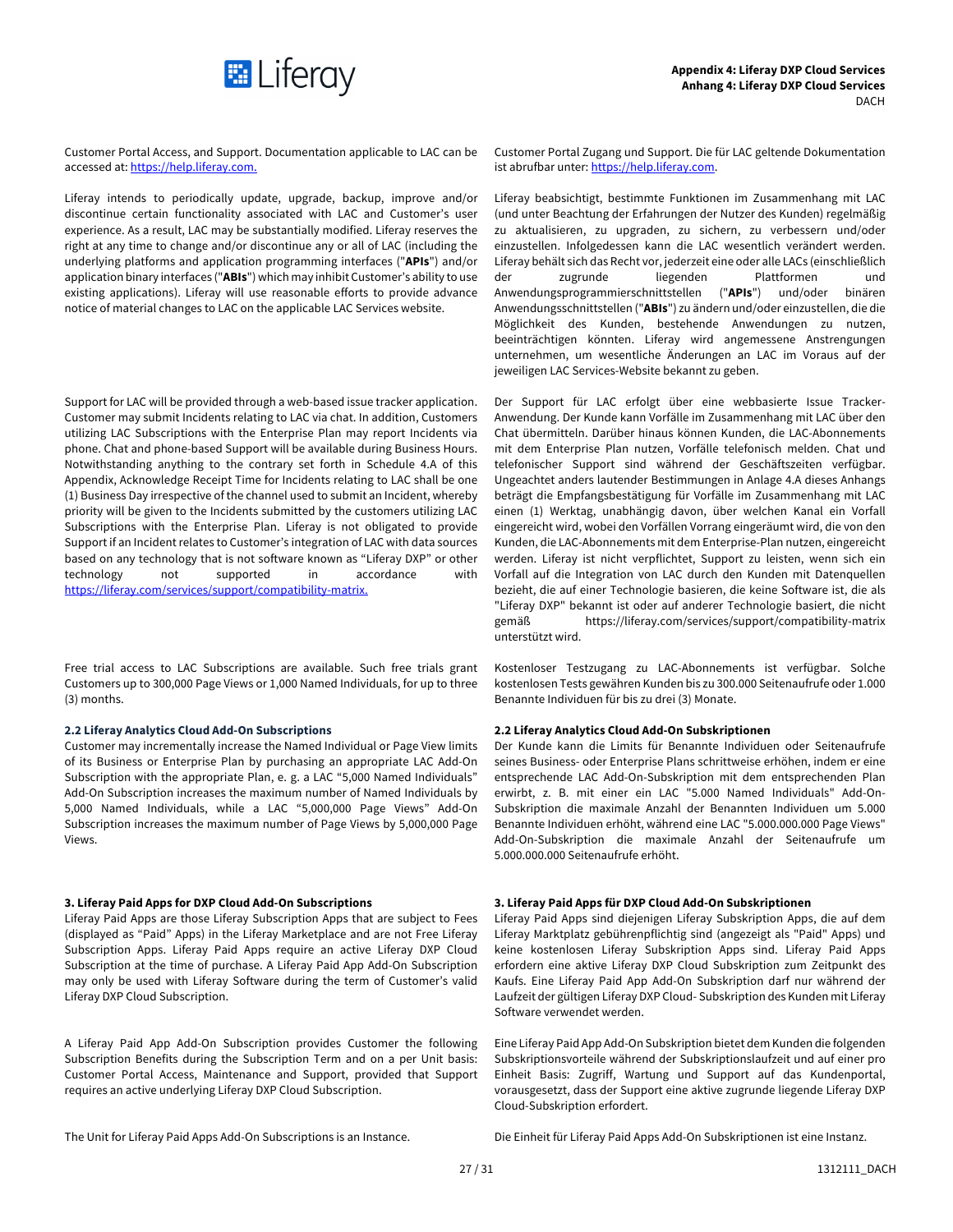

Liferay Paid App Add-On Subscriptions are available as "Standard" and "Developer" versions. The Developer versions have a limitation of ten (10) unique IP addresses.

# **4. Designated Contact Add-on Subscription 4. Designated Contact Add-on Subskription**

Designated Contact Add-on Subscriptions are available as optional add-on Subscriptions to an active Liferay DXP Cloud Subscription. Designated Contact DXP Cloud Add-on Subscriptions entitle Customer to an additional Designated Contact. The Unit for Designated Contact Add-on Subscriptions is the number of additional Designated Contacts.

The Extended Support DXP Cloud Subscription extends the benefits associated with the Premium Support Phase for Maintenance and Support of certain Liferay Software used by Customer within the scope of its Liferay DXP Cloud Service beyond the end of Premium Support Phase, as defined in the EOSL Policy. Extended Premium Support DXP Cloud Subscriptions must be purchased before the Premium Support Phase ends (as defined in the EOSL Policy).

Each Extended Premium Support DXP Cloud Subscription requires an underlying and active Liferay DXP Cloud Subscription. For example, the Liferay Extended Premium Support Subscription is not available for Customer Applications for which Customer does not have an active Liferay DXP Cloud Subscription.

If purchased, the Extended Premium Support DXP Cloud Subscription is provided for a period of up to three (3) years immediately following the end of the Premium Support Phase. The Unit, Designated Purpose and Support Level for Liferay Extended Premium Support DXP Cloud Subscriptions are the same as for Customer's underlying active Liferay DXP Cloud Subscription.

# **6. Third Party Add-On Subscriptions**

Liferay resells certain third party Add-On Subscriptions for External Offerings (each, a "Third Party Subscriptions"). Such subscriptions will be identified on an applicable Order Form as a Third Party Subscriptions. Additionally, the applicable Order Form will identify the third party provider of the applicable Third Party Subscription and any end user terms applicable to the Third Party Subscription, which are entered into directly between Customer and the third party provider.

Any support services for such Third Party Services is not within the scope of Support and, if available to Customer, are subject to separate terms and conditions between Customer and the provider of the Third Party Services.

Liferay Paid App Add-On Subskriptionen sind als "Standard" und "Developer" Versionen erhältlich. Die Developer-Versionen haben eine Beschränkung auf zehn (10) eindeutige IP-Adressen.

Designated Contact Add-on Subskriptionen sind als optionale Add-on Subskriptionen zu einer aktiven Liferay DXP Cloud Subskription erhältlich. Designated Contact DXP Cloud Add-on Subskriptionen berechtigen den Kunden zu einem zusätzlichen bestimmten Kontakt. Die Einheit für Designated Contact Add-on Subskriptionen ist die Anzahl der zusätzlichen bestimmten Kontakte.

# **5. Extended Premium Support DXP Cloud Subscription 5. Erweiterter Premium-Support DXP Cloud Subskription**

Die Erweiterter Premium-Support DXP Cloud Subskription erweitert die Vorteile der Premium-Supportphase für die Wartung und den Support bestimmter Liferay-Software, die der Kunde im Rahmen seines Liferay DXP-Cloud-Service nutzt, über das Ende der Premium-Supportphase hinaus, wie in der EOSL-Richtlinie definiert. Erweiterter Premium-Support DXP-Cloud-Subskriptionen müssen vor Ablauf der Premium-Supportphase erworben werden (der in der EOSL-Richtlinie definiert ist).

Jede Erweiterter Premium-Support DXP-Cloud-Subskription erfordert eine zugrundeliegende und aktive Liferay DXP-Cloud-Subskription. So ist beispielsweise die Liferay Extended Premium Support DXP-Cloud-Subskription nicht für Kundenanwendungen verfügbar, für die der Kunde keine aktive Liferay DXP-Cloud-Subskription hat.

Beim Kauf wird die Extended Premium Support DXP Cloud Subskription für einen Zeitraum von bis zu drei (3) Jahren unmittelbar nach Ablauf der Premium Support Phase angeboten. Die Einheit, die Zweckbestimmung und die Supportstufe für Liferay Extended Premium Support DXP Cloud Subskriptionen sind die gleichen wie für die zugrunde liegende aktive Liferay DXP-Cloud-Subskription des Kunden.

# **6. Drittanbieter Add-On Subskription**

Liferay verkauft bestimmte Add-On-Subskriptionen von Drittanbietern für Externe Angebote (jeweils ein "Drittanbieter Subskriptionen"). Solche Subskriptionen werden auf einem entsprechenden Bestellformular als Subskriptionen von Drittanbietern gekennzeichnet. Darüber hinaus wird im jeweiligen Bestellformular der Drittanbieter der jeweiligen Drittanbieter Subskription und alle für diese Drittanbieter Subskription geltenden Endbenutzerbedingungen angegeben, die direkt zwischen dem Kunden und dem Drittanbieter abgeschlossen werden.

Jegliche Support Leistungen für solche Drittleistungen fallen nicht in den Bereich des (Liferay) Supports und unterliegen, sofern dem Kunden zur Verfügung gestellt, gesonderten Bedingungen zwischen dem Kunden und dem Anbieter der Drittleistungen.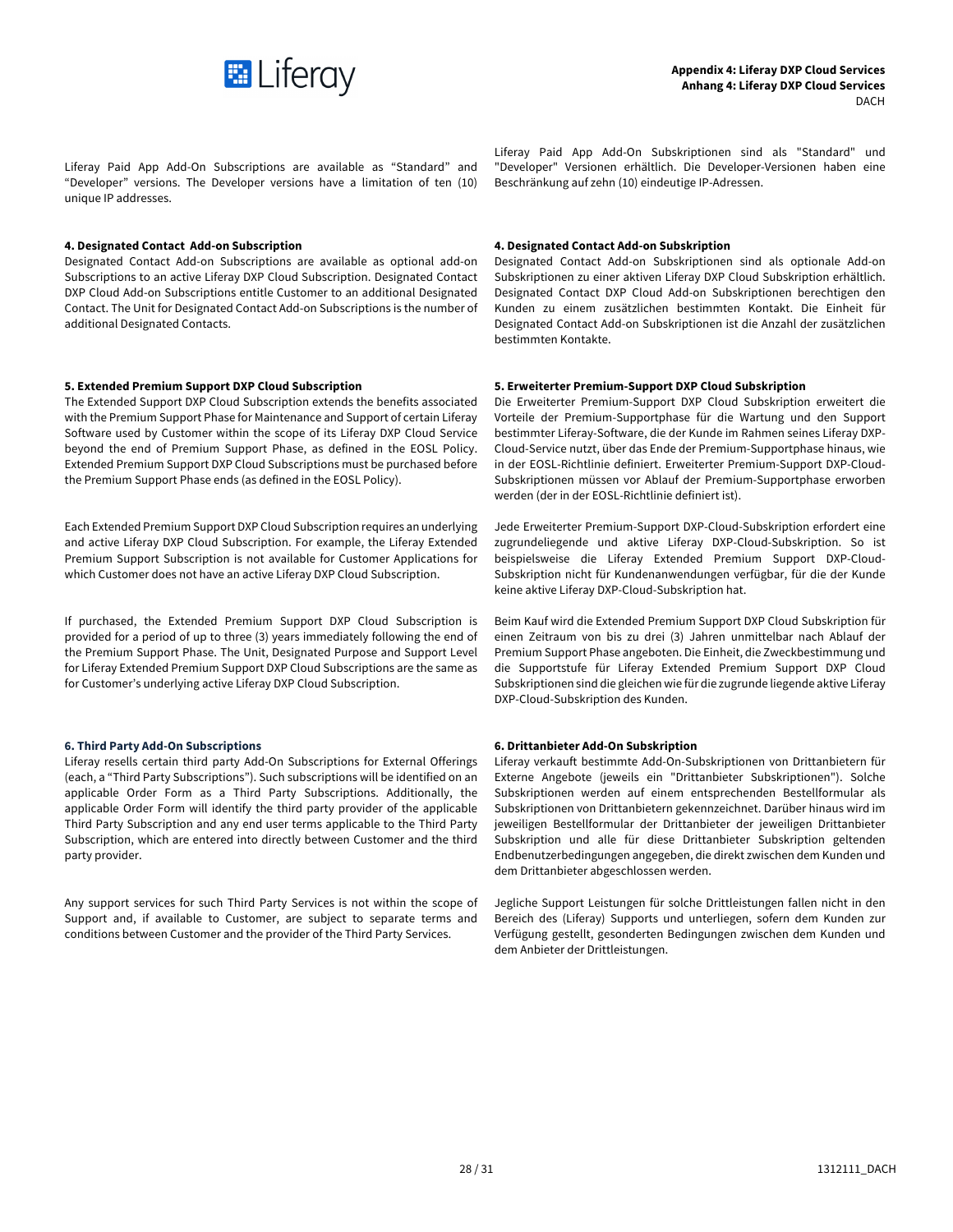

# **SCHEDULE 4.E:** LIFERAY COMMERCE FOR DXP CLOUD

SUBSCRIPTIONS

# **ANLAGE 4.E:** LIFERAY COMMERCE FÜR DXP CLOUD SUBSKRIPTIONEN

# **1. General**

"Liferay Commerce for DXP Cloud" is Liferay's Cloud Subscription offering of Liferay Software known as "Liferay Commerce" preinstalled for development, deployment, management, use and hosting in the Liferay Cloud Infrastructure ("LC Cloud Subscription").

A LC Cloud Subscription provides Customer the following Subscription Benefits during the Subscription Term and on a per Unit basis applicable to the Liferay Commerce for DXP Cloud Subscription: Access to the Cloud Service known as "Liferay Commerce for DXP Cloud" and Infrastructure Services, Customer Portal Access (including access to Liferay Software known as "Liferay Commerce"), Maintenance and Support for the Software and for Infrastructure Services (as described in Schedule 4.B). As used in this Schedule 4.E, "Software" means Liferay Commerce.

The Unit by which Liferay measures a Customer's use of the Liferay DXP Cloud Subscription is an Instance of the Software component known as "Liferay DXP" preinstalled by Liferay for the Customer in the Liferay Cloud Infrastructure. Each such Subscription Unit is defined by the Sizing of an Instance and its Designated Purpose. Sizing is as described in the following table:

# **Table 4.E-1**

| <b>Sizing</b> | <b>Number of Cores or</b><br><b>vCPUs that will be</b><br>accessible by each<br>Instance |
|---------------|------------------------------------------------------------------------------------------|
| ς             | Up to twelve (12)                                                                        |
| м             | Up to sixteen (16)                                                                       |
|               | Seventeen (17) or<br>more                                                                |

# **1. Allgemeines**

"Liferay Commerce for DXP Cloud" ist Liferay's Cloud-Subskriptions Angebot für Liferay-Software, bekannt als "Liferay Commerce", vorinstalliert für Entwicklung, Bereitstellung, Management, Nutzung und Hosting in der Liferay Cloud Infrastruktur ("LC Cloud Subskription").

Eine LC Cloud Subskription bietet dem Kunden die folgenden Subskritionsvorteile während der Subskritionslaufzeit und auf der Grundlage der für das Liferay Commerce für DXP Cloud-Subskription geltenden Einheiten: Zugang zum Cloud-Service "Liferay Commerce für DXP Cloud" und zu den Infrastruktur Dienstleistungen, Zugang zum Kundenportal (einschließlich Zugang zur Liferay-Software "Liferay Commerce"), Wartung und Support für die Software und die Infrastrukturdienstleistungen (wie in Anlage 4.B beschrieben). Wie in dieser Anlage 4.E verwendet, bedeutet "Software" Liferay Commerce.

Die Einheit, mit der Liferay die Nutzung des Liferay DXP Cloud Subskription durch einen Kunden misst, ist eine Instanz der Softwarekomponente "Liferay DXP", die von Liferay für den Kunden in der Liferay Cloud Infrastruktur vorinstalliert wurde. Jede dieser Subskriptions-Einheiten wird durch die Größe einer Instanz und ihren Bestimmungszweck definiert. Die Dimensionierung erfolgt wie in der folgenden Tabelle beschrieben:

# **Tabelle 4.E-1**

| <b>Dimensionierung</b> | <b>Anzahl der Cores</b><br>oder vCPUs, auf<br>die von jeder<br>Instanz<br>zugegriffen<br>werden kann. |
|------------------------|-------------------------------------------------------------------------------------------------------|
| ς                      | Bis zu zwölf (12)                                                                                     |
| м                      | Bis zu sechzehn<br>(16)                                                                               |
|                        | Siebzehn (17) oder<br>mehr                                                                            |

For each unique Customer Application for which Customer utilizes LC Cloud Subscriptions, if the number of Instances for which Customer utilizes LC Cloud Subscriptions exceeds the number of Instances for which Customer has an active LC Cloud Subscription, Customer is required to purchase additional LC Cloud Subscriptions to cover this exceeding number of Instances. If Customer's LC Cloud Subscription is used for an Instance that exceeds the allotted Sizing for such Instance, Customer is required to purchase the appropriate Sizing of Instance to cover the exceeded capacity.

LC Cloud Subscription pricing is available for the following Designated Purposes: Non-Production, Production or Backup.

Within each unique Customer Application, the number of the Instances, and their respective Sizing and Designated Purpose, of LC Cloud Subscriptions must align with the number of Instances, and their respective Sizing and Designated Purposes, of the underlying Liferay DXP Cloud Subscriptions.

LC Cloud Subscriptions also include access to certain other Software solutions and tools for download **("Supplemental Software")** licensed under the terms of the DXP EULA, Maintenance and Support for such Supplemental Software.

Wenn die Anzahl der Instanzen, für die der Kunde LC Cloud Subskriptionen nutzt, die Anzahl der Instanzen übersteigt, für die der Kunde aktive LC Cloud Subskriptionen hat, ist der Kunde verpflichtet, zusätzliche LC Cloud Subskriptionen zu erwerben, um diese übersteigende Anzahl von Instanzen abzudecken. Wenn die LC Cloud- Subskription des Kunden für eine Instanz genutzt wird, die über die für diese Instanz zugeteilte Größe hinausgeht, ist der Kunde verpflichtet, die entsprechende Instanzgröße zur Deckung der Kapazitätsüberschreitung zu erwerben.

Die Preise für das LC Cloud-Abonnement sind für die folgenden Bestimmten Zwecke verfügbar: Nicht-Produktion, Produktion oder Backup.

Innerhalb jeder einzelnen Kundenanwendung muss die Anzahl der Instanzen und ihrer jeweiligen Größe und Zweckbestimmung von LC Cloud-Subskriptionen mit der Anzahl der Instanzen und ihrer jeweiligen Größe und Bestimmten Zweck der zu Grunde liegenden Liferay DXP Cloud-Subskriptionen übereinstimmen.

LC Cloud Subskriptionen beinhalten auch den Zugang zu bestimmten anderen Softwarelösungen und Tools welche zum Herunterladen bereitgestellt werden können (**"Ergänzende Software"**), die unter den Bedingungen der DXP EULA lizenziert werden, sowie Wartung und Support für diese Ergänzende Software.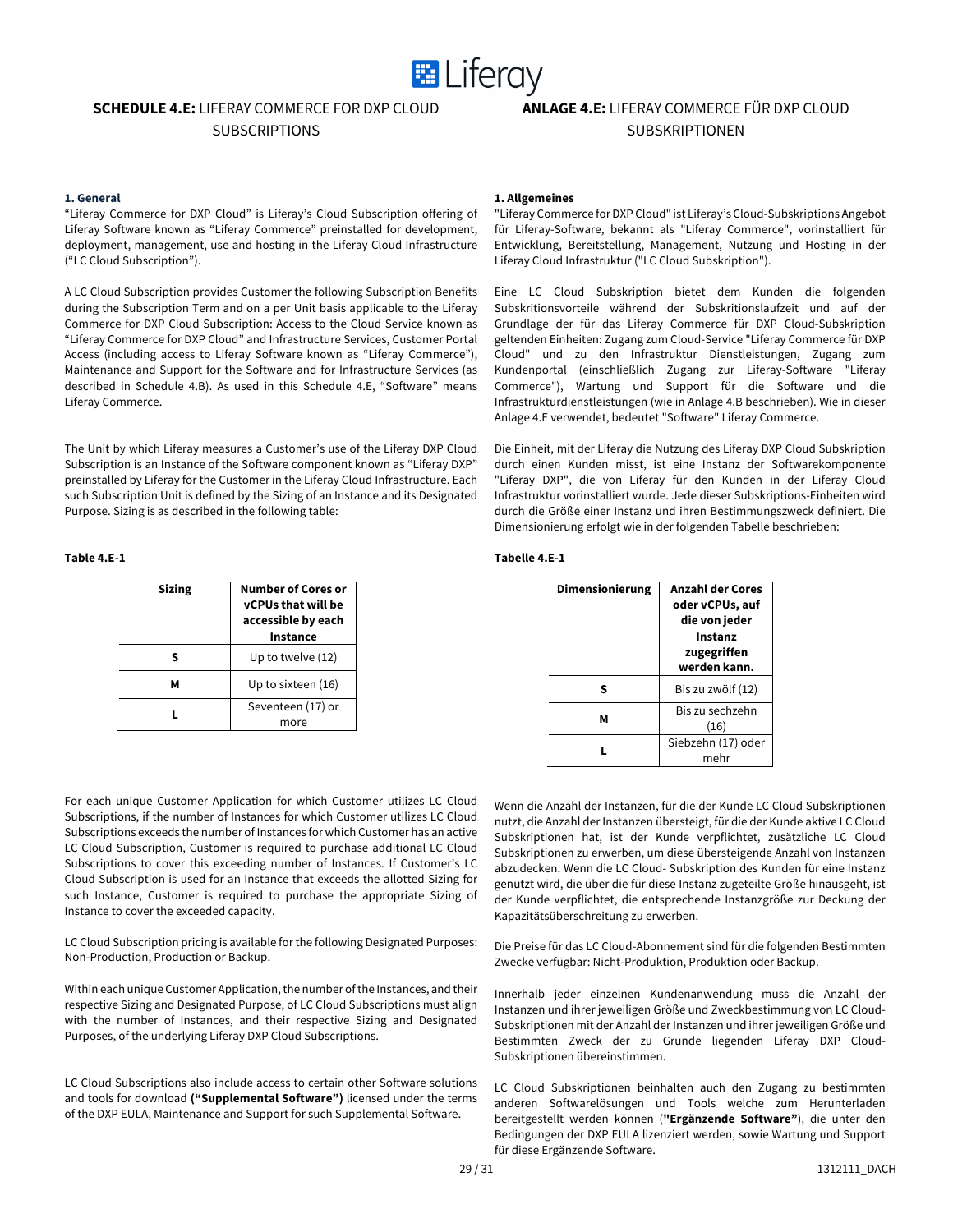

# **2. Use of Liferay Commerce Subscriptions for Community Users**

To the extent Customer has been using a copy of "Liferay Commerce" software not modified by or on behalf of the Customer or a third party in any way (except using permitted methods of extending the Software defined in the Documentation, such as using the Liferay Plugins SDK and developing Liferay EXT Plugins) originally obtained under the terms of an open source license ("Copy"), and wishes to continue using such Copy under a LC Cloud Subscription, the following applies: (i) the components of the Copy licensed by Liferay under an open source license shall, as of the beginning of applicable Subscription Term, be deemed to be licensed under the DXP EULA; and (ii) notwithstanding anything to the contrary set forth in Section 1 of the main body of this Appendix, the term "Software" as used in this Appendix, shall for purposes of Liferay Commerce Subscriptions, include such Copy and certain Add-Ons.

# **3. Liferay Commerce Add-Ons**

Certain Liferay Commerce Subscriptions combine the Subscription Benefits of a Liferay Commerce Subscription as described above with certain add-ons in the form of additional functionality, capacity or other additional services ("**Commerce Add-Ons**"). Any included Commerce Add-Ons will be identified in the applicable Order Form.

# **3.1 Liferay Commerce Software Add-Ons**

If a Commerce Add-On includes additional software (a "Commerce Add-On Software") the Subscription Benefits applicable to the underlying Software apply to the Commerce Add-On Software and is licensed by Liferay subject to following license terms:

Subject to Customer's compliance with the Agreement, Liferay grants Customer, during the term of the relevant LC Cloud Subscription a non-exclusive, nontransferable, non-sublicenseable, world-wide right to use the Commerce Add-On Software solely for purposes of the associated Cloud Subscription and limited to the number and Sizing of Instances and their respective Designated Purposes for which Customer has acquired the applicable LC Cloud Subscriptions. Customer is hereby notified that the Commerce Add-On Software may contain time-out devices, counter devices, and/or other devices intended to ensure the limits of the license granted to Customer under this Section 3.1 will not be exceeded ("Limiting Devices"). If the Commerce Add-On Software contains Limiting Devices, Liferay will provide Customer with materials necessary to use the Commerce Add-On Software to the extent permitted. Customer may not tamper with or otherwise take any action to defeat, disable or circumvent a Limiting Device or other control measure, including but not limited to, resetting the Unit amount. Customer acquires only the right to use the Commerce Add-On Software and does not acquire any rights of ownership in the Commerce Add-On Software. Liferay reserves all rights to the Commerce Add-On Software not expressly granted to Customer. Customer may not: (a) modify, copy or create any derivative works of the Commerce Add-On Software; (b) decompile, disassemble or reverse engineer the Commerce Add-On Software (except to the extent permitted by applicable law without possibility of contractual waiver); (c) redistribute, encumber, sell, rent, lease, sublicense or otherwise transfer rights to the Commerce Add-On Software (except to the extent permitted herein); (d) use the Commerce Add-On Software to create a competing service; or (e) remove or alter any trademark, logo, copyright or other proprietary notices, legends, symbols or labels in the Commerce Add-On Software. Upon termination of the Subscription Term for all applicable LC Cloud Subscriptions, Customer will promptly destroy all copies of the Commerce Add-On Software in Customer's possession. The Commerce Add-On Software (and any media containing the Commerce Add-On Software) is copyrighted by and is the confidential information of Liferay or the relevant Liferay Affiliate, and Customer will not use or disclose any information regarding the Commerce Add-On Software, except as permitted by the Agreement. The Commerce Add-On Software is subject to the export control regulations described in the Base Agreement and Customer agrees to comply with those restrictions in Customer's use of the Commerce

# **2. Nutzung der Liferay Commerce Subskriptionen für Community Nutzer**

Soweit der Kunde eine Kopie der "Liferay Commerce"-Software verwendet hat, die nicht von oder im Auftrag des Kunden oder eines Dritten in irgendeiner Weise modifiziert wurde (mit Ausnahme zulässiger Methoden zur Erweiterung der in der Dokumentation definierten Software, wie z.B. Verwendung des Liferay Plugins SDK und Entwicklung von Liferay EXT Plugins), die ursprünglich unter den Bedingungen einer Open-Source-Lizenz erworben wurde("Kopie"), und diese Kopie weiterhin unter einem LC Cloud-Subskription verwenden möchte, gilt Folgendes: (i) die Komponenten der von Liferay unter einer Open-Source-Lizenz lizenzierten Kopie gelten ab Beginn der jeweiligen Subskriptionslaufzeit als unter der DXP EULA lizenziert und (ii) ungeachtet anders lautender Bestimmungen in Abschnitt 1 des Hauptteils dieses Anhangs wird der in diesem Anhang verwendete Begriff "Software" für die Zwecke von Liferay Commerce-Subskriptionen verwendet, einschließlich dieser Kopie und bestimmter Add-Ons.

# **3. Liferay Commerce Add-Ons**

Bestimmte Liferay Commerce-Subskriptionen kombinieren die Subskriptionsvorteile einer Liferay Commerce-Subskription wie vorstehend beschrieben mit bestimmten Add-ons in Form von zusätzlicher Funktionalität, Kapazität oder anderen zusätzlichen Diensten ("Commerce Add-Ons"). Alle enthaltenen Commerce Add-Ons werden im jeweiligen Bestellformular ausgewiesen.

### **3.1 Liferay Commerce Software Add-Ons**

Wenn ein Commerce Add-On zusätzliche Software enthält (eine "Commerce Add-On Software"), gelten die für die zugrunde liegende Software geltenden Subskriptionsvorteile für die Commerce Add-On Software und werden von Liferay gemäß den folgenden Lizenzbedingungen lizenziert:

30 / 31 1312111 DACH Vorbehaltlich der Einhaltung des Vertrages durch den Kunden gewährt Liferay dem Kunden während der Laufzeit der betreffenden LC Cloud-Subskription ein nicht ausschließliches, nicht übertragbares, nicht unterlizenzierbares, weltweites Recht zur Nutzung der Commerce Add-On Software ausschließlich für die Zwecke des zugehörigen Cloud-Subskription, beschränkt auf die Anzahl und Größe der Instanzen und des jeweiligen Bestimmten Zwecks, für die der Kunde die entsprechenden LC Cloud-Subskription erworben hat. Der Kunde wird hiermit darauf hingewiesen, dass die Commerce Add-On Software Timeout-Geräte, Zählergeräte und/oder andere Geräte enthalten kann, die sicherstellen sollen, dass die Grenzen der dem Kunden gemäß diesem Abschnitt 3.1 gewährten Lizenz nicht überschritten werden ("Begrenzungsgeräte"). Wenn die Commerce Add-On Software Begrenzungsvorrichtungen enthält, stellt Liferay dem Kunden das notwendige Material zur Verfügung, um die Commerce Add-On Software im Rahmen der Möglichkeiten zu nutzen. Der Kunde darf keine Manipulationen vornehmen oder anderweitig Maßnahmen ergreifen, um ein Begrenzungsgerät oder eine andere Kontrollmaßnahme zu verhindern, zu deaktivieren oder zu umgehen, einschließlich, aber nicht beschränkt auf das Zurücksetzen des Einheiten-Zählers. Der Kunde erwirbt nur das Recht zur Nutzung der Commerce Add-On Software und erwirbt keine Eigentumsrechte an der Commerce Add-On Software. Liferay behält sich alle Rechte an der Commerce Add-On Software vor, die dem Kunden nicht ausdrücklich gewährt wurden. Der Kunde darf nicht: (a) die Commerce Add-On Software modifizieren, kopieren oder abgeleitete Werke der Commerce Add-On Software erstellen; (b) die Commerce Add-On Software dekompilieren, disassemblieren oder zurückentwickeln (außer in dem nach geltendem Recht zulässigen Umfang ohne Möglichkeit eines vertraglichen Verzichts); (c) die Rechte an der Commerce Add-On Software weitergeben, belasten, verkaufen, vermieten, leasen, unterlizenzieren oder anderweitig übertragen (außer in dem hier zugelassenen Umfang); (d) die Commerce Add-On Software verwenden, um einen konkurrierenden Dienst zu erstellen; oder (e) Marken-, Logo-, Urheberrechts- oder andere Eigentumshinweise, Legenden, Symbole oder Etiketten in der Commerce Add-On Software entfernen oder ändern. Nach Ablauf der Subskriptionslaufzeit für alle